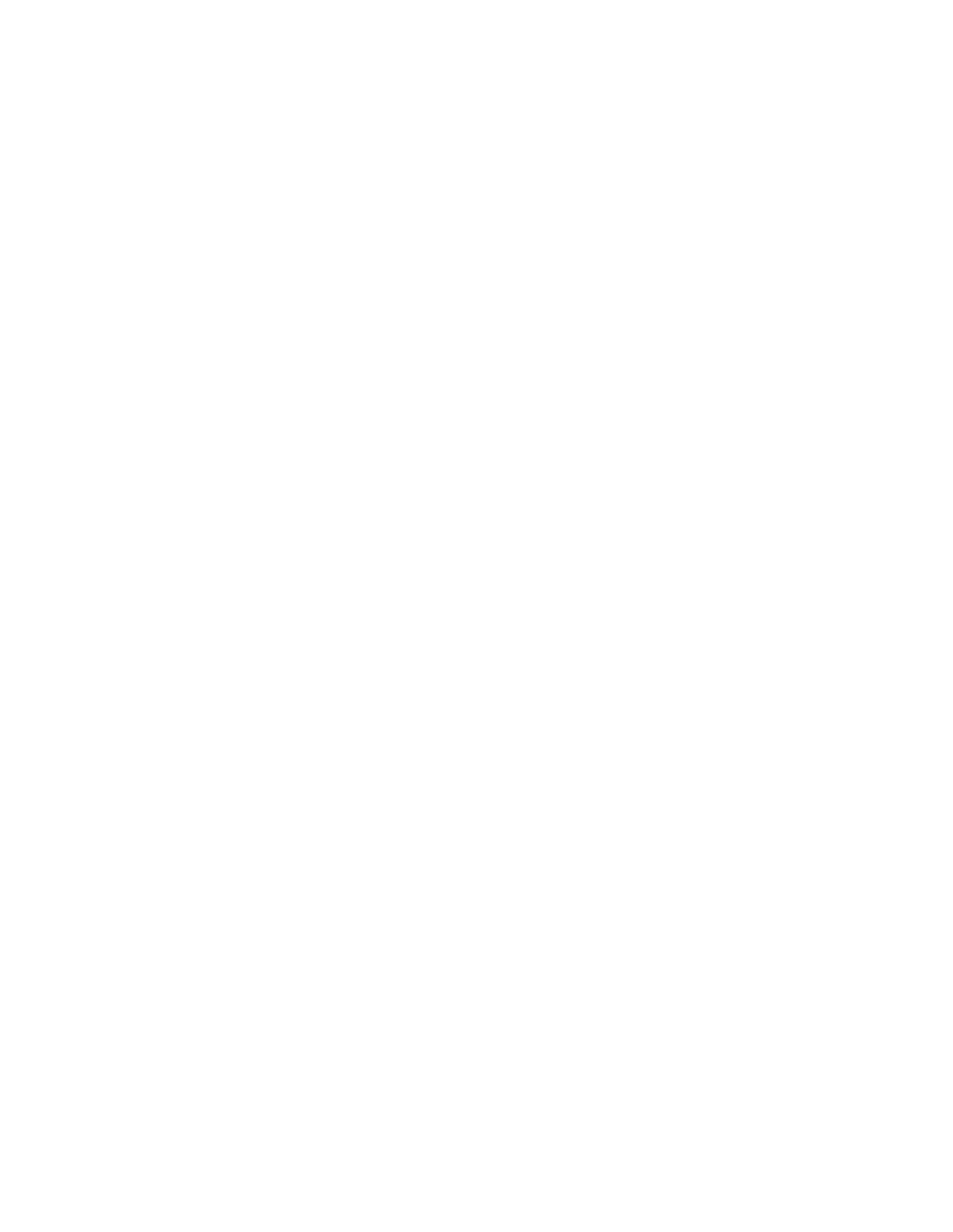# **Table of Contents**

| Letters of Transmittal/Statement from the Minister and Deputy Minister 2                                                                                                                                                                 |
|------------------------------------------------------------------------------------------------------------------------------------------------------------------------------------------------------------------------------------------|
|                                                                                                                                                                                                                                          |
|                                                                                                                                                                                                                                          |
|                                                                                                                                                                                                                                          |
|                                                                                                                                                                                                                                          |
|                                                                                                                                                                                                                                          |
|                                                                                                                                                                                                                                          |
|                                                                                                                                                                                                                                          |
| <b>VIII. Tables</b>                                                                                                                                                                                                                      |
| Table 1 Labour Relations Board Organizational Chart                                                                                                                                                                                      |
| Table 2 Applications under The Trade Union Act by Type of Application and Disposition,                                                                                                                                                   |
| Table 3 Applications to the Labour Relations Board under The Trade Union Act, by                                                                                                                                                         |
| Table 4 Applications to the Labour Relations Board under The Construction Industry<br>Labour Relations Act, 1992, by Disposition, 2004-2005 to 2008-2009  20                                                                             |
| Table 5 Applications under The Trade Union Act by Type of Application,                                                                                                                                                                   |
| Table 6 Applications under The Construction Industry Labour Relations Act, 1992,                                                                                                                                                         |
| Table 7 All matters with the Board fiscal 2008-2009 (as per clause 21(3)(a)                                                                                                                                                              |
| Table 8 Decisions Rendered, Final and Interim, by: File Number/Date Filed/Last Date<br>Heard/Decision Date and Number of Days to Decision/Board Members Hearing<br>Matter. (As required under clause 21.(3)(c) of The Trade Union Act)32 |
| Table Table 9a and 9b. Summary of decisions rendered Table A, final v. interim<br>Table B. Summary of Decisions / Reasons and Orders only.                                                                                               |
| Table 10 Applications made in accordance with The Public Service Essential Service Act 38                                                                                                                                                |
| Table 11 Outstanding issue as of March 31, 2009 (tabulated by calendar year) 39                                                                                                                                                          |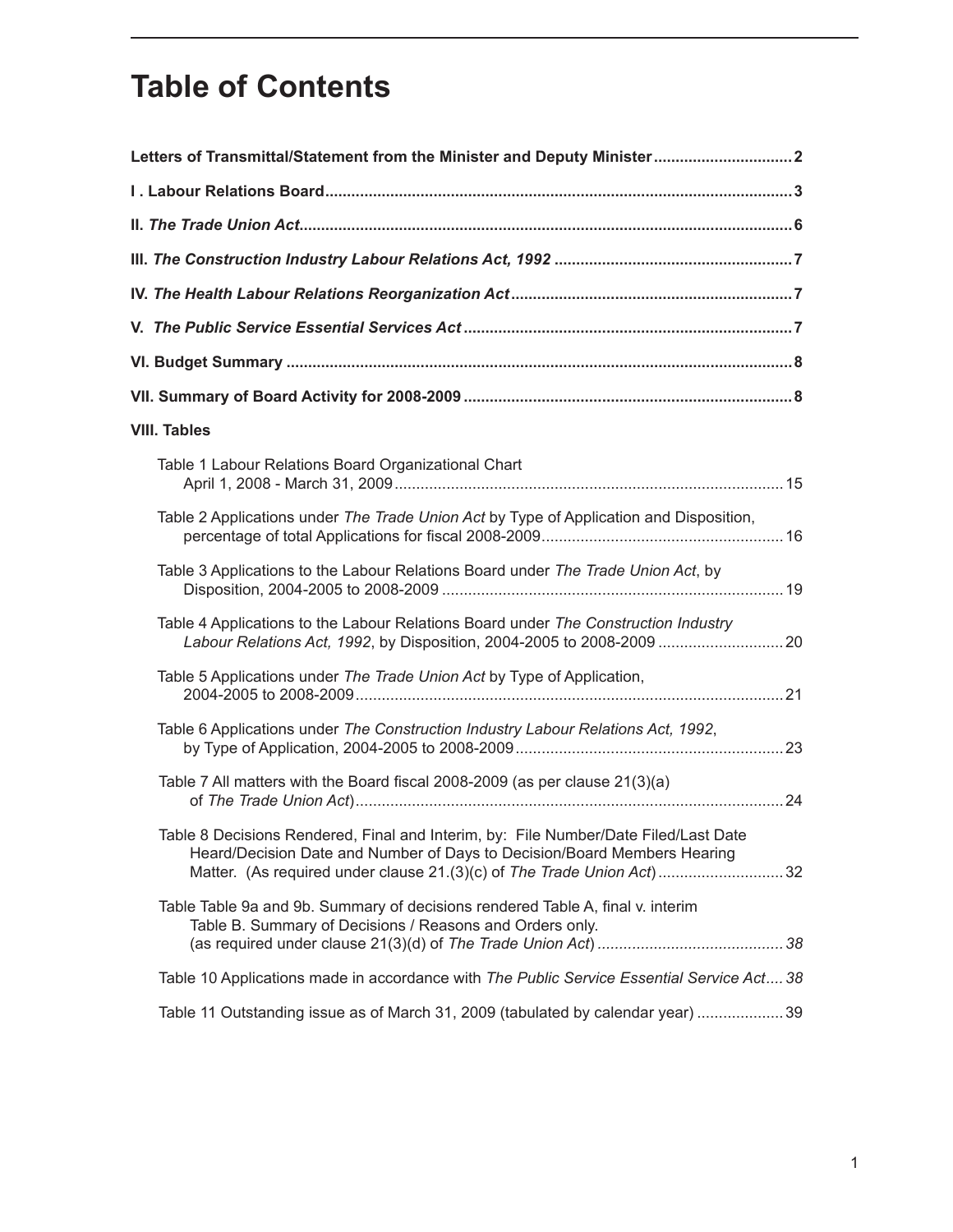## **Letters of Transmittal**



The Honourable Dr. Gordon L. Barnhart Lieutenant Governor Province of Saskatchewan

May it Please Your Honour:

I respectfully submit the Annual Report of the Saskatchewan Labour Relations Board for the fiscal year ending March 31, 2009.

Feb m=

Rob Norris Minister of Advanced Education, Employment and Labour



The Honourable Rob Norris Minister of Advanced Education, Employment and Labour

Dear Minister Norris:

I am pleased to provide you with the Annual Report of the Saskatchewan Labour Relations Board. It covers the period commencing April 1, 2008 and ending March 31, 2009.

TU KAL

Kenneth Love, Q.C., Chairperson Labour Relations Board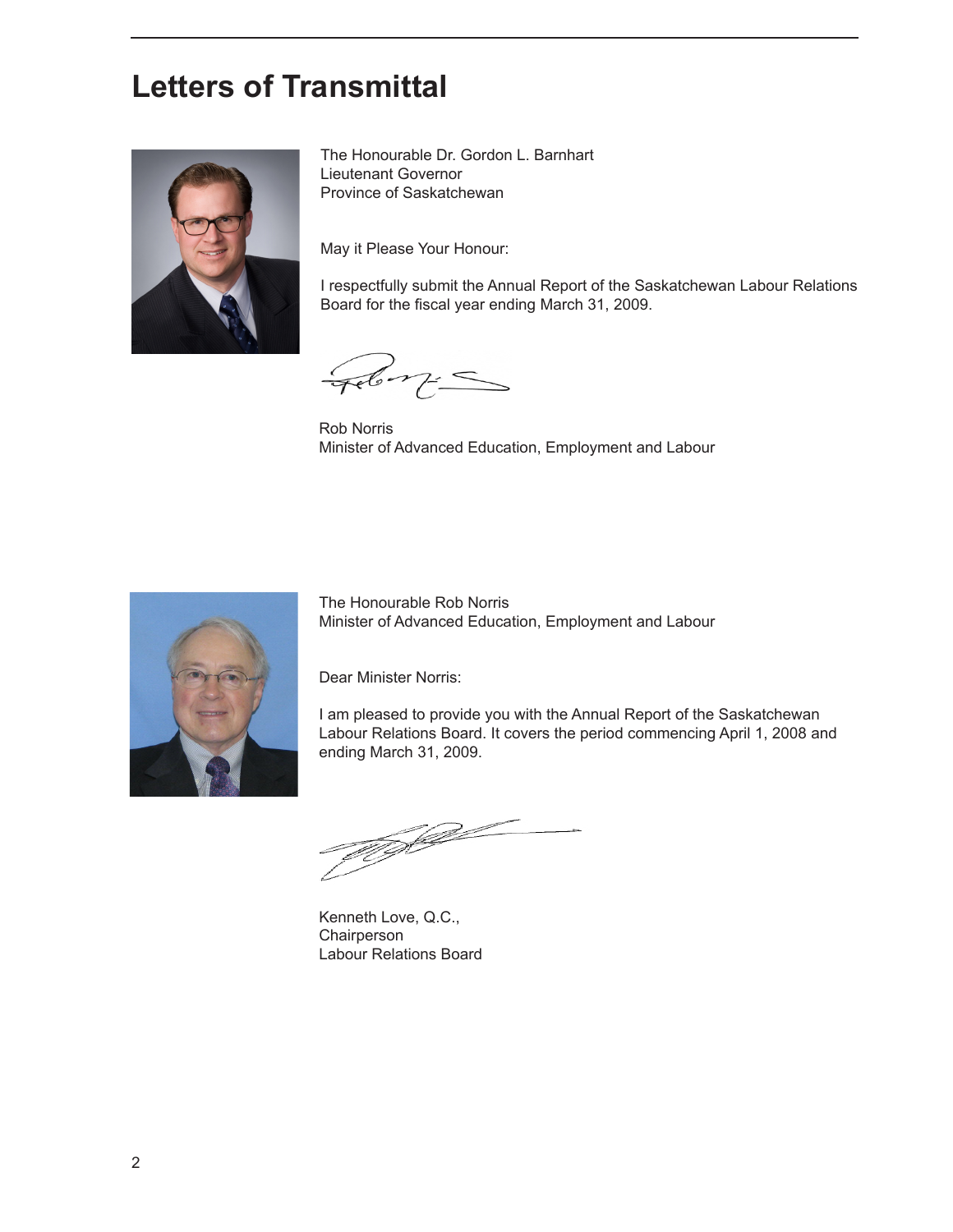## **I Labour Relations Board**

The Labour Relations Board came into existence in 1944 with passage of *The Trade Union Act*, S.S. 1944 (2nd Sess.) c. 69. Although the *Act* has often been amended, most recently in 2008, the basic concept of the Board has not changed. The Board is an independent, quasijudicial tribunal charged with the responsibility of adjudicating disputes that arise under *The Trade Union Act*. It does this principally through public hearings and written decisions.

The Board's decisions are final and binding upon the parties. There is no appeal, and review by the courts is strictly limited.

The *Act* presently provides for a board composed of a chairperson and up to two vice-chairpersons and an unspecified number of members. All members of the Board, including the chair and vice-chairperson, are appointed by the Lieutenant Governor in Council. The chairperson and vicechairperson are full-time members of the Board. The remaining members are appointed and paid on a per diem basis when their services are required.

The Board is a representational Board. This means that all members of the Board, with the exception of the chairperson and vice-chairperson, are representatives of employees or employers. The chairperson and vice-chairpersons are neutral and are lawyers. The Board reports to the Minister of Advanced Education, Employment and Labour for the Province of Saskatchewan. The Minister is obligated by *The Trade Union Act* to provide the Board with the requisite staff and facilities. The Board operates independently from the government, its departments and agencies. The chairperson, vice-chairpersons and all members of the Board are required by the *Act* to take an oath of impartiality in the performance of their office.

The Board's offices and staff are located at 1600 - 1920 Broad Street, Regina. The Board also maintains a hearing room in Saskatoon. The staff of the Board is composed of the Board Registrar, Senior Industrial Relations Officer/Investigating Officer, Executive Assistant to the Chairperson and two clerical positions. The chairperson or the vice-chairperson is appointed to act as Executive Officer of the Board. An Organizational Chart of the Labour Relations Board is contained in Table 1.

The composition of the Board for 2008-2009 was:

#### **Kenneth Love, Q.C. – Chairperson**

Kenneth G. Love Q.C. was appointed as Chairperson and Executive Officer of the Board in March of 2008, replacing James Seibel who had served as Chairperson of the Board since October of 2003. Mr. Love obtained a Bachelor of Arts degree from the University of Regina in 1970 and his law degree from the University of Saskatchewan in 1971. Since obtaining his law degree, Mr. Love has been employed as counsel to the then Department of Municipal Affairs and the City of Regina. Prior to his appointment, Mr. Love was in private practice in Regina. Mr. Love was designated as a Queen's Counsel in 1989.

#### **Steven Schiefner – Vice-Chairperson**

Steven Schiefner was appointed Vice-Chairperson of the board in August of 2008. Mr. Schiefner obtained his law degree from the University of Saskatchewan and has been a practicing solicitor since 1994. Prior to that, Mr. Schiefner attended the Alberta College of Arts in Calgary, Alberta, where he studied Commercial and Fine Art, and the University of Regina, where he studied Business Administration and completed his pre-law requirements. Prior to his appointment to the Board, Mr. Schiefner was the City Solicitor for the City of Moose Jaw, a position he had held for over eleven (11) years.

#### **Bruce McDonald**

Bruce McDonald was appointed to the Board in 1974 as a member representing employees. Mr. McDonald is a retired business agent for the International Brotherhood of Painters and Allied Trades, Local Union 1996. He is a past president of the Canadian Federation of Labour (Sask.).

#### **Gloria Cymbalisty**

Gloria Cymbalisty was appointed to the Board in March of 1992 as a member representing employees. She is self-employed as an industrial relations consultant. She was formerly a representative for the Saskatchewan Joint Board, Retail, Wholesale and Department Store Union.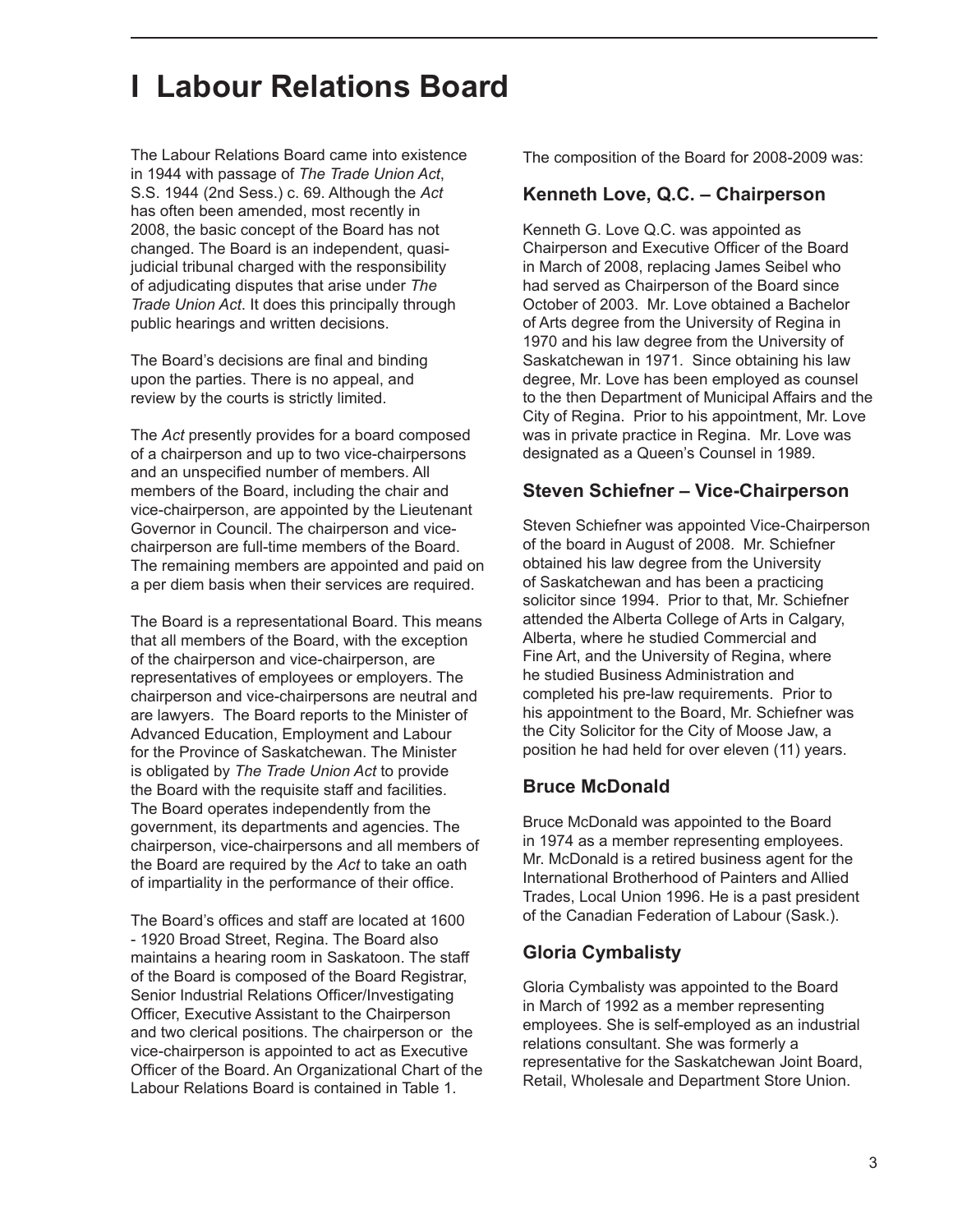#### **Gerry Caudle**

Gerry Caudle was appointed to the Board in March of 1994 as a member representing employees. Mr. Caudle had previously served in the same capacity during the 1980s. He is a retired representative with the Canadian Union of Public Employees.

#### **Brenda Cuthbert**

Brenda Cuthbert was appointed to the Board in July of 1995 as a member representing employers. Ms. Cuthbert is the Vice President of Human Resources for the Siemens Transporation Group Inc.

#### **Donna Ottenson**

Donna Ottenson was appointed to the Board in July of 1995 as a member representing employees. An active member of the Saskatchewan Union of Nurses, Ms. Ottenson is a Registered Nurse who works part time in long term care and part time as an Employment Relations Officer with her union.

### **Hugh Wagner**

Hugh Wagner was appointed to the Board in July of 1995 as a member representing employees. Mr. Wagner is the General Secretary of the Grain Services Union (GSU), International Longshore and Warehouse Union, Canada (ILWU-Canada). Prior to joining the GSU, Mr. Wagner worked in the service sector, the construction industry, and the provincial civil service in Saskatchewan. Mr. Wagner holds a Bachelor of Arts (Honours) and Masters Degree in Political Science from the University of Saskatchewan (Regina Campus). Mr. Wagner is a member of the Board of Directors of the Western Transportation Advisory Council, a past Vice-President of the Saskatchewan Federation of Labour, a member of the Executive Board of the ILWU-Canada, a member of the Board of Directors of the Saskatchewan Labour Market Commission and a member of the Board of Directors of Enterprise Saskatchewan.

#### **Leo Lancaster**

Leo Lancaster was appointed to the Board in July of 1998 as a member representing employers. Mr. Lancaster is a retired labour relations

consultant with Saskatchewan Association of Health Organizations. Mr. Lancaster tendered his resignation from the Board on March 13, 2009.

#### **Duane Siemens**

Duane Siemens was appointed to the Board in 2001 as a member representing employees. Mr. Siemens is a retired millwright from Erco Worldwide. Mr. Siemens was formerly the president of CEP Local 609, Secretary and Vice-President of the Saskatchewan Federation of Labour, and past President of the Saskatoon and District Labour Council.

#### **Clare Gitzel**

Clare Gitzel was appointed to the Board in July of 2001 as a member representing employers. Mr. Gitzel was formerly employed with a major mining company as Manager of Human Resources and Northern Affairs. He presently provides consulting services in the human resources and administration fields.

#### **Joan White**

Joan White was appointed to the Board in July of 2001 as a member representing employers. Ms. White has been employed by the University of Saskatchewan for 35 years. Her areas of specialization have included human resource management, labour relations and government relations, and she has taught labour relations at the Edwards School of Business (College of Commerce). Her current appointment at the University is as Government Relations Officer.

#### **Maurice Werezak**

Maurice Werezak was appointed to the Board in July of 2001 as a member representing employees. Mr. Werezak is a past Vice-President of the Saskatchewan Federation of Labour and is President of United Food and Commercial Workers, Local 248-P. Mr. Werezak is a labour representative on the Employment Insurance Appeal Committee and is employed at Mitchell's Gourmet Foods.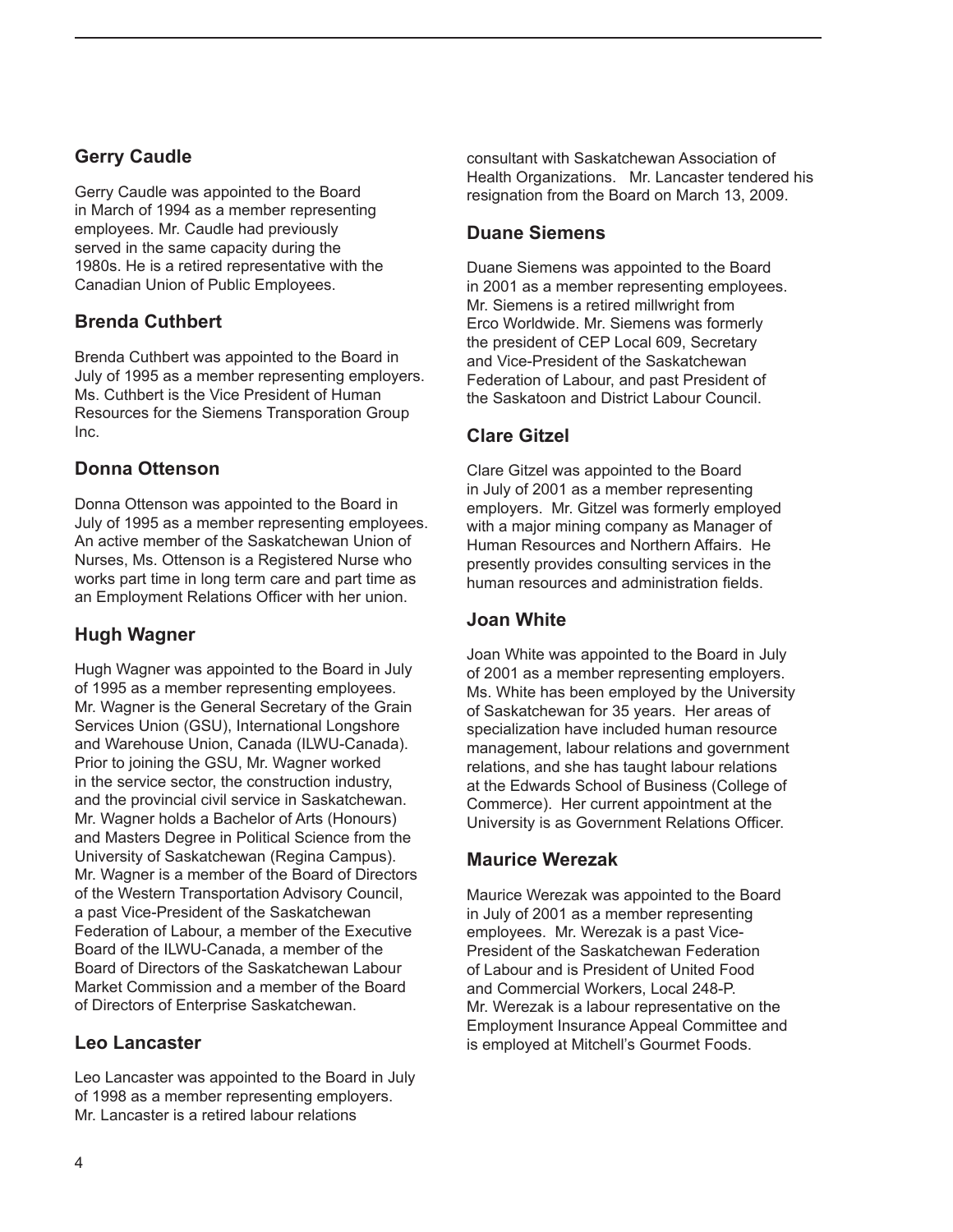#### **Marshall Hamilton**

Marshall Hamilton was appointed to the Board in July of 2002 as a member representing employers. Mr. Hamilton is the Senior Director, Human Resources with Evraz Inc. Mr. Hamilton has been working in the human resources field for 27 years in various industries including forestry, government, potash mining, and steel and pipe manufacturing.

#### **Michael Wainwright**

Michael Wainwright was appointed to the Board in July of 2002 as a member representing employers. Mr. Wainwright is the Director, HR Business Development for ISM Information Systems Management Canada Corporation (ISM Canada). Mike has held HR positions in the retail and wholesale sectors as well as in the manufacturing section. He also is the owner of MJWainwright Labour Relations Consulting Inc.

#### **John McCormick**

John McCormick was appointed to the Board in July of 2002 as a member representing employees. Mr. McCormick retired from his position as Transit Operator with the City of Regina after 31 years of service and is Past President of the Amalgamated Transit Union Local 588, having held the position of President for 18 years. Mr. McCormick is a member of the Regina Civic Pension Board. Mr. McCormick was formerly a ATU Canadian Council Executive Board Member. Mr. McCormick is also the owner of McCormick Labour Solutions.

#### **Ken Ahl**

Ken Ahl was appointed to the Board in July of 2004 as a member representing employers. Mr. Ahl worked for 34 years for Comstock Canada Ltd. and retired in 2003 as the manager of their Saskatchewan office. He has also been active in the construction industry with the CLR – Construction Labour Relations Association of Saskatchewan Inc. and CODC – Construction Opportunities Development Council Inc.

#### **Kendra Cruson**

Ms. Cruson is the President of CAFÉ Regina (Canadian Association of Family Enterprise), a not-for-profit organization promoting the

well-being and understanding of families in business together. Ms. Cruson's background includes Business Administration, Human Resources and Interior Decorating. Ms. Cruson owns and operates Willow Studio, a Custom Home Furnishing and Design Studio featuring Canadian original works of Art in Regina and Moose Jaw. Kendra serves as Co-President of the Cathedral Village Business Association and volunteers for various other organizations in Regina and Moose Jaw. Kendra has been a member of the Saskatchewan Labour Relations Board since July of 2005 as an employer side representative. She was recently reappointed for her second term.

#### **Shawna Colpitts**

Shawna Colpitts was appointed to the Board in August of 2007 as a member representing employees. Ms. Colpitts is the current Director of Political Action and Education with SEIUWEST. Prior to this, she was a National Representative for SEIU Canada and was responsible for projects such as provincial collective bargaining for health care providers employed within affiliated Regional Health Authorities and Saskatchewan Association of Health Organizations. Shawna initially began her employment with an SEIU Local in 1994 and, since this time, has acted as an advocate for a wide variety of classifications of health care providers, as well as employees within affiliated community based organizations. In addition, Shawna presently serves as a board member on the Human Resource Council for the Voluntary Sector Council. Shawna holds General Bachelor of Arts and Bachelor of Law degrees and has focused on labour relations throughout both her employment and education.

### **Elma Shoulak**

Elma Shoulak was appointed to the Board in August of 2007 as a member representing employers. Ms. Shoulak is Senior Vice President of Human Resources for the Saskatchewan Indian Gaming Authority Inc. Prior to joining SIGA, Ms. Shoulak was the Vice President of Human Resources and Aboriginal Affairs with Casino Regina and Casino Moose Jaw. Ms. Shoulak holds certificates from Queen's University in Human Resources Development and Organizational Development and is a member of the Ochapowace First Nation.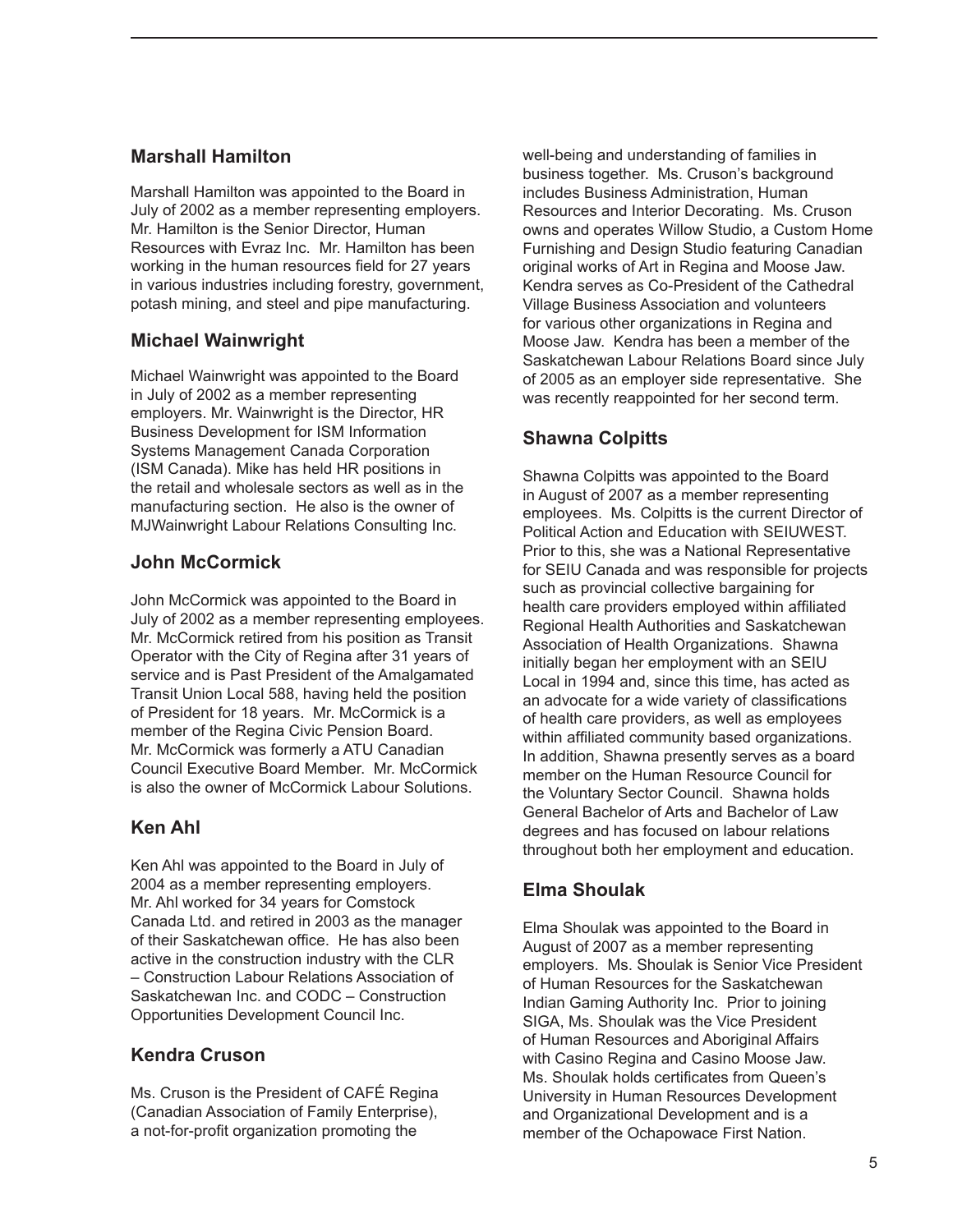# **II** *The Trade Union Act*

In Canada, legislative jurisdiction over industrial relations has, since a ruling of the Supreme Court of Canada in 1925, fallen largely under provincial jurisdiction. Fortunately, the potential this presented for legal fragmentation was offset by varying combinations of interprovincial management and union structures, common history and common day-to-day economic and political conditions. The result is a remarkable commonality of core principles and procedures in all 11 Canadian jurisdictions.

The main features of Saskatchewan's *Trade Union Act*, like its counterparts in all other Canadian jurisdictions, may be summarized as follows:

- traditional courts are replaced by a specialized, quasi-judicial tribunal with exclusive and binding jurisdiction over the matters assigned to it by *The Trade Union Act*;
- common law of conspiracy and restraint of trade is abolished insofar as it applies to employees who bargain collectively;
- the majority of employees determine for all employees in a group whether they will bargain collectively and, if so, through which union;
- an employer is required to recognize the union chosen by the majority of its employees as their exclusive representative for the purpose of bargaining collectively;
- the employer and the union are required to bargain in good faith with a view to concluding a collective bargaining agreement;
- a number of unfair labour practices are created to protect employees and unions from any attempt by the employer to interfere with their rights;
- strike and lock-out activity is regulated, but not prohibited;
- specific issues, such as union security, technological change, conciliation, voting procedures and religious exclusions are addressed; and
- remedial and enforcement procedures are included in the statute.

In short, the *Act* provides the legal framework for collective bargaining, along with a procedure for adjudicating disputes and enforcing rights and obligations. *The Trade Union Act*, like its counterparts in all other Canadian jurisdictions, does not attempt to prohibit economic conflict between employees and employers, but only to control it. It does not attempt to regulate the outcome of collective bargaining, but merely the process to be followed.

The function of the Labour Relations Board within this statutory framework is to identify the parties which will participate in collective bargaining, and to monitor the procedural aspects of the bargaining process. Under *The Trade Union Act*, the Board is not required to follow all of the formal rules of procedure that have been developed in courts of law.

The Board attempts to conduct its hearings in a way that will make them accessible to representatives of the parties who have no legal training, and which will allow the Board to identify the issues which are genuinely in dispute.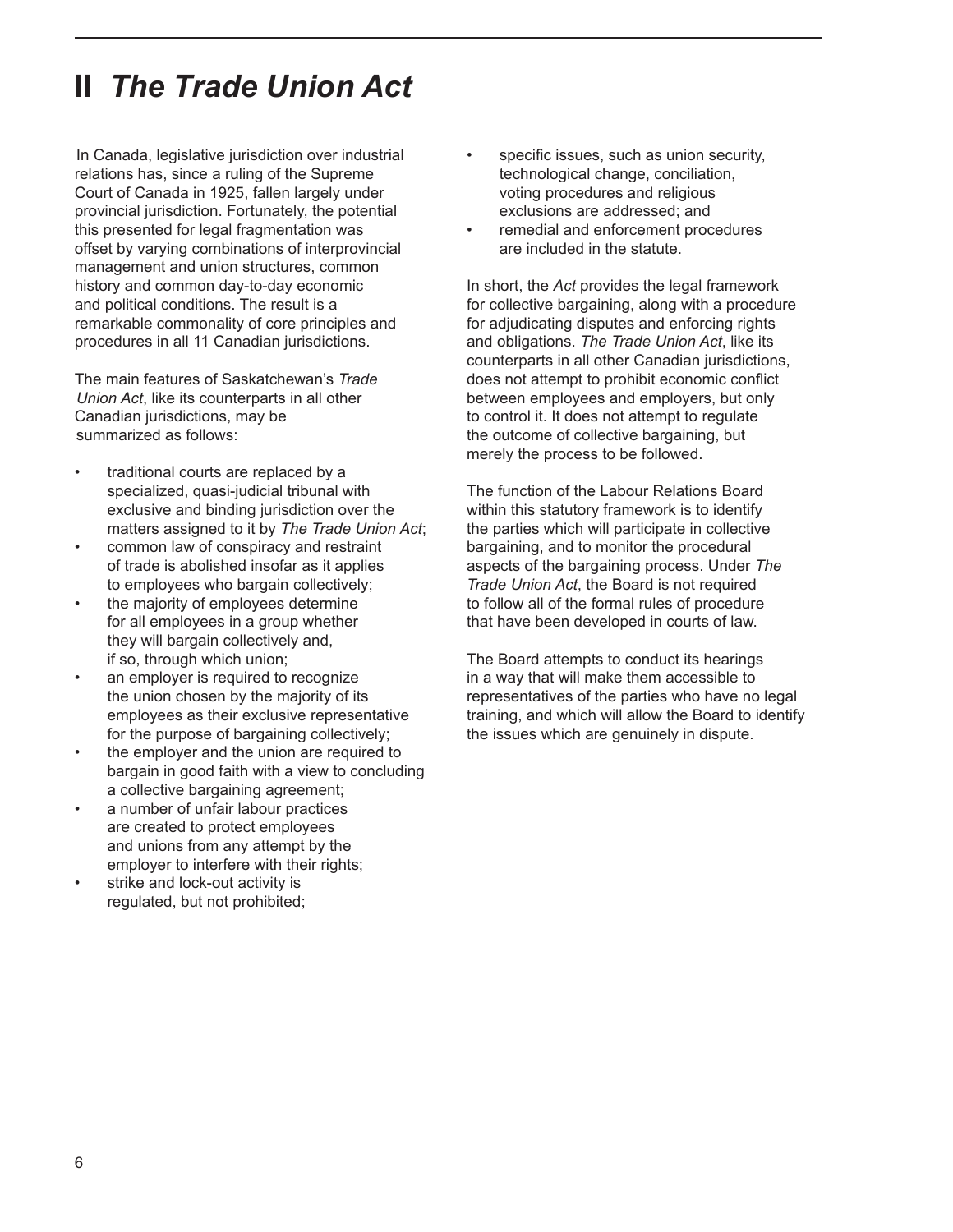## **III** *The Construction Industry Labour Relations Act, 1992*

Passed in 1992 and amended in 2000, *The Construction Industry Labour Relations Act, 1992*, S.S. 1992, c. C-29.11, provides for a system of collective bargaining in the building trades between organizations representing groups of contractors and the construction unions. The supervision of this statutory system is conferred on the Board under the legislation.

# **V** *The Public Service Essential Services Act*

*The Public Service Essential Services Act* came into force on May 14, 2008. Under that *Act*, the Board is authorized to determine the number of employees that will be deemed as essential services, in the event that the employer and the trade union representing those employees is unable to reach an Essential Services Agreement which specifies which employees are essential services employees in the event of a work stoppage.

# **IV** *The Health Labour Relations Reorganization Act*

Passed in 1996, *The Health Labour Relations Reorganization Act*, S.S. 1996, c. H-0.03, appointed a commissioner to examine the organization of labour relations between health sector employers and employees in the Province. The Dorsey Commission report was submitted, and *The Health Labour Relations Reorganization (Commissioner) Regulations*, R.R.S., c. H-0.03, Reg. 1 came into force, in January, 1997.

The legislation confers upon the Board the power to make orders for the purpose of carrying out the intent of the legislation and respecting any matter arising out of the reorganization of labour relations in the health care sector not addressed in the Regulations.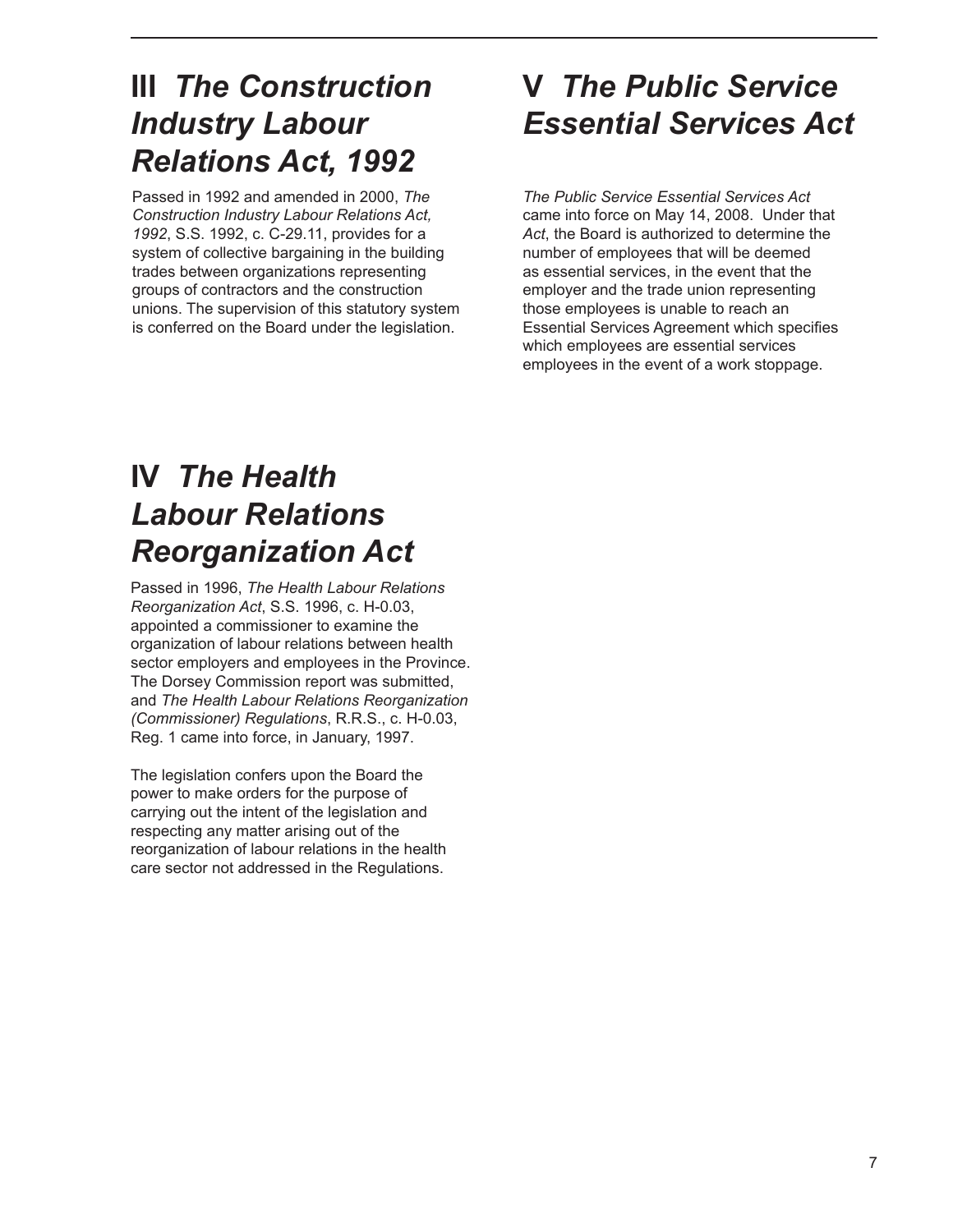The total annual budget of the Saskatchewan Labour Relations Board for the fiscal year ending March 31, 2009 was \$964,000. The actual sum expended by the Board during the fiscal year was \$1,051,896. This variance is primarily attributed to the transition and duplication of Chairperson and Vice Chairperson roles as identified in the 2007-2008 Annual Report. Given the fact that the outgoing Chairperson and Vice-Chairpersons were seized with matters already heard, additional costs were created. During this transition period, the budget versus expenditure identifies an overexpenditure of 9.1 percent. When compared to the under-expenditure of 13.9 percent for the previous fiscal period (2007-2008) and adjusting for the transition, the Board would have operated 15.4 percent under the prescribed budget amount. The matters heard during the transition, both by the previous and current Chairperson and Vice-Chairpersons, are detailed, as required under s.21(3) of *The Trade Union Act*, through Table 8 and summarized at Tables 9.a and 9.b. The Board has, over time, displayed competence in its ability to manage resources efficiently. Given the reality that the Board is unable to control or predict the nature or number of applications put before it, the relationship of expenditure to budgetary allocation cannot be guaranteed from year to year.

# **VI Budget Summary VII Summary of Board Activity for 2008-2009**

This fiscal year has been a year of transition and progress for the Board. In March of 2008, the Chairperson and both of the Vice-Chairpersons of the Board had their appointments terminated and a new Chairperson and Vice-Chairpersons were appointed in their place. Numerous decisions and hearings remained outstanding from the previous Chairperson and Vice-Chairpersons which were required to be dealt with over the course of this fiscal period.

The Board wishes to thank the former Chairperson, James Siebel and Vice-Chairperson, Angela Zborosky for their co-operation and assistance in completing the decisions which they had outstanding at the time that their appointments were cancelled and for their assistance and co-operation throughout the transition.

In addition, the Board lost the services of its long time Registrar, and Legal Counsel, Ms. Melanie Baldwin. Ms. Baldwin's contributions, spanning over 10 years, as the Registrar and Legal Counsel is greatly appreciated by the Board. Ms. Baldwin took a new position as Registrar of the Court of Queen's Bench in June of 2008.

The Board was fortunate that Ms. Kelly Miner, the Senior Industrial Relations Officer and Investigating Officer of the Board, agreed to become the Acting Registrar during the transition until the appointment of a new Registrar. Her contribution was greatly appreciated by the Board and the incoming Registrar.

On March 26, 2009, Mr. F. W. (Fred) Bayer, was offered and accepted the role as the new Board Registrar. Mr. Bayer brings executive management experience, combined with extensive experience in labour relations and human resources, from both the employer and labour perspectives.

Mr. Bayer has an MBA, through the Kenneth Levene Graduate School of Business, and is a Certified Human Resource Professional. Mr. Bayer has worked in Territorial, Provincial and Federal statutory regimes, having most recently been with the Royal Canadian Mounted Police, involved in adjudications and industrial relations for that federal agency.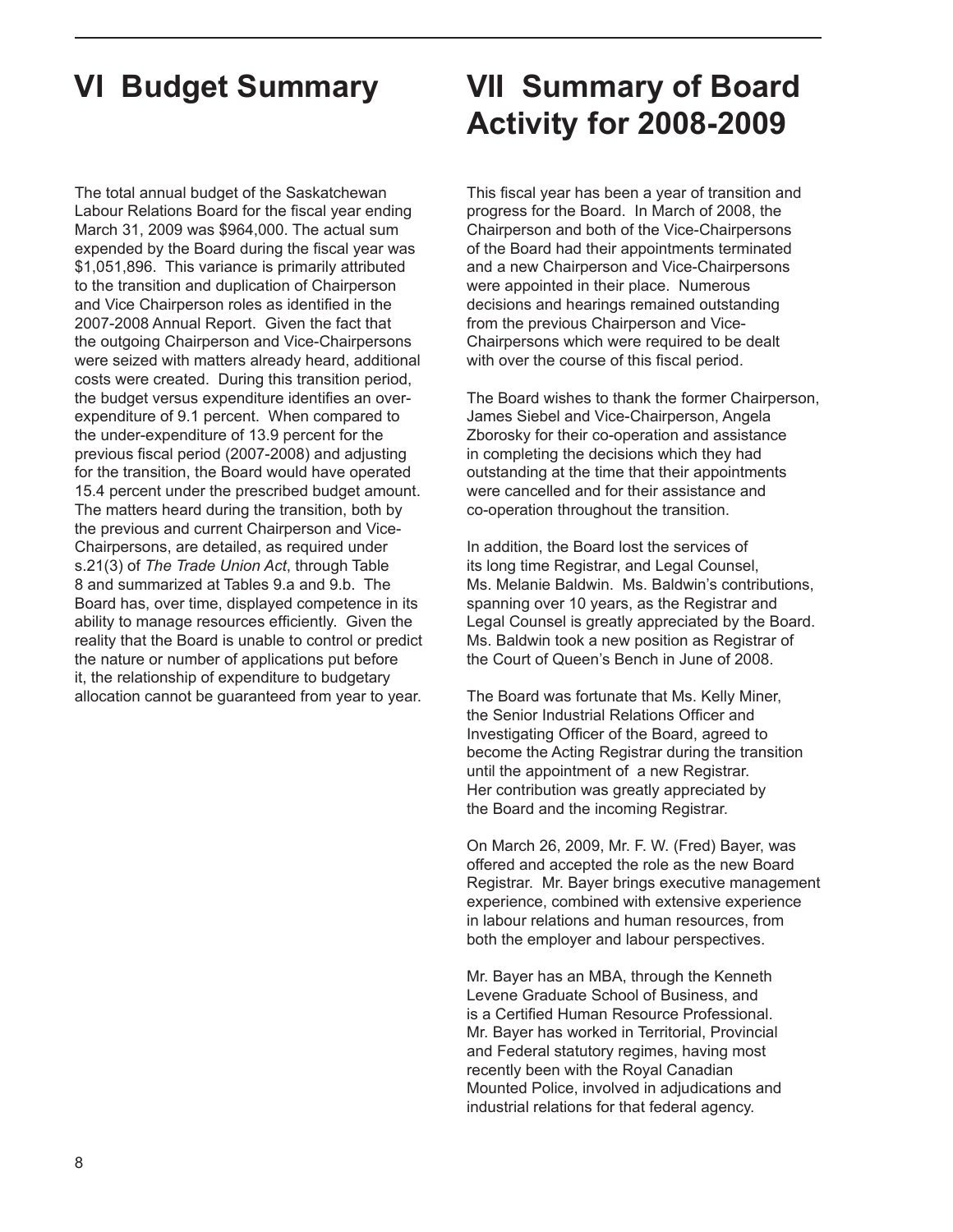The Board would also like to acknowledge the contribution of Ms. Connie Biletski, the Executive Assistant to the Chairperson, who also took on additional duties and responsibilities during the last fiscal year which greatly assisted the Board to accomplish both the transition and the processing of the volume of work which the Board was able to complete.

Between April 1, 2008 and March 31, 2009, the Labour Relations Board sat for a total of 79 days. A total of 207 applications were received during the fiscal period, but a total of 301 were disposed of either by the Board or through withdrawal or adjournment during the fiscal year. During the course of 2008-2009, 16 certification orders involving 266 employees were issued by the Board. The Board also rescinded 5 orders, affecting 75 employees. Tables 2 and 3 show these applications; by type of application and disposition. The five-year trend is shown by disposition in Tables 4 and 5.

The Board was able to address a serious backlog of outstanding decisions as well as keeping current with incoming applications. In fiscal year 2008-2009, the Board received 207 applications, and disposed of 301, thereby concluding 94 more matters than received. The outstanding files, as of March 31, 2009 total 134 as itemized by calendar year, contained in Table 11.

Due to the changes in legislation, which came into force on May 14, 2008, the Board is required to conduct votes for all certifications and rescissions. Given this statutory requirement, the time required to process these types of applications has increased somewhat. However, the Board is undertaking steps to shorten the time required to conduct votes, with the objective of reducing the overall time required to process both certifications and decertifications.

While Table 7 provides a complete listing of all 207 applications brought before the Board during the year, it may be helpful to mention briefly some of the cases that illustrate various issues that faced the Board during this period.

Following the change of Chairperson and Vicechairpersons, the Saskatchewan Federation of Labour (SFL), Saskatchewan Joint Board, Retail Wholesale and Department Store Union (RWDSU) and the Canadian Union of Public Employees (CUPE) challenged the authority of the government to implement these changes. In *Saskatchewan Federation of Labour et al v. The Government of Saskatchewan, The Department of Advanced Education, Employment and Labour and Labour Relations Board* [2009] SKQB 30, the plaintiffs challenged the cancellation of Order in Council (O/C) 640/07, which O/C provided for the appointment of the former Chairperson and Vice-Chairperson of the Board. That O/C was cancelled by O/C 98/2008 which appointed the current Chairperson as Chairperson of the Board and Executive Officer and cancelled the appointments made pursuant to O/C 640/07.

The SFL, RWDSU, and CUPE sought:

- • A declaration that O/C 98/2008 is null and void and an order that it be quashed;
- An order rescinding all orders or rulings made and "actions taken to implement those orders";
- An order reinstating the status quo which existed prior to the implementation of O/C 98/2008;
- Orders for reimbursement or compensation for lost costs resultant from the passing of O/C 98/2008;
- An order requiring the respondent Government of Saskatchewan to follow certain recommendations made by the Saskatchewan Ombudsman when filling future vacancies for the chairperson and vicechairpersons of the LRB and to exercise its discretion in making appointments consistent with the provisions and purposes of *The Trade Union Act*, the principle of freedom of association and the directions of this court;
- Costs on a solicitor/client basis; and
- An order enjoining the LRB from hearing or determining any matters pending before the Board as of March 7, 2008 until the court determines this application.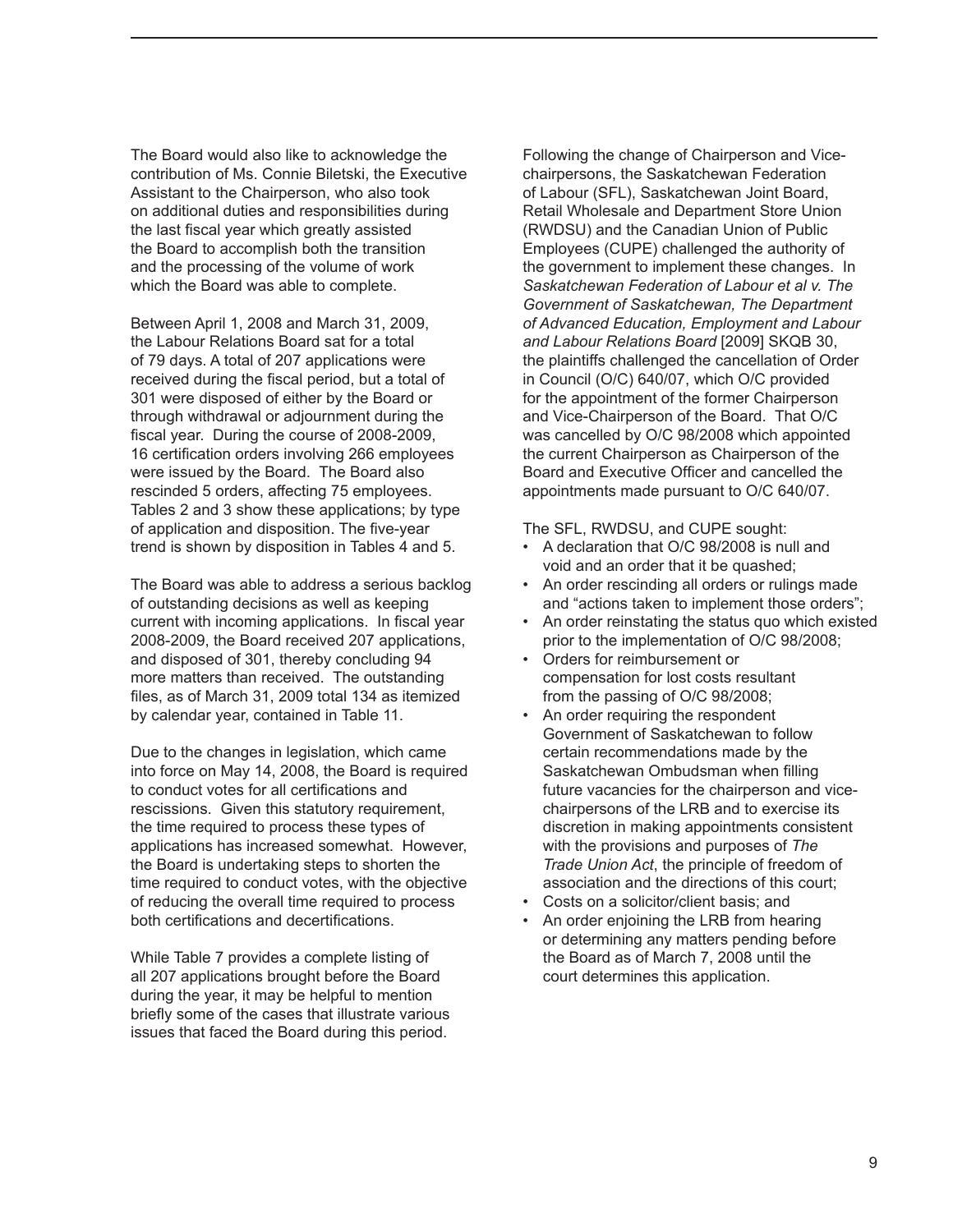In its decision, the Court of Queen's Bench considered three main issues:

- Did the respondent Government of Saskatchewan, acting through Executive Council, have the authority to pass O/C 98/2008?
- Is there any legal basis upon which this Court should properly declare O/C 98/2008 invalid and consequentially quash that order?
- Should the Court order any of the consequential relief claimed by the applicants, including: An order rescinding orders and rulings made by the LRB as appointed by O/C 98/2008, requiring the respondents or any of them to reinstate the LRB members (status quo) existing and holding office prior to O/C 98/2008 and requiring or directing the respondent Government of Saskatchewan to proceed or act in a certain manner with respect to the filling of vacancies to the position of chairperson, vicechairperson and other members of the LRB?

In its decision, dated January 14, 2009, the Court dismissed all of the relief sought by the SFL, RWDSU and CUPE.

Over the course of the last fiscal period, the Board processed a number of files of interest. These files involved certifications which drew international attention (Walmart – Weyburn), long outstanding decisions concerning abandonment of bargaining rights (Graham Construction and Saunders Electric), cases where the Board determined to rehear cases previously determined, as well as cases which dealt with the timeliness of applications to the Board.

In *United Food and Commercial Workers, Local 1400, v. Wal-Mart Canada Corporation*, a panel of the Board rendered a long awaited decision in the union's application for certification of the employer's store in Weyburn, Saskatchewan. The original panel hearing the application was headed by former Chairperson James Seibel, whose appointment ended prior to the panel rendering its decision. In accordance with the authority granted pursuant to s. 4(1.2) of *The Trade Union Act*, Mr. Seibel continued to sit on and wrote the decision for the original panel in this matter. During the proceedings a number of preliminary matters required direction from the Board,

including, for example, the scope of the subpoena *duces decum* served by the union on the employer, the production of documents, and an application by the employer to amend its Reply. On more than one occasion, applications were made to superior Courts for judicial review, including ensuing applications to the Saskatchewan Court of Appeal and the Supreme Court of Canada.

On December 4, 2008, the original panel rendered its decision and certified the workplace to the applicant trade union. The employer subsequently brought an application for reconsideration and sought a stay of the original panel's certification Order. Although not prepared to stay the certification Order, the Board placed a number of restrictions on the parties respecting the exchange of information and collection and remittance of dues pending reconsideration. The employer's application for reconsideration alleged a number of errors on the part of the original panel.

Firstly, the employer alleged that the original panel erred in law in failing to apply s. 6 of the *Act*, as amended by *The Trade Union Amendment Act, 2008*, which amendment became effective seven months prior to the original panel rendering its decision. With this amendment, Saskatchewan adopted a mandatory vote system for certification applications replacing the Board's previous authority to rely on card evidence of support. The Board concluded that the original panel did not err in relying on card support in granting the union's application for certification because the union's application had been filed with the Board prior the change in the legislation.

Secondly, in its application for reconsideration, the employer argued that the unit certified by the original panel was not appropriate because it was under-inclusive and that the delay in certifying the workplace amounted to an abuse of process. The Board acknowledged that the original panel's delay in rendering its decision was unfortunate. However, the Board concluded that the original panel did not depart from the Board's jurisprudence and that its decision was neither precedential nor were any exceptional circumstances present that would justify reconsideration by the Board. Finally, the employer argued that the original panel was not properly constituted at the time it rendered its decision because of the early termination of former Chairperson Seibel.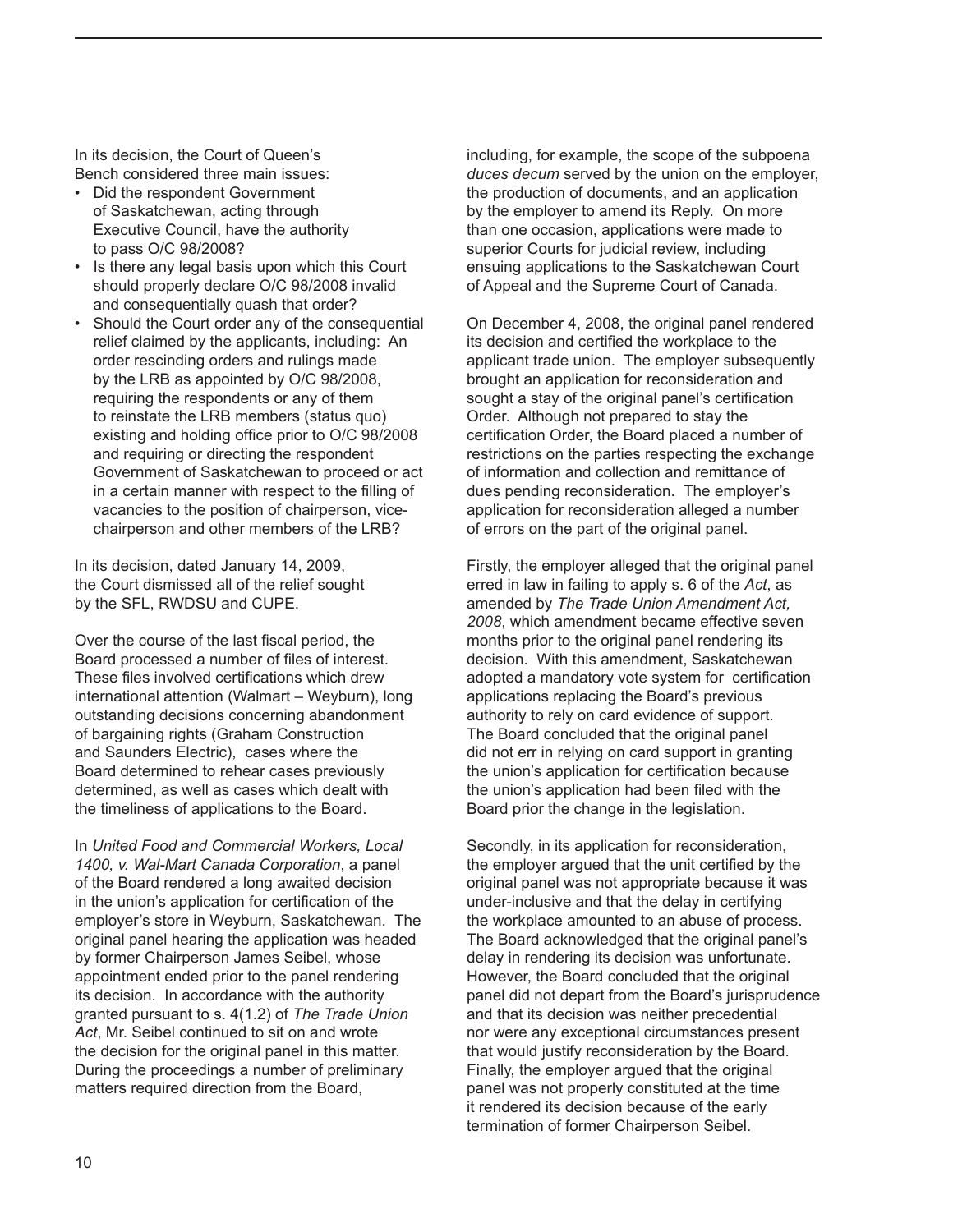On this point, the Board stated that it was not prepared to comment on the constitution of the original panel other than to state the Board's presumption that former Chairperson Seibel was authorized to continue to participate in the original panel as he did.

In *United Food and Commercial Worker, Local 1400 v. Tora (Regina) Tower Limited (Giant Tiger Regina),[2008]* SKCA 38, the Court of Appeal reversed the Court of Queen's Bench ruling that a delay of 37 months between the hearing of an application for certification and the Board's decision on that application was too long.

The lower court had determined that due to significant changes in the workplace during that lengthy time, the certification order should be quashed.

The Court of Appeal, in overturning the Court of Queen's Bench agreed that while a delay of that length was troublesome, it was not sufficient to overturn the decision. They reasoned, that while the delay was unreasonable, in the final result, the Board was required to make its determination based on the facts as they existed at the date of the application, not as at the date of the decision.

The Court, in *obiter* invited the Employer to have the Board revisit the decision in accordance with the Board's power to reconsider its own decisions. The Employer applied for reconsideration.

In granting the request for reconsideration, the Board considered, but rejected, the argument that there had been considerable turnover in staff over the period between the application and the ultimate order of the Board. However, it accepted the Employer's arguments concerning two other factual aspects. Those were that since the date of the application, but before the date of the order, the Employer had opened a new location in the City of Regina.

Because the certification order applied for and granted was a city-wide certification for the whole of the City of Regina, employees who had no say in the certification application, and whose support had not been canvassed would be swept in by the order as granted.

Additionally there had been a corporate restructuring since the date of the hearing and the second location had been opened under separate ownership from the ownership of the store for which the certification had been granted.

In addition to agreeing to rehear the application, the Board ordered a vote of the employees employed as of the date of the Court of Appeal decision in order to determine the level of support for the application at that time. That decision brought a request for judicial review, which was not granted. The application had not been reheard as of March 31, 2009.

In *The United Brotherhood of Carpenters and Joiners of America, Local 1985 and Graham Construction and Engineering (1985) Ltd.*, LRB File No. 014-98, the Board, in a decision dated November 4, 2003, found that the Union had abandoned its bargaining rights in an application made by the Union for successorship rights under s. 37 of the *Act*. The Union applied for judicial review of this decision. In its decision dated April 17, 2006, [2006] SKQB 182, the Court of Queen's Bench upheld the Board's decision.

The Union appealed this decision to the Court of Appeal. Due to changes in the law which occurred during the time the matter was outstanding before the Court of Appeal, a decision was not released until May 22, 2008. The Court of Appeal applied the Supreme Court of Canada decision in *Dunsmuir v. New Brunswick [2008]* 1 S.C.R. 190, 2008 SCC 9 (CanLII). The Court of Queen's Bench did not have the benefit of this decision.

While seeming to accept that the Board had the ability to declare bargaining rights abandoned, the majority of the Court found that in this case, the Board's decision was unreasonable. It reasoned that even the Board had declared the Graham decision to be an anomaly in subsequent decisions.

Furthermore, it determined that the Board had not declared rights abandoned when an employer had no employees during the period when collective bargaining was to have occurred. The Employer sought leave to appeal this decision to the Supreme Court of Canada, which application was refused.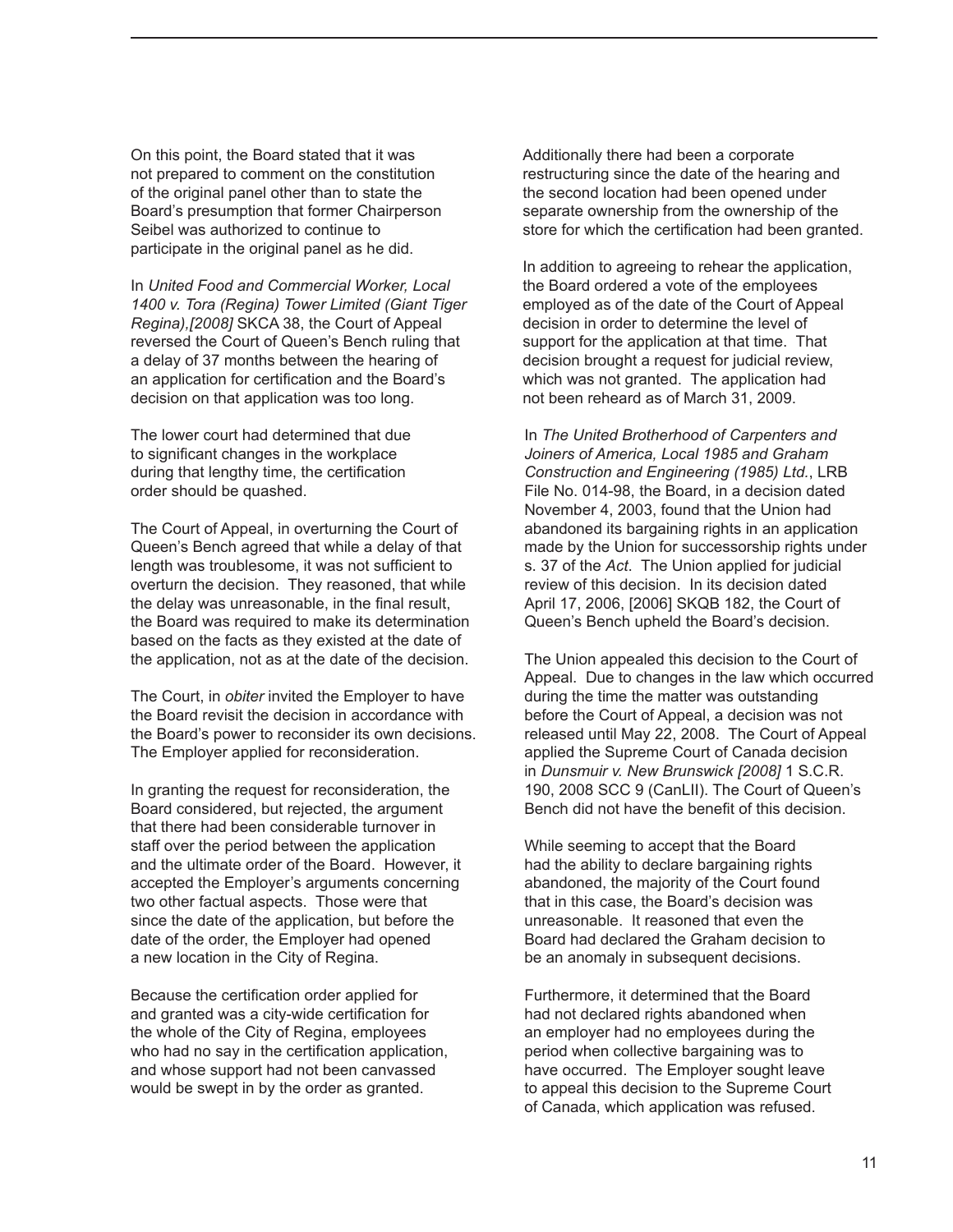The Court of Appeal remitted the matter to the Board. As at March 31, 2008, the application had not been reheard by the Board as directed by the Court of Appeal.

In *International Brotherhood of Electrical Workers, Local 529 and Saunders Electric Ltd. [2008]* CanLII 47057 Sask. LRB File No. 019-05, the Board rejected a claim by the Employer that the Union had abandoned its collective bargaining rights. The Board made its determination based upon the Court of Appeal decision in Graham Construction [supra] where the Board interpreted the Court of Appeal decision as being authority for the proposition that there was no concept of abandonment available to be utilized *"in the context of a statutory regime of sectoral bargaining in the construction industry."*

The Board also ordered, as an adjunct to its decision that the Employer was responsible to pay to the union, 24 years of unpaid union dues.

This statement by the Board was contrary to numerous previous board decisions which determined that there was a defense of abandonment available under *The Trade Union Act*. As a result, the Employer requested a reconsideration of the Board's decision.

As at March 31, 2009, no decision had been rendered in respect of the application for reconsideration. However, an interim order was made by the Board, staying the effect of the earlier Board order.

In *Jason Rattray v. Comunications, Energy and Paperworkers Union of Canada, Local 481, 2008* CanLII 53901, LRB File No. 064-08, the Board concluded that it did not have jurisdiction to hear allegations of a potential violation of *The Trade Union Act* by a person who was not an employee at the time of the impugned conduct of the trade union.

In addition, the Board concluded that the impugned conduct of the Union was not contrary to its constitution and thus could not form the basis of an alleged violation of s.36.1(1) of the *Act*.

In *D.M. v. Canadian Union of Public Employees National, Canadian Union of Public Employees Saskatchewan and Canadian Union of Public Employees, Local 1975-01, 2009* CanLII 2049 LRB File Nos. 110-08 and 157-08, the Board considered allegations that a trade union had failed to adequately represent an employee in arbitration proceedings. The employee alleged that the union had failed to tender certain medical evidence, had failed to subpoena a doctor to testify, and had failed to obtain certain phone records from the employer. Employee alleged bias, corruption and criminal conduct on the part of union officials. Employee had been diagnosed with affective disorder and paranoia.

Following close of applicant's evidence, the Board granted an application for non-suit by the trade union on the basis that the employee had tendered no evidence constituting a *prima facie* case of a violation of *The Trade Union Act*. The Board concluded that the employee's disability probably cause of his perception of misconduct on the part of the trade union.

Summary Dismissal applications:

In *Garnet Dishaw v. Canadian Office and Professional Employees Union, Local 397 2009* CanLII 507, LRB File No. 164-08, on an application for summary dismissal, the Board concluded that a twenty-three month delay in bringing allegations of a potential violation of *The Trade Union Act* was excessive and that the applicant's explanation for his delay was insufficient to overcome either the presumption of prejudice associated with excessive delay or the actual prejudice to the trade union caused by the applicant's delay.

In *Saskatchewan Joint Board Retail, Wholesale and Department Store Union and Retail, Wholesale and Department Store Union Local, 568 v. Off the Wall Productions Ltd. 2009* CanLII 2603, LRB File No. 146-06, the Board dismissed allegations by a trade union that an employer had committed an unfair labour practice concluding that a twentythree month delay on the part of the Union in advancing its allegations was excessive.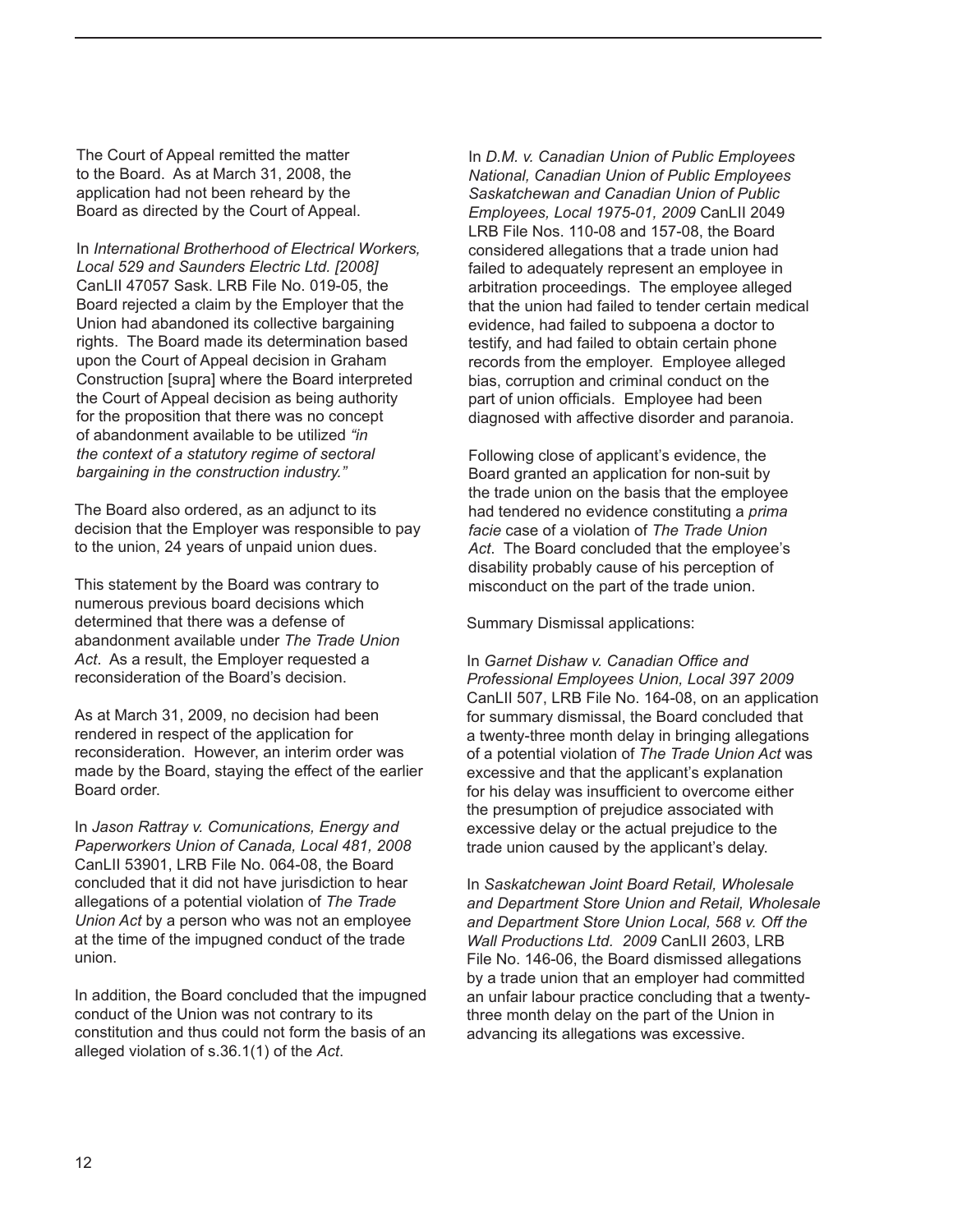The Board invoked the procedure for summary dismissal and noted that, following the union's initial application, little activity had occurred on the file. The Board Registrar had written to the union's counsel six times over the twenty-three month period and had received no communication from the Union. Board concluded that the Union had ample opportunity to prosecute its claims and, having failed to do so, dismissed the application without an oral hearing.

In *Keith Peterson v. Canadian Union of Public Employees, Local 1975-01 and the University of Regina, 2009* CanLII 13052, LRB File No. 156- 08, the Board, on an application for summary dismissal, concluded that the applicant's delay in bringing allegations of a potential violation of *The Trade Union Act* was excessive.

The Board noted that, at the time of filing his application, the applicant had not been an employee for more than fifty-six months and his last dealings with the trade union had ended over forty-three months prior. In the Board's opinion, justice could not be done because of the applicant's delay in bringing his allegations to the Board and dismissed the application.

#### Successorship Applications:

In *Service Employees International Union, Local 333, v. Smiley's Buffet and Catering and Erical Cleaning Service and Lutheran Sunset Home of Saskatoon, 2008* CanLII 75623, LRB File Nos. 007-08 and 008-08, the Board was asked to determine whether or not contractual arrangements for the provision of food services and maintenance and cleaning services by an employer involved the disposition of a business or part thereof within the meaning of *The Trade Union Act*. In this case, the Board concluded that the arrangements were merely contractual and that no transfer had taken place. Furthermore, the Board concluded that a "deemed successorship" could not be found to have arisen because the facility in question was a privately-funded, apartment complex catering to seniors and was neither a "hospital" nor "other public institution" within the meaning of s. 37.1 of the *Act*.

#### Interim Applications:

*In United Food and Commercial Workers, Local No. 1400 v. Barrich Farms (1994) Ltd. and True North Seed Potato Co. Ltd., 2008* CanLII 64691, LRB File No. 043-07, the Board concluded that it was not prepared to stay a certification Order issued by the Board pending an application for reconsideration of that Order in circumstances where the Board saw no evidence of mischief on the part of either the Employer or the Union. On the facts of the case, the Board was not satisfied that the commencement of collectively bargaining prior to a decision on the pending reconsideration application would cause confusion or uncertainty in the workplace and concluded that greater labour relations harm would be caused if the Board stayed the certification Order pending reconsideration.

Reconsideration applications:

*In United Food and Commercial Workers, Local No. 1400 v. Wal-Mart Canada Corp. 2009* CanLII 11242, LRB File No. 038-05, the Board reviewed the applicable criteria for reconsideration of the Board's previous decisions. The Board concludes that applications for reconsideration involving a preliminary ruling of the Board should only be entertained in the clearest and most compelling of cases. Absent a clear and compelling basis for doing so, the Board declined to reconsider the interim ruling of a prior panel of the Board.

In *United Food and Commercial Workers, Local No. 1400 v. Wal-Mart Canada Corp. 2009* CanLII 13640, LRB File No. 069-04, the Board discussed the application of temporal changes in legislation to pending applications before the Board. In this case, a trade union had filed an application for certification based on card evidence of majority support for the union. However, before a decision had been rendered by the Board, the legislation changed whereby the province adopted a mandatory vote system for certification applications. The original panel of the Board granted certification based on union's card evidence of support but did not provide reasons for doing so. On application for reconsideration, the Board concluded that the original panel did not err in law in doing so.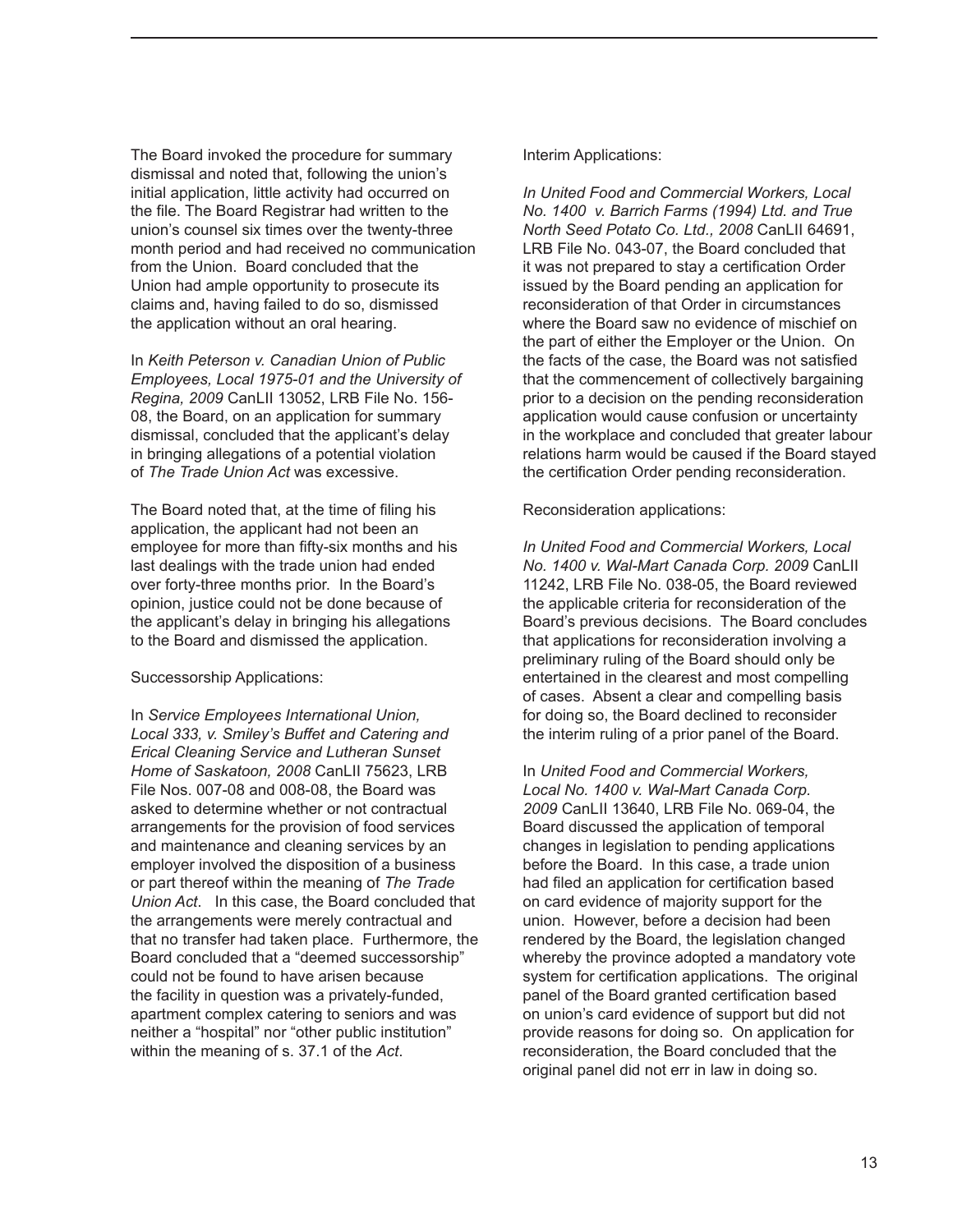The Board noted that the legislation did not contain a transitional provision and thus relied on *The Interpretations Act* and reviewed the common law presumptions respecting the temporal application of changes in legislation. The Board concluded that the method of determining majority support in a certification application was not merely or exclusively a matter of procedure of the Board. The Board concluded that the change in legislation affected tangible rights of employees that had been relied and acted upon by the parties. The Board concluded that the change in the legislation was not intended to affect pending applications before the Board.

#### Rescission applications:

In *Patricia Bateman v. Saskatchewan Joint Board, Retail, Wholesale and Department Store Union and Empire Investments Corporation, 2009* CanLII 18238, LRB File No. 149-08, the Board dismissed an application for reconsideration in circumstances where the employer was openly hostile to the union's presence in the workplace and made his views commonly and loudly known in the workplace. In the circumstances of the case, the Board concludes that the employer improperly influenced the applicant's rescission application by creating an openly hostile work place for the union and the Board was not satisfied that a vote would be a reliable indication of the wishes of the employees.

During this fiscal period, the Board determined to provide greater public access to its decisions. To do so, it allowed the Canadian Legal Information Institute (CANLII) to publish its decisions on its website. This website provides a searchable, free public access to not only the decisions of the Board, but all of the Courts in Saskatchewan, other Labour Relations Boards and Tribunals, the Court of other Provinces and the Supreme Court of Canada. As a result, the Board discontinued its arrangement with publisher, the Saskatchewan Legal Education Society Inc. (SKLESI), for the publication of its Reasons for Decision and any subsequent court decisions. The Board wishes to thank SKLESI, it's Executive Director and Staff for their considerable effort and continued cooperation in the publication of the reports.

SKLESI will be publishing a final index of their reports through the end of 2008, which index will be published during the upcoming year. Reports of recent Board decisions are available on the Board's website at www.sasklabourrelationsboard.com. Many of the Board's Reasons for Decision are also available on QuickLaw.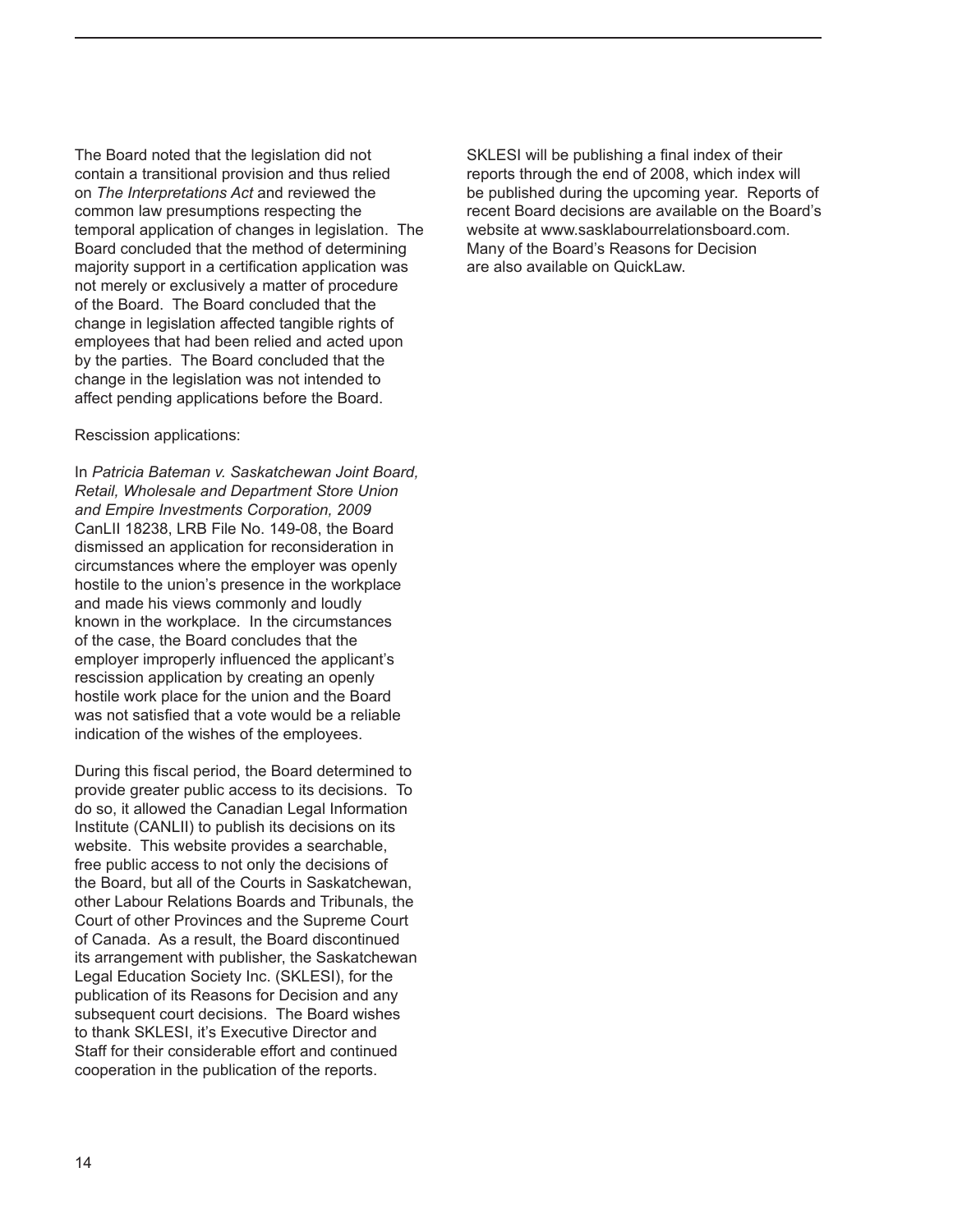## **VIII Tables**

**Table 1**

**Labour Relations Board Organizational Chart**

**March 31, 2009**

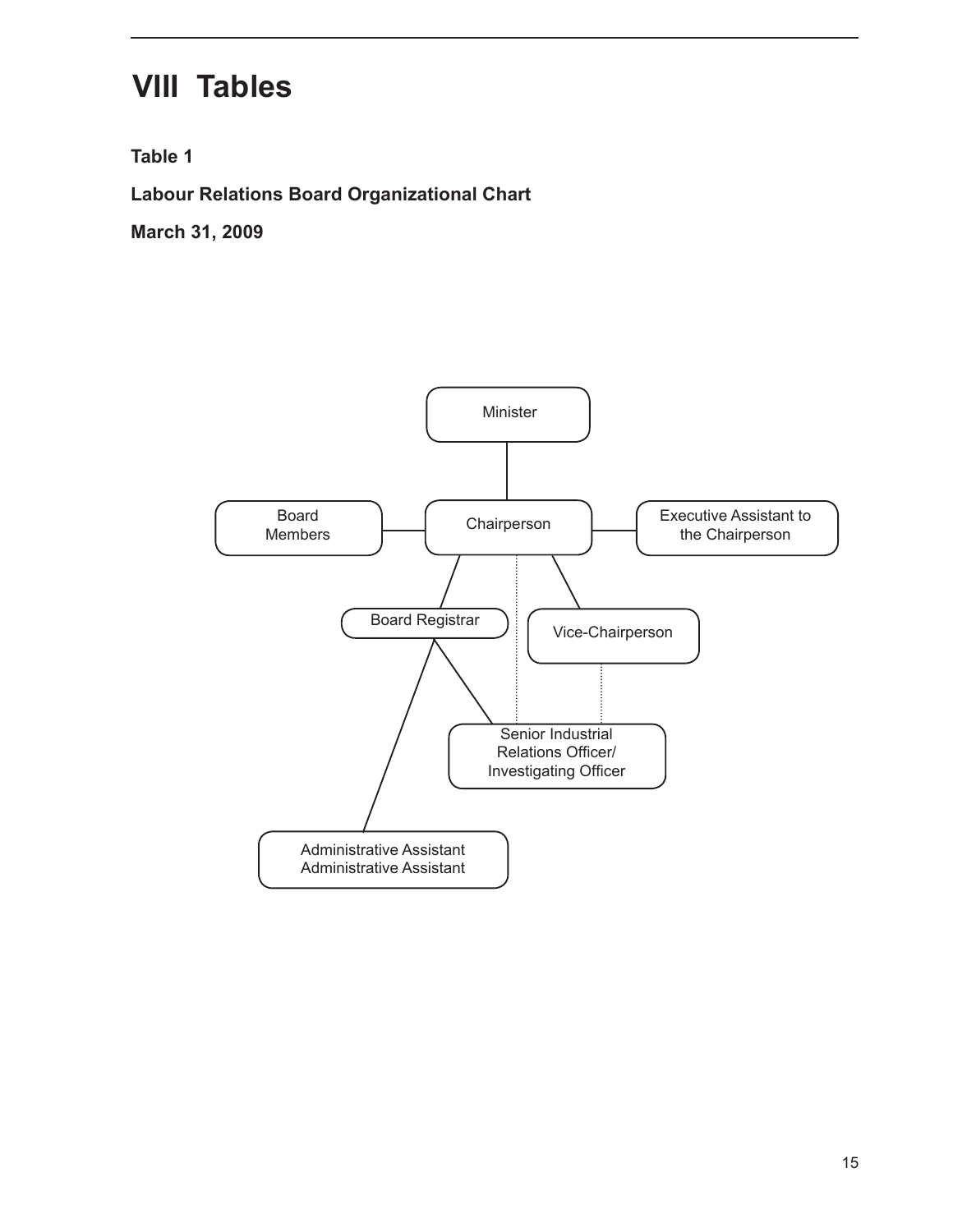Applications under *The Trade Union Act* by Type of Application and Disposition, percentage of total Applications for fiscal 2008-2009



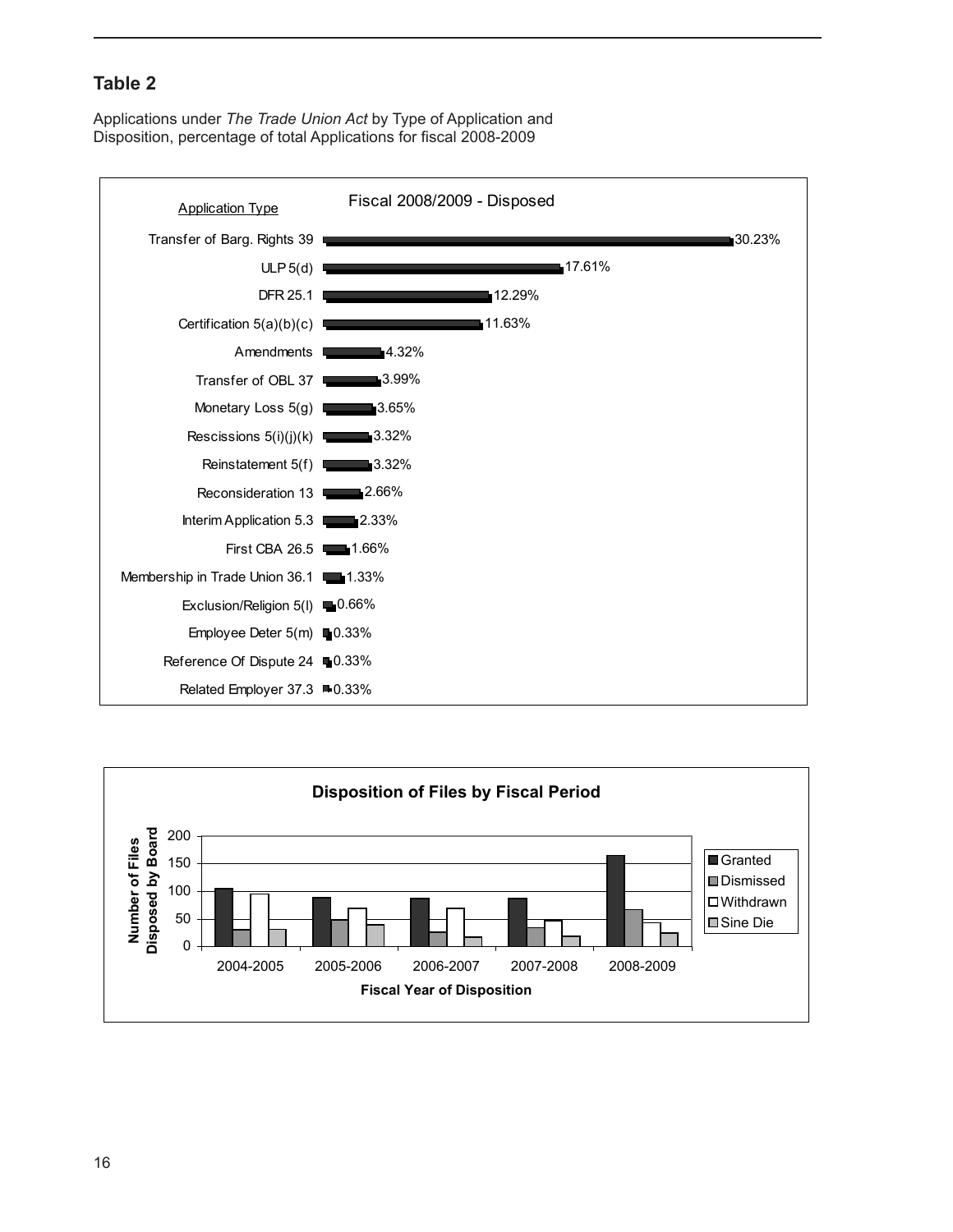| <b>Type of application</b><br>and disposition        | <b>Applications</b> |
|------------------------------------------------------|---------------------|
| Applications*                                        |                     |
|                                                      |                     |
| Designation of Principal or Contractor               |                     |
| Certification<br>(Section 5, clauses a, b and c)  35 |                     |
| <b>Unfair Labour Practice</b>                        |                     |
| Reinstatement                                        |                     |
| <b>Monetary Loss</b>                                 |                     |
| <b>Company Dominated</b>                             |                     |
| Provisional Employee Determination                   |                     |

|      | <b>Type of application</b><br>and disposition                       | <b>Applications</b> |
|------|---------------------------------------------------------------------|---------------------|
|      | <b>Interim Applications</b>                                         |                     |
| Raid | 0                                                                   |                     |
|      | Amendment or Rescission<br>(Section 5, clauses i, j and k) A13, R10 |                     |
|      | <b>Exclusion on Religious Grounds</b>                               |                     |
|      | Employee determination                                              |                     |
|      | <b>Strike/Ratification Votes</b>                                    |                     |
|      | Reconsideration                                                     |                     |
|      | Reference of Dispute                                                |                     |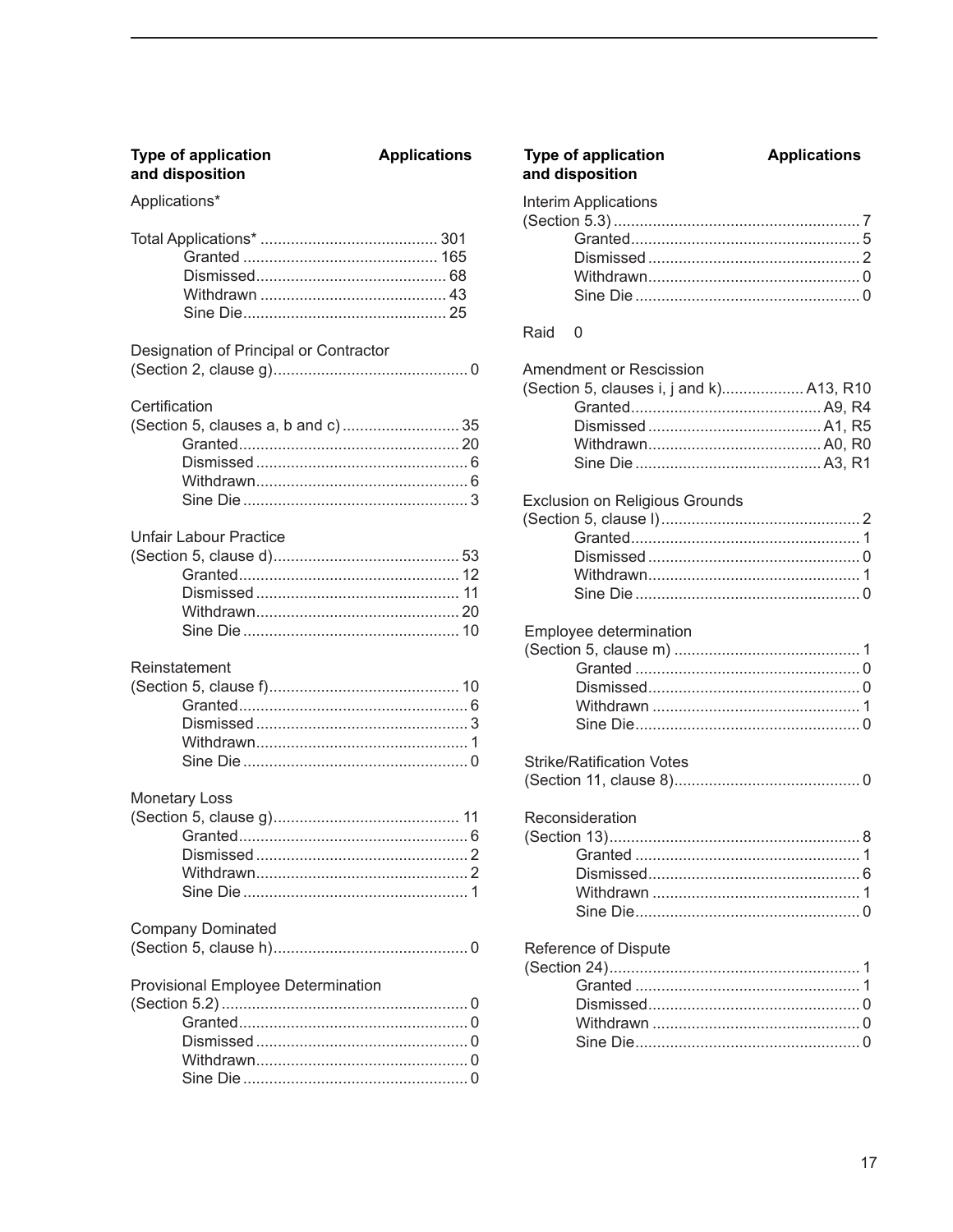## **and disposition and disposition**

#### Duty of Fair Representation

#### First Collective Bargaining

## Membership in Trade Union

| Sine Die 2 |  |
|------------|--|

#### Transfer of Obligation

#### Deemed Sale of Business

|--|--|--|

#### Related Employer

| $\frac{1}{2}$ |  |
|---------------|--|
|               |  |
|               |  |
|               |  |
|               |  |
|               |  |

#### Transfer of Bargaining Rights

#### Technological Change

|--|--|--|

### Final Offer Vote (Section 45)...........................................................0 **Type of application**  $\begin{array}{ccc}\n\bullet & A\n\end{array}$  **Applications**<br> **Application**<br> **Application**<br> **Application**<br> **Application**<br> **Application**

Health Applications................................................0

Construction Applications......................................0 \*301 applications were disposed of although 207 applications were received.

\*\*\*4 first collective agreement were settled between the parties, following the assistance of a Board Agent, 0 first collective agreements were imposed by the Board Source: Saskatchewan Labour Relations Board files.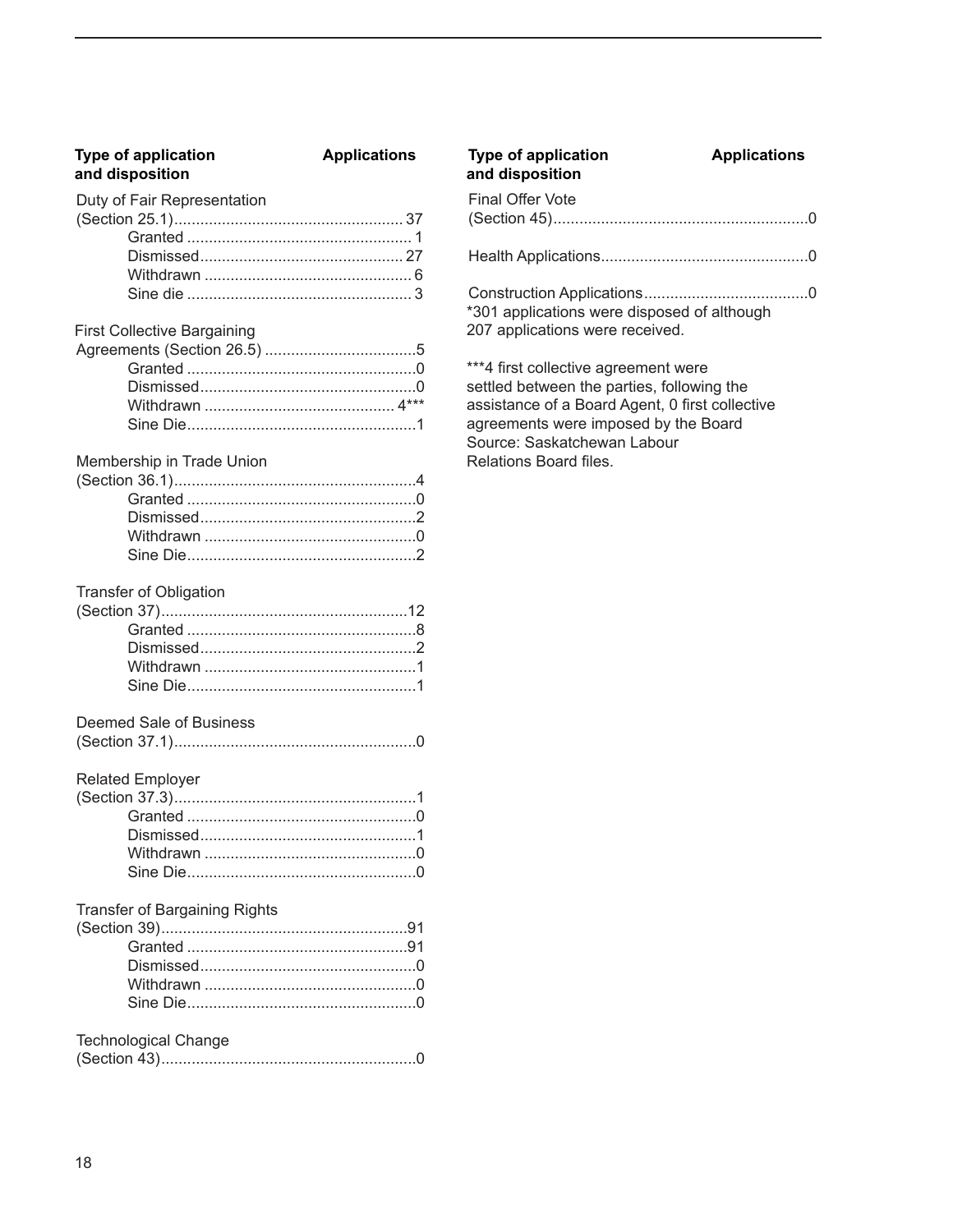#### **Applications to the Labour Relations Board under** *The Trade Union Act***, by Disposition, 2004-2005 to 2008-2009**

|                           | 2004-05      | 2005-06     | 2006-07     | 2007-08      | 2008-09      |
|---------------------------|--------------|-------------|-------------|--------------|--------------|
| <b>Total Applications</b> | $273*$       | 252*        | 200*        | 193*         | $301*$       |
| Granted                   | 105          | 88          | 87          | 87           | 165          |
| Dismissed                 | 30           | 48          | 26          | 34           | 68           |
| Withdrawn                 | 95           | 69          | 69          | 47           | 43           |
| Sine Die                  | 31           | 39          | 17          | 18           | 25           |
| <b>To Conciliation</b>    | $\mathsf 0$  | $\mathbf 0$ | $\mathsf 0$ | 0            | $\mathbf 0$  |
| Joint Amend - Dorsey      | 0            | $\mathbf 0$ | 1           | $\mathbf{0}$ | 0            |
| Cert. - Dorsey            | $\mathbf{0}$ | $\mathbf 0$ | $\mathbf 0$ | $\mathbf{0}$ | $\mathbf{0}$ |
| <b>Other Dorsey</b>       | 1            | 1           | 1           | $\mathbf 0$  | $\mathbf 0$  |
| Interim**                 | 11           | 7           | 6           | 7            | $7***$       |

Under *The Trade Union Act*, the Board may determine the outcome of any dispute referred to it by either party.

The decision of the Board is final and binding.

\*This figure does not include construction applications.

\*\*The Disposition of Interim Applications is shown in Table 2.

\*\*\* Not included in total applications, as they were required in addressing an application being dismissed/granted, and would result in double tabulation.

Source: Saskatchewan Labour Relations Board files.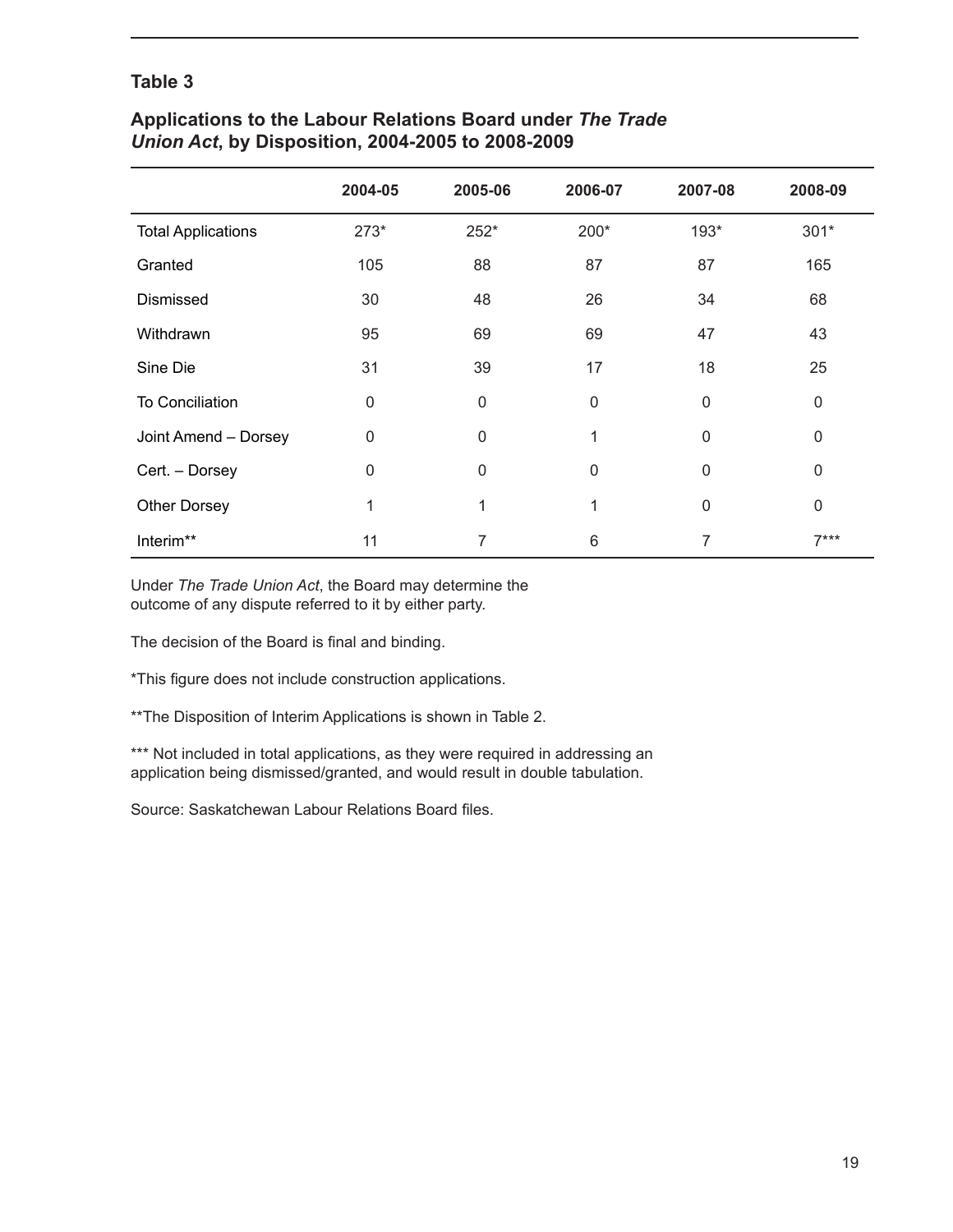### **Applications to the Labour Relations Board under** *The Construction Industry Labour Relations Act, 1992***, by Disposition, 2004-2005 to 2008-2009**

| Year    | <b>Total</b><br><b>Applications</b> | <b>Granted</b> | <b>Dismissed</b> | Withdrawn | <b>Determined</b> | <b>Sine Die</b> |
|---------|-------------------------------------|----------------|------------------|-----------|-------------------|-----------------|
| 2004-05 | 0                                   | $\mathbf 0$    | 0                | 0         | 0                 | 0               |
| 2005-06 | 4                                   | 0              | 0                | 3         | 0                 |                 |
| 2006-07 | 1                                   | 0              | 0                | 0         | 0                 |                 |
| 2007-08 | 0                                   | 0              | 0                | 0         | 0                 | 0               |
| 2008-09 | 0                                   | 0              | 0                | 0         | 0                 | 0               |

Source: Saskatchewan Labour Relations Board files.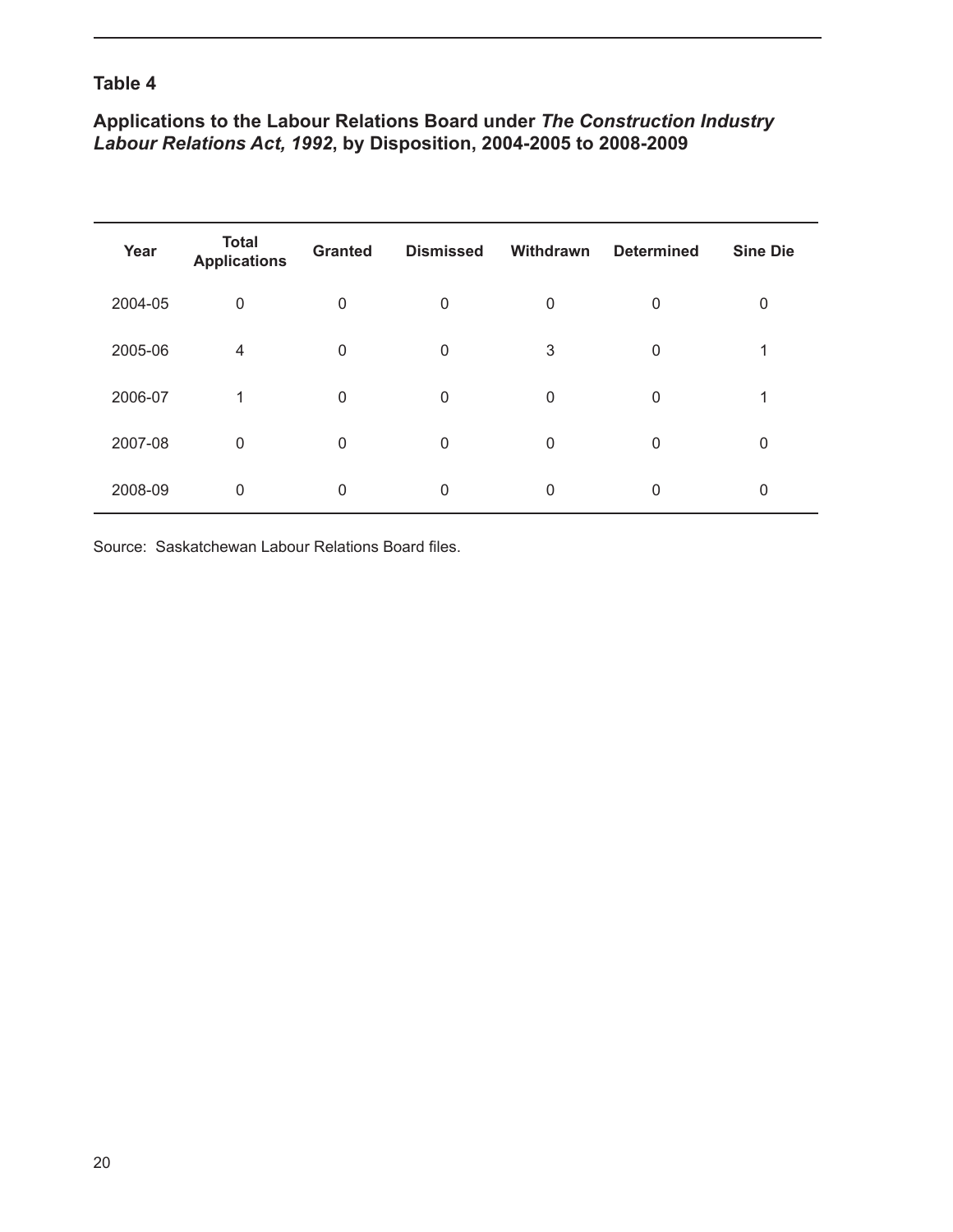#### **Applications under** *The Trade Union Act* **by Type of Application, 2004-2005 to 2008-2009**

| <b>Type of Application</b>                                             | 2004-05        | 2005-06             | 2006-07     | 2007-08        | 2008-09          |
|------------------------------------------------------------------------|----------------|---------------------|-------------|----------------|------------------|
| <b>Total Applications*</b>                                             | 273**          | 252**               | 200**       | 193**          | $301**$          |
| <b>Designation of Principal or Contractor</b><br>(Section 2, clause g) | 0              | $\mathbf 0$         | $\mathsf 0$ | $\mathbf 0$    | $\mathbf 0$      |
| <b>Certification</b><br>(Section 5, clauses a, b and c)                | 69             | 59                  | 48          | 53             | 35               |
| <b>Unfair Labour Practice</b><br>(Section 5, clause d)                 | 58             | 71                  | 50          | 41             | 53               |
| <b>Reinstatement</b><br>(Section 5, clause f)                          | 14             | 9                   | 9           | 9              | 10               |
| <b>Monetary Loss</b><br>(Section 5, clause g)                          | 18             | 13                  | 11          | 12             | 11               |
| <b>Company Dominated</b><br>(Section 5, clause h)                      | 0              | $\mathsf 0$         | $\Omega$    | 0              | $\boldsymbol{0}$ |
| <b>Provisional Employee Determination</b><br>(Section 5.2)             | 1              | 1                   | $\mathbf 0$ | 1              | 0                |
| <b>Interim Applications</b><br>(Section 5.3)                           | 11             | $\overline{7}$      | 6           | 7              | $\overline{7}$   |
| Raid                                                                   | 1              | $\mathsf{O}\xspace$ | $\mathsf 0$ | $\overline{0}$ | $\mathsf 0$      |
| <b>Amendment or Rescission</b><br>(Section 5, clauses i, j and k)      | A18 R15        | A17 R16             | A16 R16     | A22 R11        | A13 R10          |
| <b>Exclusion on Religious Grounds</b><br>(Section 5, clause I)         | 3              | $\overline{4}$      | 3           | $\overline{2}$ | $\overline{2}$   |
| <b>Employee Determination</b><br>(Section 5, clause m)                 | 3              | 1                   | 2           | 0              | 1                |
| <b>Strike/Ratification Votes</b><br>(Section 11(8))                    | $\overline{2}$ | $\mathsf 0$         | $\mathsf 0$ | $\mathbf 0$    | $\mathsf 0$      |
| <b>Reconsideration</b><br>(Section 13)                                 | 1              | 4                   | 2           | 1              | 8                |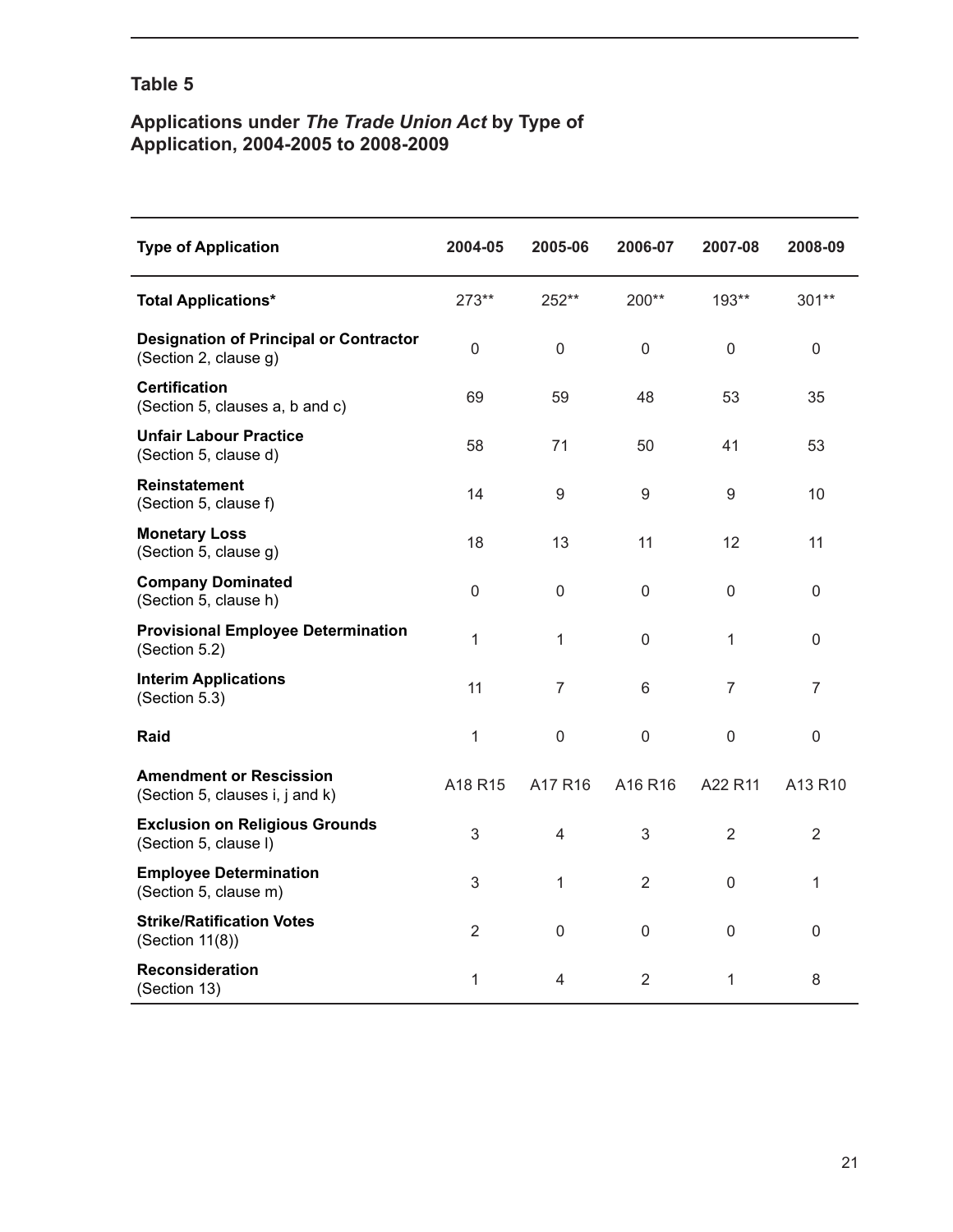#### **Table 5 - continued**

#### **Applications under** *The Trade Union Act* **by Type of Application, 2004-2005 to 2008-2009**

| <b>Type of Application</b>                                      | 2004-05        | 2005-06        | 2006-07        | 2007-08     | 2008-09     |
|-----------------------------------------------------------------|----------------|----------------|----------------|-------------|-------------|
| <b>Reference of Dispute</b><br>(Section 24)                     | $\mathbf{0}$   | $\overline{2}$ | $\mathbf 0$    | $\mathbf 0$ | 1           |
| <b>Duty of Fair Representation</b><br>(Section 25.1)            | 41             | 31             | 24             | 10          | 37          |
| <b>First Collective Bargaining Agreements</b><br>(Section 26.5) | 8              | 8              | 3              | 3           | 5           |
| <b>Membership in Trade Union</b><br>(Section 36.1)              | 3              | 1              | $\mathbf 0$    | $\mathbf 0$ | 4           |
| <b>Transfer of Obligation</b><br>(Section 37)                   | 8              | $\overline{2}$ | $\overline{7}$ | 17          | 12          |
| <b>Deemed Sale of Business</b><br>(Section 37.1)                | $\mathbf{0}$   | $\mathbf 0$    | $\Omega$       | 3           | 0           |
| <b>Related Employer</b><br>(Section 37.3)                       | 1              | $\mathbf 0$    | $\Omega$       | $\Omega$    | 1           |
| <b>Transfer of Bargaining Rights</b><br>(Section 39)            | $\overline{7}$ | $\mathsf 0$    | 1              | 1           | 91          |
| <b>Technological Change</b><br>(Section 43)                     | $\Omega$       | 4              | $\mathbf{0}$   | $\Omega$    | 0           |
| <b>Final Offer Vote</b><br>(Section 45)                         | 0              | 1              | $\mathbf 0$    | 0           | $\mathbf 0$ |
| <b>Health Applications</b>                                      | 1              | 1              | $\overline{2}$ | $\mathbf 0$ | 0           |

\*These figures represent the number of applications disposed of during the reporting period, not the number received.

\*\*This figure does not include construction applications.

\*\*\*This figure represents the actual number of applications received.

Source: Saskatchewan Labour Relations Board files.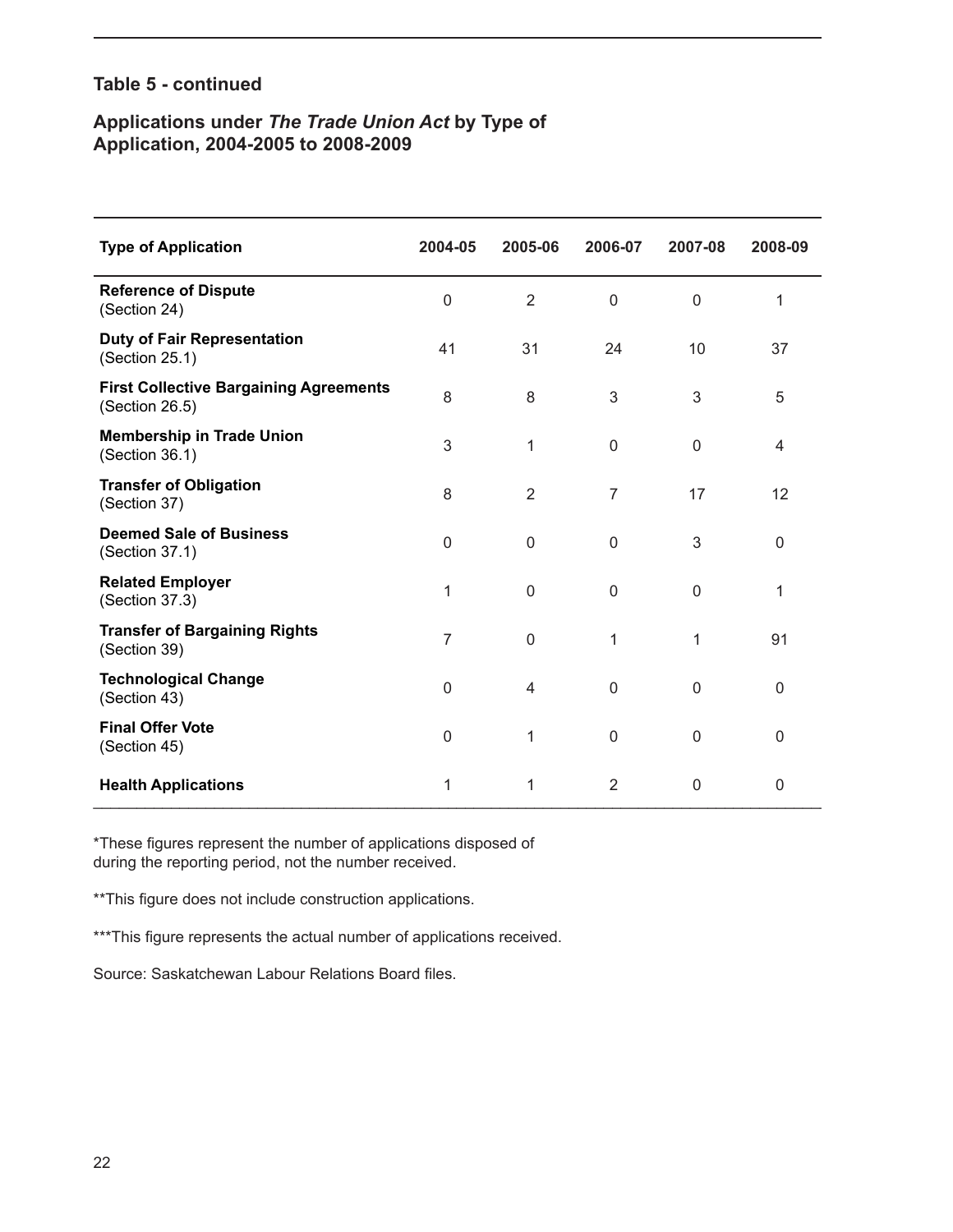### **Applications under** *The Construction Industry Labour Relations Act, 1992***, by Type of Application, 2004-2005 to 2008-2009**

| <b>Type of Application</b> | 2004-05        | 2005-06 | 2006-07  | 2007-08  | 2008-09 |
|----------------------------|----------------|---------|----------|----------|---------|
| <b>Total Applications</b>  | $\overline{0}$ | 4       |          | $\Omega$ | 0       |
| Section 5                  | $\Omega$       |         | O        | 0        |         |
| Section 10.2               | $\mathbf{0}$   | 0       | $\Omega$ | 0        | 0       |
| Section 11                 | 0              | 0       | 0        | 0        | N       |
| Section 16                 | 0              | 0       | U        | 0        | U       |
| Section 18                 | ∩              |         |          | U        | U       |
| Section 25                 | 0              | 2       | 0        | 0        | ი       |
| Section 29                 | $\Omega$       | 0       | $\Omega$ | 0        | 0       |
| Section 30                 | 0              | 0       | O        | 0        | ∩       |
| Section 37                 | 0              | O       | 0        | 0        | 0       |

Source: Saskatchewan Labour Relations Board files.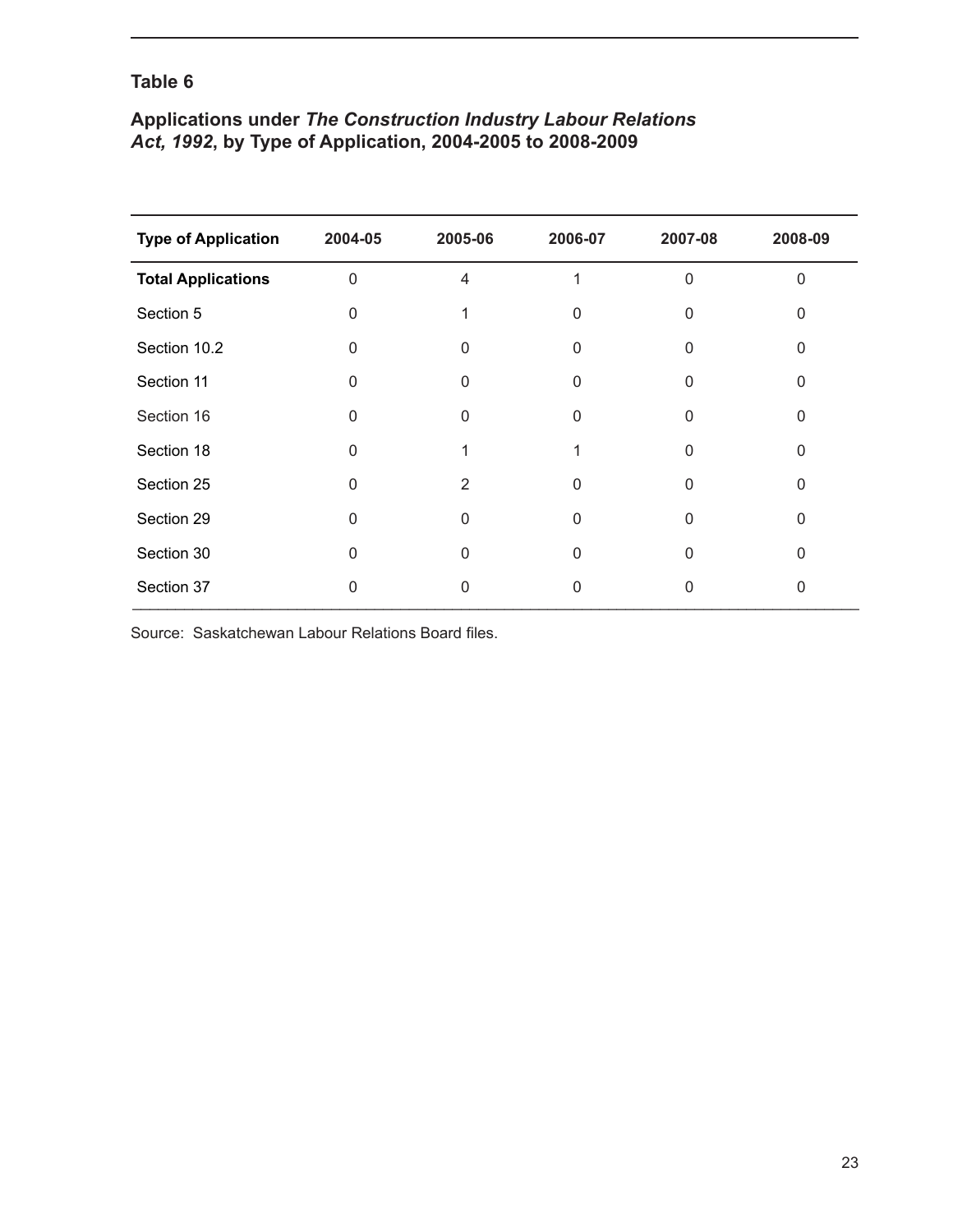|                    | LRB                   |                                      |                                                                                                                                                                                                     |                                                                                                                        |
|--------------------|-----------------------|--------------------------------------|-----------------------------------------------------------------------------------------------------------------------------------------------------------------------------------------------------|------------------------------------------------------------------------------------------------------------------------|
| Ref.               | File No.              | <b>Issue</b>                         | Applicant                                                                                                                                                                                           | Respondent                                                                                                             |
|                    | 035-08                | <b>CERT</b>                          | ional Union of Operating Engineers, Hoisting & Portable & Stationary,<br>0<br>Local 87<br>Internat                                                                                                  | RPM Cranes Ltd.                                                                                                        |
| 2                  | 036-08                | REF. OF DISPUTE                      | Health Sciences Association of Saskatchewan - and - Sunrise Health Region                                                                                                                           |                                                                                                                        |
| ω                  | 8<br>037-08<br>038-09 | CERT<br>e<br>Ju                      | Canadian Union of Public Employees (CUPE), Local 1975<br>Millwrights, Local 1021                                                                                                                    | University of Saskatchewan - and - University of Regina                                                                |
| 4<br>ю             | 039-08                | CERT                                 | Canadian Union of Public Employees, Local 4897                                                                                                                                                      | Parkland Society for Aid of the Mentally Handicapped<br>Laframboise Mechanical-Electrical Ltd.                         |
| $\circ$            | 040-08                | 9m                                   | United Steel, Paper and Forestry, Rubber, Manufacturing, Energy, Allied<br>Industrial and Service Workers International Union                                                                       | Sears Canada Inc.                                                                                                      |
|                    | 041-08                | <b>ULP &amp; Successor</b><br>ship   | United Food and Commercial Workers, Local No. 1400                                                                                                                                                  | The North West Company and Tora Regina (Tower) Limited,<br>operating as Giant Tiger                                    |
| ∞                  |                       | AMEND                                |                                                                                                                                                                                                     | Brink's Canada Limited                                                                                                 |
| တ                  | 8<br>042-08<br>043-08 | CERT                                 | Saskatchewan Joint Board, Retail, Wholesale and Department Store Union<br>United Association of Journeyman & Apprentices of the Plumbing & Pipefitting<br>of the United States & Canada<br>Industry | Laframboise Mech-Electrical Ltd.                                                                                       |
| $\overline{c}$     | 044-08                | CERT                                 | Saskatchewan Joint Board, Retail, Wholesale and Department Store Union                                                                                                                              | Brinks Canada Limited                                                                                                  |
| <u>:</u>           | 045-08                | <b>CERT</b><br>CERT                  | Employees International Union, Local 336<br>Service                                                                                                                                                 | Chinook School Division No. 211 of Saskatchewan                                                                        |
| $\overline{2}$     | 046-08                |                                      | United Association of Journeyman & Apprentices of the Plumbing & Pipefitting<br>of the United States and Canada<br>Industry                                                                         | Melloy Industrial Services Inc.                                                                                        |
| చ                  | 047-08                | EXCL. ON RELIG<br>GROUNDS            | Bryan James Otte, Employee, Prince Albert                                                                                                                                                           | - and - Prince<br>Health Sciences Association of Saskatchewan<br>Albert Parkland Health Region                         |
| 4                  | 80-810                | CERT                                 | International Alliance of Theatrical Stage Employees, Moving Picture<br>Technicians, Artists and Allied Crafts of the United States, its Territories and<br>Canada, Local No. 295                   | Hunter Productions Ltd.                                                                                                |
| 15                 | 049-08                | DFR                                  | Patti Gieni, Employee, Saskatoon                                                                                                                                                                    | Amalgamated Transit Union, Local 615                                                                                   |
|                    | 050-08                | DFR                                  | Wright, Employee, Saskatoon<br>Sandra                                                                                                                                                               | Amalgamated Transit Union, Local 615                                                                                   |
| $\overline{17}$    | 051-08                | s.36.1                               | Shane Osberg, Employee, Regina                                                                                                                                                                      | Communications, Energy and Paperworkers Union, Local 48                                                                |
| $\frac{\infty}{2}$ | 052-08<br>053-08      | s.36.1                               | Cory Hendriks, Employee, Regina                                                                                                                                                                     | Communications, Energy and Paperworkers Union, Local 481                                                               |
| စု                 |                       | CERT                                 | United Association of Journeyman & Apprentices of the Plumbing & Pipefitting<br>Industry of the United States & Canada                                                                              | Kelsey Pipelines Ltd.                                                                                                  |
| ន $\overline{5}$   | 054-08                | AMEND                                | Sask. Joint Board, Retail, Wholesale and Department Store Union                                                                                                                                     | Empire Investment Corporation o/a Northwoods Inn & Suites                                                              |
|                    | 055-08                | <b>RESCN</b>                         | Margaret R. Gordon, Employee, Regina                                                                                                                                                                | Saskatchewan Government and General Employees' Union<br>Namerind Housing Corporation (Employer) - and<br>(Cert. Union) |
| ន $\frac{1}{2}$    | 056-08<br>057-08      | e<br>J                               | Employees International Union, Local 333                                                                                                                                                            | Bethany Pioneer Village Inc. - Birch Manor Division                                                                    |
|                    |                       | DFR/ s. 36.1                         | Service Employees International Uni<br>Bill Chomiak, Employee, Saskatoon                                                                                                                            | య<br>International Union of Operating Engineers, Hoisting<br>Portable & Stationary, Local 870                          |
| $\overline{24}$    | 058-08                | ٩,                                   | international Union of Operating Engineers Hoisting and Portable and Stationary,<br>ō<br>Local 87                                                                                                   | Rural Municipality of Montmartre No. 126                                                                               |
| 25                 | 059-08                | <b>SSOT LNOW</b>                     | International Union of Operating Engineers Hoisting and Portable and Stationary,<br>Local 870 (David Little)                                                                                        | International Union of Operating Engineers Hoisting and<br>Portable and Stationary, Local 870                          |
| 26                 | 80-090                | SEC. 39 - Assign. of<br>Barg. Rights | Construction & General Workers Union, Local 180                                                                                                                                                     | <b>Voice Construction Ltd</b>                                                                                          |
| 12                 | 061-08                | SEC. 39 - Assign. of<br>Barg. Rights | Construction & General Workers Union, Local 180                                                                                                                                                     | Vector Construction Ltd.                                                                                               |
| 28                 | 062-08                | <b>DFR</b>                           | Matthew Posnikoff, Employee, Foam Lake                                                                                                                                                              | United Brotherhood of Carpenters and Joiners of America,<br>Local 1985                                                 |
| 29                 | 063-08                | <b>MONT LOSS</b>                     | Posnikoff, Employee, Foam Lake<br>Matthew                                                                                                                                                           | United Brotherhood of Carpenters and Joiners of America,<br>Local 1985                                                 |
| ႙                  | 064-08                | Pursuant to Sec.<br>36.1             | . Rattray, Employee, Regina<br>Jason G                                                                                                                                                              | Communications, Energy and Paperworkers Union of<br>Canada, Local 481                                                  |
| $\overline{5}$     | 065-08                | SEC. 39 - Assign. of<br>Barg. Rights | Construction & General Workers Union, Local 180                                                                                                                                                     | <b>BFI</b> Constructors                                                                                                |
| 32                 | 066-08                | DFR                                  | Blass, Employee, Regina<br>Dr. Karl                                                                                                                                                                 | University of Regina Faculty Association                                                                               |

### **All matters filed with the Board, fiscal 2008-09 (as per clause 21(3)(a) of** *The Trade Union Act***.)**

## **Table 7**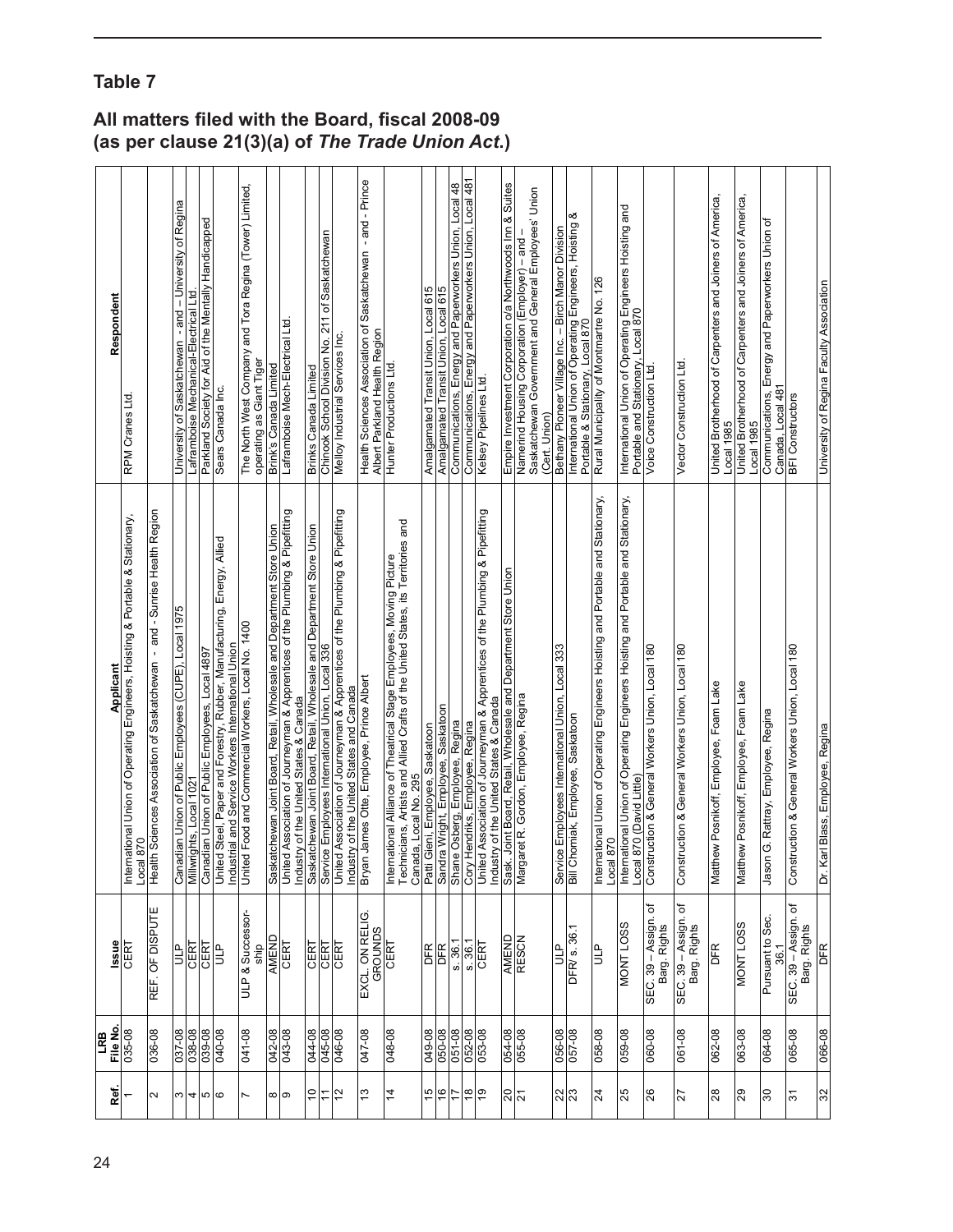| Respondent     | Dominion Construction Company Limited           | Thorpe Brothers Ltd.                            | Clark Roofing (1964) Ltd.                       | Kamtech Services                                | Balzer's Canada Inc.                            | The North West Company LP and Tora Regina (Tower)<br>Limited | Canadian Stebbins Engineering & Manufacturing Co. Ltd. | Lloydminster Maintenance Ltd.                   | U.P.L. Contractors Ltd.                         | Babcock & Wilcox Canada Ltd.                    | RHI Canada Inc.                                 | Claybum Refractories Ltd                        | Edmonton Exchanger                              | Eugene Forest Systems                           | Lockerbie & Hole Industrial Inc.                | PE Ben Industries Ltd.                          | Westfor Electrical Services Ltd.                | Heritage Pipeline Ltd.                               | PS& E Mechanical Ltd.                           |        | Piggott Construction Company                    | Hagblom Construction Ltd.                       |
|----------------|-------------------------------------------------|-------------------------------------------------|-------------------------------------------------|-------------------------------------------------|-------------------------------------------------|--------------------------------------------------------------|--------------------------------------------------------|-------------------------------------------------|-------------------------------------------------|-------------------------------------------------|-------------------------------------------------|-------------------------------------------------|-------------------------------------------------|-------------------------------------------------|-------------------------------------------------|-------------------------------------------------|-------------------------------------------------|------------------------------------------------------|-------------------------------------------------|--------|-------------------------------------------------|-------------------------------------------------|
| Applicant      | Construction & General Workers Union, Local 180 | Construction & General Workers Union, Local 180 | Construction & General Workers Union, Local 180 | Construction & General Workers Union, Local 180 | Construction & General Workers Union, Local 180 | United Food and Commercial Workers, Local No. 1400           | Construction & General Workers Union, Local 180        | Construction & General Workers Union, Local 180 | Construction & General Workers Union, Local 180 | Construction & General Workers Union, Local 180 | Construction & General Workers Union, Local 180 | Construction & General Workers Union, Local 180 | Construction & General Workers Union, Local 180 | Construction & General Workers Union, Local 180 | Construction & General Workers Union, Local 180 | Construction & General Workers Union, Local 180 | Construction & General Workers Union, Local 180 | Construction & General Workers Union, Local 180      | Construction & General Workers Union, Local 180 |        | Construction & General Workers Union, Local 180 | Construction & General Workers Union, Local 180 |
| lssue          | SEC. 39 - Assign. of<br>Barg. Rights            | SEC. 39 - Assign. of<br>Barg. Rights            | SEC. 39 - Assign. of<br>Barg. Rights            | SEC. 39 - Assign. of<br>Barg. Rights            | SEC. 39 - Assign. of                            | Barg. Rights                                                 | SEC. 39 - Assign. of<br>Barg. Rights                   | SEC. 39 – Assign. of<br>Barg. Rights            | SEC. 39 – Assign. of<br>Barg. Rights            | SEC. 39 - Assign. of<br>Barg. Rights            | SEC. 39 - Assign. of<br>Barg. Rights            | SEC. 39 - Assign. of<br>Barg. Rights            | SEC. 39 - Assign. of<br>Barg. Rights            | SEC. 39 - Assign. of<br>Barg. Rights            | SEC. 39 – Assign. of<br>Barg. Rights            | SEC. 39 - Assign. of<br>Barg. Rights            | SEC. 39 - Assign. of                            | Barg. Rights<br>SEC. 39 – Assign. of<br>Barg. Rights | SEC. 39 - Assign. of<br>Barg. Rights            |        | SEC. 39 – Assign. of<br>Barg. Rights            | SEC. 39 - Assign. of<br>Barg. Rights            |
| File No<br>LRB | 80-790                                          | 068-08                                          | 069-08                                          | 070-08                                          | 071-08                                          | 072-08                                                       | 073-08                                                 | 80-710                                          | 075-08                                          | 076-08                                          | 077-08                                          | 80-870                                          | 079-08                                          | 80-080                                          | 80-180                                          | 082-08                                          | 083-08                                          | 084-08                                               | 085-08                                          | 086-08 |                                                 | 087-08                                          |
| Ref.           | ွာ                                              | 34                                              | 35                                              | 36                                              | 57                                              | 38                                                           | 39                                                     | $\overline{a}$                                  | 41                                              | 42                                              | 43                                              | 44                                              | 45                                              | 46                                              | 47                                              | 48                                              | $\overline{6}$                                  | 50                                                   | 51                                              | 52     |                                                 | 53                                              |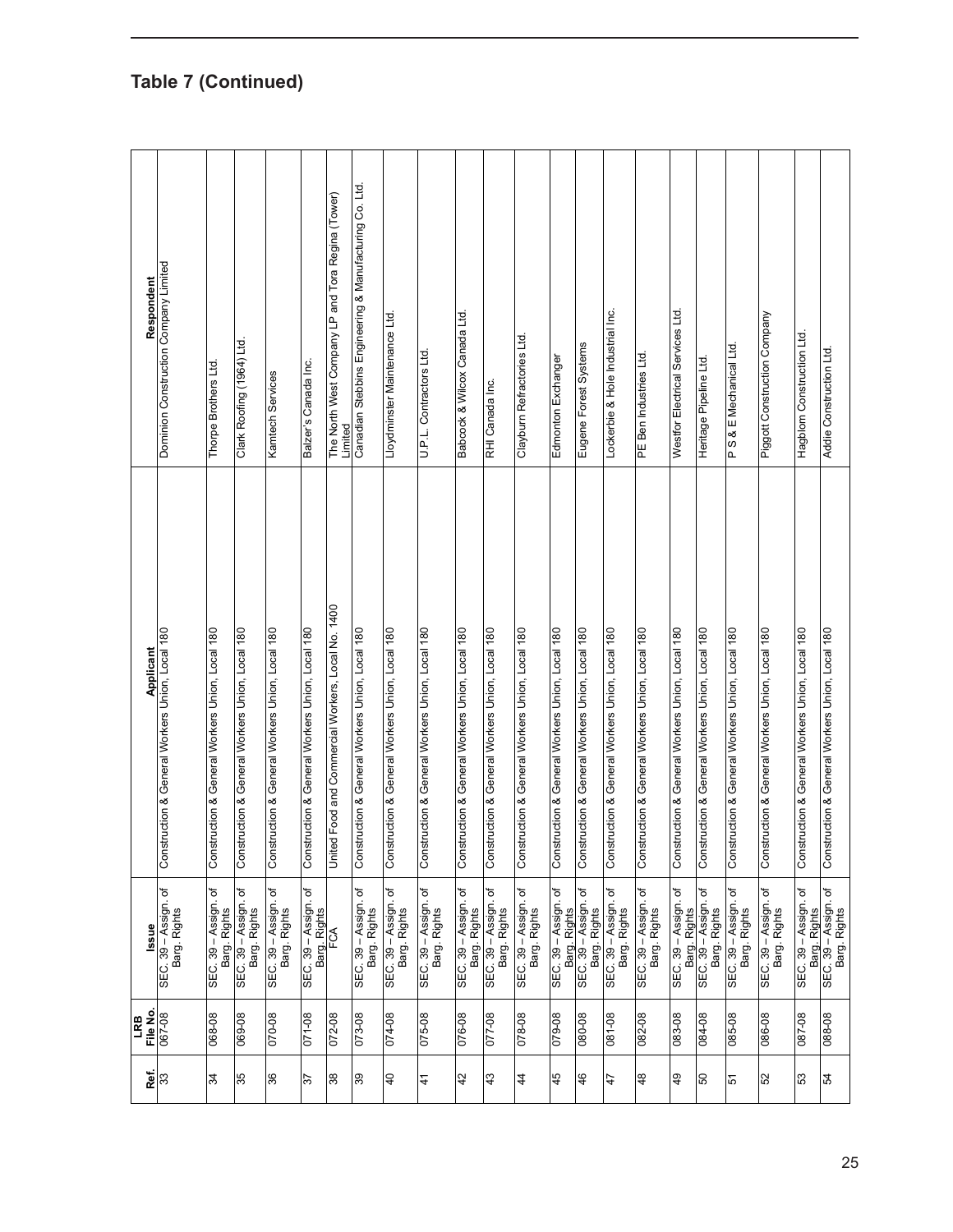| Respondent      | A. D. Ross & Company Ltd                                            | Alpine Drywall & Plastering (Saskatoon) Ltd     | Antonini & Sons Ltd                             | Atco Industries Ltd.                            | Atlas Industries Ltd.                           | Bell & Rhode Masonry Contractors Ltd.           | Benesh, S.J. & Sons Ltd.                        | Bennett & Wright Limited                        | Blier Inc.                                      | Boychuck Construction (Sask.) Ltd.              | J. K. Campbell & Associates Ltd                 | Cana Construction Co. Ltd.                      | Cana Industrial Contractors Ltd.                | The Canada Gunite Company Ltd                   | CEL Contracting Ltd.                            | Commercial Concrete Finishers Ltd.              | Commonwealth Construction Company Ltd           | Columbia Valley Contracting (Alberta) Ltd.      | Dillingham Corp. Canada Ltd.                    | Ellis Don Limited                               | Graham Construction Ltd.                        | Canadian Union of Public Employees, Local 1975-01 | Gunnlaugson Spray-On Ltd.                       |
|-----------------|---------------------------------------------------------------------|-------------------------------------------------|-------------------------------------------------|-------------------------------------------------|-------------------------------------------------|-------------------------------------------------|-------------------------------------------------|-------------------------------------------------|-------------------------------------------------|-------------------------------------------------|-------------------------------------------------|-------------------------------------------------|-------------------------------------------------|-------------------------------------------------|-------------------------------------------------|-------------------------------------------------|-------------------------------------------------|-------------------------------------------------|-------------------------------------------------|-------------------------------------------------|-------------------------------------------------|---------------------------------------------------|-------------------------------------------------|
|                 | <b>Applicant</b><br>Construction & General Workers Union, Local 180 | Construction & General Workers Union, Local 180 | Construction & General Workers Union, Local 180 | Construction & General Workers Union, Local 180 | Construction & General Workers Union, Local 180 | Construction & General Workers Union, Local 180 | Construction & General Workers Union, Local 180 | Construction & General Workers Union, Local 180 | Construction & General Workers Union, Local 180 | Construction & General Workers Union, Local 180 | Construction & General Workers Union, Local 180 | Construction & General Workers Union, Local 180 | Construction & General Workers Union, Local 180 | Construction & General Workers Union, Local 180 | Construction & General Workers Union, Local 180 | Construction & General Workers Union, Local 180 | Construction & General Workers Union, Local 180 | Construction & General Workers Union, Local 180 | Construction & General Workers Union, Local 180 | Construction & General Workers Union, Local 180 | Construction & General Workers Union, Local 180 | Darren Moebes, Employee, Regina                   | Construction & General Workers Union, Local 180 |
| lssue           | ৳<br>SEC. 39 - Assign.<br>Barg. Rights                              | đ<br>SEC. 39 - Assign.<br>Barg. Rights          | ō<br>SEC. 39 - Assign.<br>Barg. Rights          | SEC. 39 – Assign. of<br>Barg. Rights            | SEC. 39 - Assign. of<br>Barg. Rights            | SEC. 39 - Assign. of<br>Barg. Rights            | SEC. 39 - Assign. of<br>Barg. Rights            | SEC. 39 - Assign. of<br>Barg. Rights            | SEC. 39 - Assign. of<br>Barg. Rights            | SEC. 39 - Assign. of<br>Barg. Rights            | SEC. 39 – Assign. of<br>Barg. Rights            | SEC. 39 - Assign. of<br>Barg. Rights            | SEC. 39 - Assign. of<br>Barg. Rights            | ৳<br>SEC. 39 - Assign.<br>Barg. Rights          | SEC. 39 – Assign. of<br>Barg. Rights            | SEC. 39 - Assign. of<br>Barg. Rights            | SEC. 39 - Assign. of<br>Barg. Rights            | SEC. 39 - Assign. of<br>Barg. Rights            | đ<br>SEC. 39 – Assign. c<br>Barg. Rights        | SEC. 39 - Assign. of<br>Barg. Rights            | SEC. 39 - Assign. of<br>Barg. Rights            | DFR                                               | SEC. 39 – Assign. of<br>Barg. Rights            |
| File No.<br>LRB | 80-680                                                              | 090-08                                          | 091-08                                          | 092-08                                          | 093-08                                          | 80-160                                          | 095-08                                          | 096-08                                          | 80-760                                          | 80-860                                          | 80-660                                          | 100-08                                          | 80-101                                          | 102-08                                          | 103-08                                          | 104-08                                          | 105-08                                          | 80-901                                          | 107-08                                          | 108-08                                          | 109-08                                          | 110-08                                            | 111-08                                          |
| æ.              | 55                                                                  | 56                                              | 57                                              | 58                                              | 65                                              | <b>S</b>                                        | 61                                              | 62                                              | යි                                              | S4                                              | 65                                              | 8                                               | 79                                              | 68                                              | 69                                              | 20                                              | $\overline{7}$                                  | $\overline{2}$                                  | $\overline{73}$                                 | $\overline{7}$                                  | 75                                              | 76                                                | $\overline{7}$                                  |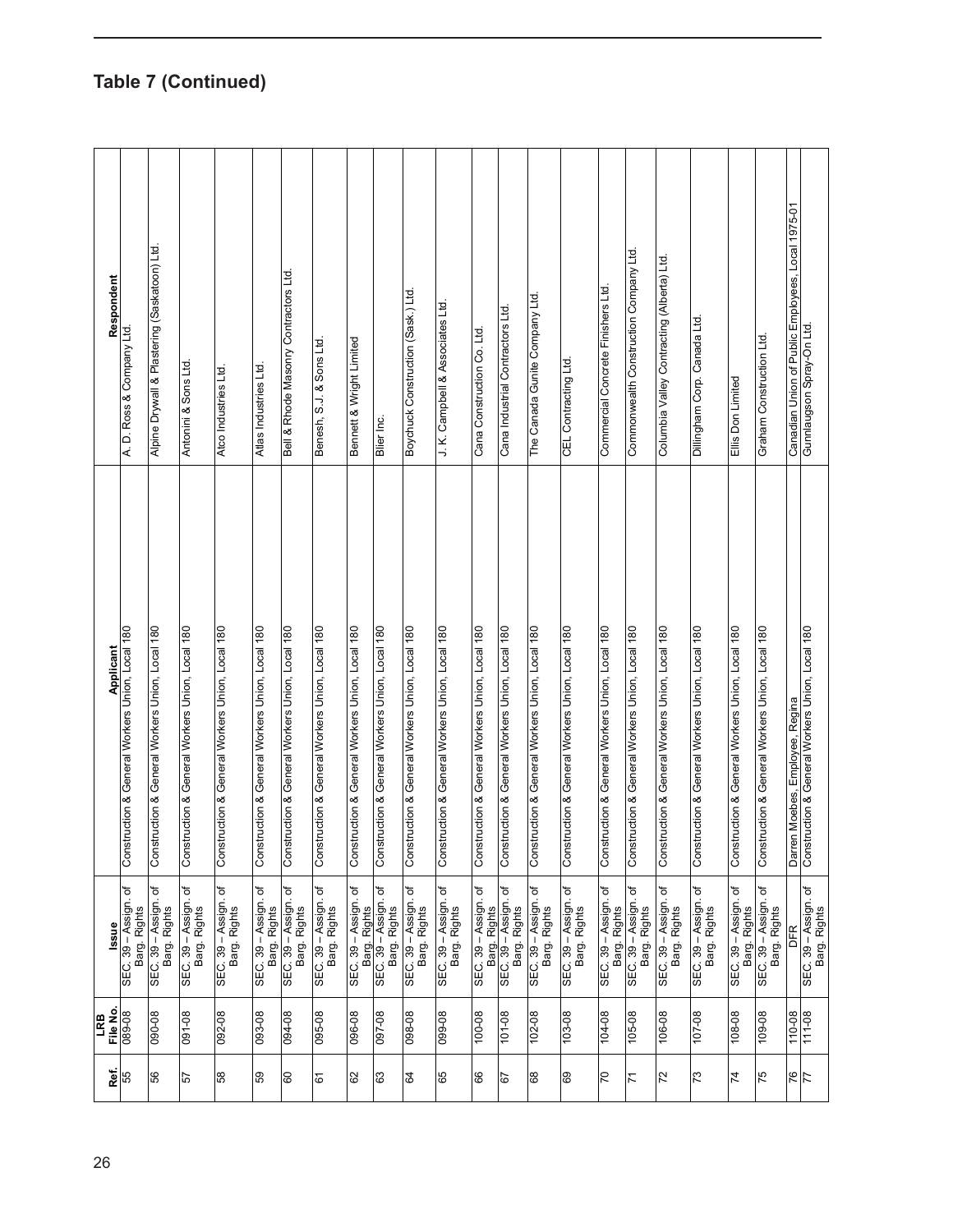| Respondent       | Hilsden & Co. (1963) Ltd.                       | Interprovincial Concrete Construction Co. Ltd.  | Interprovincial Piling Ltd                      | Industrial Manpower & Contracting Co. Ltd.           | J.G.H. Developments                             | Karnyr Installations Ltd.                       | Kerstone Contractors Limited                    | B.F. Klassen Construction (Canada) Ltd.         | The Lunar Company Limited                            | McNulty's Welding Limited                       | Masonry Contractors Ltd. (L.R. Jones Bricklaying<br>Construction Company) | Northern Construction Company                                | Northern Masonry Ltd                            | Parsons & Whittemore (Contractors) Ltd.         | Phillips-Anderson Contractors Ltd               | Pocker Bros. Masonry Ltd.                       | PCL Construction Ltd. (Poole Construction Company Limited) | PCL Industrial Constructors Inc.                | PCL Industrial Construction Ltd.                | Pro Masonry Construction Ltd.                   | Paul Rendick Construction Ltd.                  | Richfield Building & Design Corporation Limited |
|------------------|-------------------------------------------------|-------------------------------------------------|-------------------------------------------------|------------------------------------------------------|-------------------------------------------------|-------------------------------------------------|-------------------------------------------------|-------------------------------------------------|------------------------------------------------------|-------------------------------------------------|---------------------------------------------------------------------------|--------------------------------------------------------------|-------------------------------------------------|-------------------------------------------------|-------------------------------------------------|-------------------------------------------------|------------------------------------------------------------|-------------------------------------------------|-------------------------------------------------|-------------------------------------------------|-------------------------------------------------|-------------------------------------------------|
| <b>Applicant</b> | Construction & General Workers Union, Local 180 | Construction & General Workers Union, Local 180 | Construction & General Workers Union, Local 180 | Construction & General Workers Union, Local 180      | Construction & General Workers Union, Local 180 | Construction & General Workers Union, Local 180 | Construction & General Workers Union, Local 180 | Construction & General Workers Union, Local 180 | Construction & General Workers Union, Local 180      | Construction & General Workers Union, Local 180 | Construction & General Workers Union, Local 180                           | Construction & General Workers Union, Local 180              | Construction & General Workers Union, Local 180 | Construction & General Workers Union, Local 180 | Construction & General Workers Union, Local 180 | Construction & General Workers Union, Local 180 | Construction & General Workers Union, Local 180            | Construction & General Workers Union, Local 180 | Construction & General Workers Union, Local 180 | Construction & General Workers Union, Local 180 | Construction & General Workers Union, Local 180 | Construction & General Workers Union, Local 180 |
| lssue            | SEC. 39 - Assign. of<br>Barg. Rights            | SEC. 39 - Assign. of<br>Barg. Rights            | SEC. 39 - Assign. of                            | Barg. Rights<br>SEC. 39 – Assign. of<br>Barg. Rights | SEC. 39 - Assign. of<br>Barg. Rights            | SEC. 39 - Assign. of<br>Barg. Rights            | SEC. 39 - Assign. of                            | Barg. Rights<br>SEC. 39 – Assign. of            | Barg. Rights<br>SEC. 39 – Assign. of<br>Barg. Rights | SEC. 39 - Assign. of<br>Barg. Rights            | SEC. 39 - Assign. of<br>Barg. Rights                                      | SEC. 39 - Assign. of<br>Barg. Rights<br>SEC. 39 – Assign. of | Barg. Rights                                    | SEC. 39 - Assign. of<br>Barg. Rights            | SEC. 39 – Assign. of<br>Barg. Rights            | SEC. 39 - Assign. of<br>Barg. Rights            | SEC. 39 - Assign. of<br>Barg. Rights                       | SEC. 39 - Assign. of<br>Barg. Rights            | SEC. 39 – Assign. of<br>Barg. Rights            | SEC. 39 - Assign. of<br>Barg. Rights            | SEC. 39 - Assign. of<br>Barg. Rights            | SEC. 39 – Assign. of<br>Barg. Rights            |
| File No<br>LRB   | 112-08                                          | 113-08                                          | 114-08                                          | 115-08                                               | 116-08                                          | 117-08                                          | 118-08                                          | 119-08                                          | 120-08                                               | $121 - 08$                                      | 122-08                                                                    | 123-08                                                       | 124-08                                          | 125-08                                          | 126-08                                          | $127 - 08$                                      | 128-08                                                     | 129-08                                          | 130-08                                          | $131 - 08$                                      | 132-08                                          | 133-08                                          |
| Ref.             | $\frac{8}{18}$                                  | <b>67</b>                                       | 80                                              | $\overline{8}$                                       | 82                                              | 83                                              | $\frac{4}{3}$                                   | 85                                              | 86                                                   | 28                                              | 88                                                                        | 89                                                           | 90                                              | $\overline{6}$                                  | 92                                              | 93                                              | 34                                                         | 95                                              | 96                                              | 50                                              | 88                                              | 99                                              |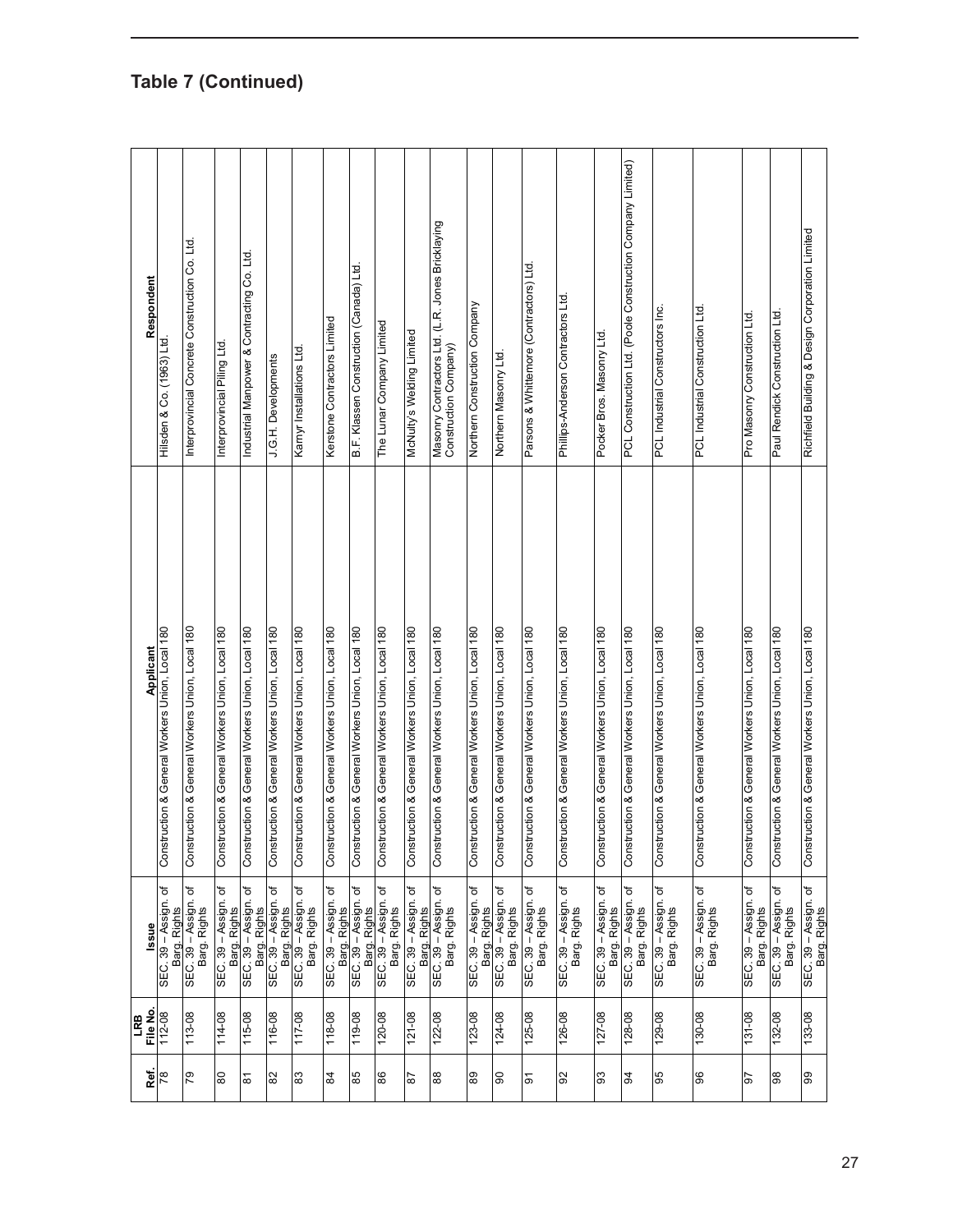| Respondent      | Smith Bros. & Wilson Limited                         | Stearns-Roger Canada Ltd. (Charlebois A.L. Limited) | Stearns-Roger Engineering Company Ltd.               | Steinitz Construction Ltd.                      | Stuart Olson Construction Ltd.                  | Steelform Contract Canada Ltd.                  | <b>Territorial Blasting Ltd</b>                 | <b>Totem Steel Construction</b>                 | Trojan Design - Build                                | Western Caissons (Sask.) Limited (Agra Foundations Ltd.) | Western Concrete Finishers (Sask.) Ltd.         | Bougie North Maintenance                          | <b>Builders Contract Constructions Ltd</b>      | International Erectors and Riggers              | Sabre Construction Ltd.                         | Wholesale and Department Store Union, Local 558 (Cert.<br>Northwoods Inn & Suites (Employer) - and - Retail<br>Union | Giant Tiger (Employer) – and – United Food and Commercial<br>Workers, Local 1400 (Cert. Union) | Service Employees International Union, Local 333 | Western Painting & Decorating Inc. (Employer) – and –<br>International Union of Painters and Allied Trades, Local 739<br>(Cert. Union) |                                                                                                                                | Canadian Union of Public Employees, Local 600-3 | Regina Civic Middle Management Association | Canadian Union of Public Employees, Local 1975-01 - and -<br>Canadian Union of Public Employees, Local 1975-01<br>Aramark Canada Ltd. |
|-----------------|------------------------------------------------------|-----------------------------------------------------|------------------------------------------------------|-------------------------------------------------|-------------------------------------------------|-------------------------------------------------|-------------------------------------------------|-------------------------------------------------|------------------------------------------------------|----------------------------------------------------------|-------------------------------------------------|---------------------------------------------------|-------------------------------------------------|-------------------------------------------------|-------------------------------------------------|----------------------------------------------------------------------------------------------------------------------|------------------------------------------------------------------------------------------------|--------------------------------------------------|----------------------------------------------------------------------------------------------------------------------------------------|--------------------------------------------------------------------------------------------------------------------------------|-------------------------------------------------|--------------------------------------------|---------------------------------------------------------------------------------------------------------------------------------------|
| Applicant       | struction & General Workers Union, Local 180<br>Cons | Construction & General Workers Union, Local 180     | struction & General Workers Union, Local 180<br>Čong | Construction & General Workers Union, Local 180 | Construction & General Workers Union, Local 180 | Construction & General Workers Union, Local 180 | Construction & General Workers Union, Local 180 | Construction & General Workers Union, Local 180 | Construction & General Workers Union, Local 180      | Construction & General Workers Union, Local 180          | Construction & General Workers Union, Local 180 | struction & General Workers Union, Local 180<br>Ğ | Construction & General Workers Union, Local 180 | Construction & General Workers Union, Local 180 | Construction & General Workers Union, Local 180 | Bateman, Employee, Saskatoon<br>Pat I                                                                                | Doucette, Employee, Regina<br>Gail                                                             | Bethany Pioneer Village Inc. (Birch Manor)       | Stephan Makelki, Employee, Regina                                                                                                      | Saskatchewan Government & General Employees Union - and  - Information<br>Services Corporation of Saskatchewan (Co-Applicants) | Shelly Bolt, Employee, Moose Jaw                | of Regina<br>City                          | Darren Moebes, Employee, Regina<br>Keith Peterson, Employee, Regina                                                                   |
| lssue           | SEC. 39 - Assign. of<br>Barg. Rights                 | SEC. 39 – Assign. of<br>Barg. Rights                | SEC. 39 – Assign. of<br>Barg. Rights                 | SEC. 39 - Assign. of<br>Barg. Rights            | SEC. 39 – Assign. of<br>Barg. Rights            | SEC. 39 - Assign. of<br>Barg. Rights            | SEC. 39 – Assign. of<br>Barg. Rights            | SEC. 39 - Assign. of                            | Barg. Rights<br>SEC. 39 – Assign. of<br>Barg. Rights | SEC. 39 – Assign. of<br>Barg. Rights                     | SEC. 39 – Assign. of<br>Barg. Rights            | SEC. 39 – Assign. of<br>Barg. Rights              | SEC. 39 - Assign. of<br>Barg. Rights            | SEC. 39 - Assign. of<br>Barg. Rights            | SEC. 39 – Assign. of<br>Barg. Rights            | <b>RESCN</b>                                                                                                         | <b>RESCN</b>                                                                                   | a<br>B                                           | RESCN                                                                                                                                  | <b>JOINT AMEND</b>                                                                                                             | ER<br>UP                                        |                                            | DER<br>ULP                                                                                                                            |
| File No.<br>LRB | 134-08                                               | 135-08                                              | 136-08                                               | 137-08                                          | 138-08                                          | 139-08                                          | 140-08                                          | $141 - 08$                                      | 142-08                                               | 143-08                                                   | 144-08                                          | 145-08                                            | 146-08                                          | 80-741                                          | 148-08                                          | 80-671                                                                                                               | 150-08                                                                                         | 151-08                                           | 152-08                                                                                                                                 | 153-08                                                                                                                         | 154-08                                          | 155-08                                     | 156-08<br>157-08                                                                                                                      |
| Ref.            | $\frac{100}{2}$                                      | 101                                                 | 102                                                  | 103                                             | <b>FOL</b>                                      | 105                                             | 90                                              | 107                                             | 80                                                   | 60                                                       | 110                                             | 111                                               | 112                                             | 113                                             | 114                                             | 115                                                                                                                  | 116                                                                                            | 117                                              | 118                                                                                                                                    | 119                                                                                                                            | 120                                             |                                            | 123<br>122                                                                                                                            |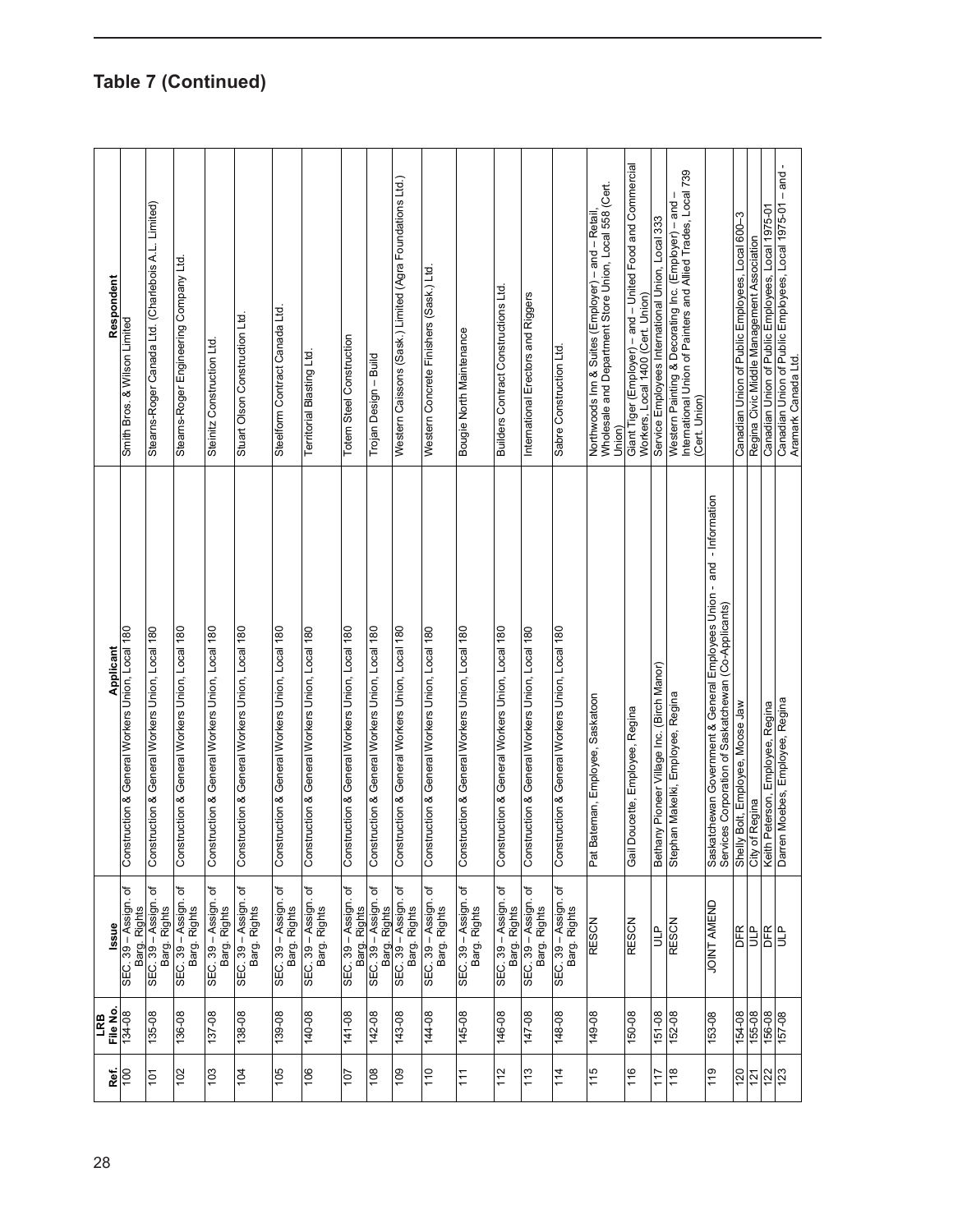| Canadian Union of Public Employees, Local 4909<br>William Petite, Employee, Sydney, Nova Scotia<br>Issue<br>CERT<br><b>DFR</b><br>File No.<br>158-08              | Applicant                                                                        | య<br>Boilermakers, Iron Ship Builders, Blacksmiths, Forgers<br>Respondent<br>Biggar Community Connections Inc.<br>555<br>Helpers Local |
|-------------------------------------------------------------------------------------------------------------------------------------------------------------------|----------------------------------------------------------------------------------|----------------------------------------------------------------------------------------------------------------------------------------|
| Canadian Union of Public Employees, Local No. 4910<br>Independent Living Facility Inc<br><b>JOINT AMEND</b><br><b>CERT</b>                                        | Service Employees International Union, Local 336 - and - Autumn House            | Smiling Hearts Daycare                                                                                                                 |
| Communications, Energy and Paperworkers Union of Canada<br>United Brotherhood of Carpenters & Joiners of America Local 1985<br>AMEND<br>CERT                      |                                                                                  | ThyssenKrupp Safeway Inc.<br>F.B.N. Inspection Ltd.                                                                                    |
| Garnet Dishaw, Employee, Craven<br><b>Brinks Canada Limited</b><br>Section 5(b)<br>DFR                                                                            |                                                                                  | Canadian Office & Professional Employees Union, Local 397<br>Retail, Wholesale and Department Store Union, Local 454 -                 |
| United Brotherhood of Carpenters and Joiners of America Local 1985                                                                                                |                                                                                  | and- Patrick de la Sablonniere, Employee, Regina<br>RAven Construction Management Inc.                                                 |
| Teamsters Canada Rail Conference<br>$rac{\overline{\text{CERT}}}{\overline{\text{CERT}}}$                                                                         |                                                                                  | Carlton Trail Railway Company                                                                                                          |
| Med-Com Comprehensive Dispatch Systems Inc.<br>FCA                                                                                                                |                                                                                  | Canadian Union of Public Employees, Local 4859                                                                                         |
| Communications, Energy and Paperworkers Union of Canada, Local 721-G<br>Communications, Energy and Paperworkers Union of Canada, Local 721-G<br><b>dTD</b><br>dTn |                                                                                  | Mercury Graphics Corporation<br>Mercury Graphics Corporation                                                                           |
| International Brotherhood of Boilermakers, Iron Ship Builders, Blacksmiths,<br>Forgers and Helpers, Local 532<br><b>CERT</b>                                      |                                                                                  | Russel Metals Specialty Products                                                                                                       |
| Canadian Union of Public Employees - Local 4449<br>ÈБ                                                                                                             |                                                                                  | Glencaim Child Care Cooperative                                                                                                        |
| International Alliance of Theatrical Stage Employees, Moving Picture<br>Technicians, Artists and Crafts of the United States, its Territories and Canada<br>CERT  |                                                                                  | Little Mosque Productions III Inc.                                                                                                     |
| Local No. 295<br>City of Saskatoon<br>ÈЬ                                                                                                                          |                                                                                  | Amalgamated Transit Union, Local No. 615                                                                                               |
| Construction & General Workers' Union Local 180<br>United Steelworkers (USW), Local 189<br><b>LA30</b>                                                            |                                                                                  | Raven Construction Management Inc.                                                                                                     |
| ЦP                                                                                                                                                                |                                                                                  | Potash Corporation of Saskatchewan                                                                                                     |
| United Steelworkers (USW), Local 7458<br>일리                                                                                                                       |                                                                                  | Potash Corporation of Saskatchewan                                                                                                     |
| International Union of Painters and Allied Trades, Local 739<br>United Steelworkers (USW), Local 7689<br>$\overline{L}$                                           |                                                                                  | Allan's Glass & Aluminum Products Ltd<br>Potash Corporation of Saskatchewan                                                            |
| James Larson, Employee, Regina<br><b>RESCN</b>                                                                                                                    |                                                                                  | Babco Industrial Corp. (Employer) - and - United<br>Steelworkers Local 5917 (Cert. Union)                                              |
| Construction & General Workers' Local Union 180<br>United steelworkers of America Local 189, 7458 and 7689<br>CERT                                                |                                                                                  | Icon Construction Ltd.                                                                                                                 |
| Shari Mantie, Employee, Perdue<br><b>INTERIM/ULP</b><br><b>RESCN</b>                                                                                              |                                                                                  | Potash Corporation of Saskatchewan<br>Titan Ventures Ltd.                                                                              |
| ۹<br>ئا                                                                                                                                                           |                                                                                  | Potash Corporation of Saskatchewan                                                                                                     |
| United Steelworkers (USW), Locals 189, 7458 & 7689<br>United Brotherhood of Carpenters, Local 1985<br>CERT                                                        |                                                                                  | Kamtech Services Inc.                                                                                                                  |
| CERT<br><b>ATD</b>                                                                                                                                                |                                                                                  | Canadian Union of Public Employees, Local No. 59<br>Yorkton Mental Health Drop in Centre In.                                           |
| a<br>3                                                                                                                                                            |                                                                                  | The Administrative and Supervisory Personnel Association                                                                               |
| University of Saskatchewan<br>Mike Marchi, Employee,<br>EB                                                                                                        |                                                                                  | Iron Workers, Local 771                                                                                                                |
| University of Saskatchewan<br>The                                                                                                                                 |                                                                                  | Canadian Union of Public Employees, Local 1975/University<br>Employees' Union, Local 197                                               |
| Ron Roset, Employee, Saskatoon<br><b>RESCN</b>                                                                                                                    |                                                                                  | Athabasca Catering Limited Partnership                                                                                                 |
| Stewart Koop, Employee, North Battleford<br>DFR                                                                                                                   |                                                                                  | Saskatchewan Government and General Employees Union                                                                                    |
| Chad Walsh, Employee, Regina<br>8.36.1                                                                                                                            |                                                                                  | Heat & Frost & Asbestos Workers, Local 119                                                                                             |
| Health Sciences Association of Saskatchewan<br>CERT                                                                                                               |                                                                                  | St. Joseph's Hospital (Gravelbourg)                                                                                                    |
| Industry of the United States & Canada<br>CERT                                                                                                                    | Duited Association of Journeyman & Apprentices of the Plumbing & Pipefitting     | TAJ Industries                                                                                                                         |
| International Brotherhood of Electrical Workers, Local 2038<br><b>LA30</b>                                                                                        |                                                                                  | Bill's Electric City Ltd                                                                                                               |
| CERT                                                                                                                                                              | International Association of Bridge, Structural, Ornamental and Reinforcing Iron | Les Structures De Beauce Inc.                                                                                                          |
| Workers, Local Union No. 771<br>Canadian Union of Public Employees, Local 4928<br>CERT                                                                            |                                                                                  | Saskatchewan Society for the Prevention of Cruelty to<br>Animals                                                                       |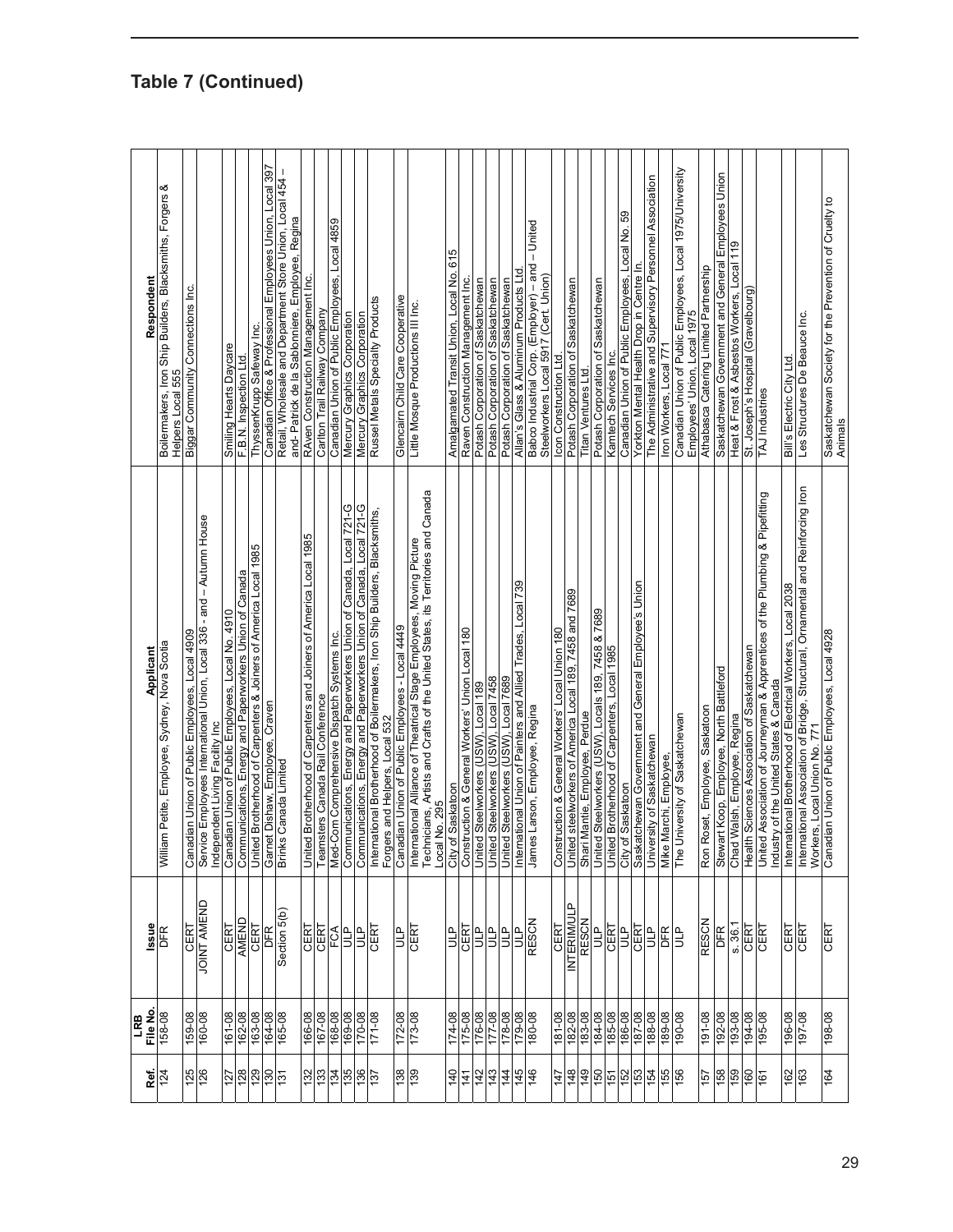| 30 | Ref.              | File No.<br>LRB | Issue                                                | Applicant                                                                                                                        | Respondent                                                                                                                                                                                                                                                                 |
|----|-------------------|-----------------|------------------------------------------------------|----------------------------------------------------------------------------------------------------------------------------------|----------------------------------------------------------------------------------------------------------------------------------------------------------------------------------------------------------------------------------------------------------------------------|
|    | 165               | 80-661          | qтn                                                  | inistrative and Supervisory Personnel Association<br>Admi                                                                        | University of Saskatchewan                                                                                                                                                                                                                                                 |
|    | 166               | 200-08          | ۹u                                                   | Canadian Union of Public Employees                                                                                               | Sask. Association of Health Organizations, Regina Qu'Appelle<br>Authority, Prairie North Regional Health Authority, Sunrise<br>Regional Health Authority, Sun Country Regional Health<br>Regional Health Authority and Prince Albert Parkland<br>Regional Health Authority |
|    | 167               | 201-08          | CERT                                                 | United Association of Journeyman & Apprentices of the Plumbing & Pipefitting<br>Industry of the United States & Canada           | MX 2 Industrial                                                                                                                                                                                                                                                            |
|    | 168               | 202-08          | 9HD                                                  | Saskatchewan Government and General Employees' Union                                                                             | Government of Saskatchewan                                                                                                                                                                                                                                                 |
|    | 169               | 203-08          | SEC. 39 - Assign. of<br>Barg. Rights                 | Canadian Office and Professional Employees Union, Local 397                                                                      | Saskatchewan Government Insurance (SGI)                                                                                                                                                                                                                                    |
|    | 041               | 204-08          | SEC. 39 - Assign. of<br>Barg. Rights                 | Canadian Office and Professional Employees Union, Local 397                                                                      | Saskatchewan New Democratic Party Caucus Office                                                                                                                                                                                                                            |
|    | 171               | 205-08          | SEC. 39 - Assign. of<br>Barg. Rights                 | Canadian Office and Professional Employees Union, Local 397                                                                      | Saskatchewan New Democratic Party Caucus                                                                                                                                                                                                                                   |
|    | 172               | 206-08          | SEC. 39 - Assign. of                                 | Canadian Office and Professional Employees Union, Local 397                                                                      | Saskatchewan NDP                                                                                                                                                                                                                                                           |
|    | 173               | 207-08          | Barg. Rights<br>SEC. 39 – Assign. of<br>Barg. Rights | Canadian Office and Professional Employees Union, Local 397                                                                      | Service Employees International Union                                                                                                                                                                                                                                      |
|    | 174               | 208-08          | SEC. 39 – Assign. of<br>Barg. Rights                 | Canadian Office and Professional Employees Union, Local 397                                                                      | Service Employees International Union, Local 299                                                                                                                                                                                                                           |
|    | <b>SZL</b>        | 209-08          | SEC. 39 - Assign. of<br>Barg. Rights                 | Canadian Office and Professional Employees Union, Local 397                                                                      | Service Employees International Union, Local 333                                                                                                                                                                                                                           |
|    | 176               | 210-08          | SEC. 39 - Assign. of<br>Barg. Rights                 | Canadian Office and Professional Employees Union, Local 397                                                                      | Service Employees International Union, Local 336                                                                                                                                                                                                                           |
|    | 177               | 001-09          | ULP (Interim)                                        | United Food and Commercial Workers, Local No. 1400                                                                               | Wal-Mart Canada Corp. operating_as Wal-Mart Canada,<br>Sam's Club and Sam's Club Canada                                                                                                                                                                                    |
|    | 178               | 002-09          | <b>JOINT AMEND</b>                                   | Young Women's<br>-and-<br>Service Employees International Union, Local 333<br>Christian Association of Saskatoon (Co-Applicants) |                                                                                                                                                                                                                                                                            |
|    | 179               | 003-09          | CERT                                                 | United Food and Commercial Workers, Local 1400                                                                                   | Eston Co-op Ltd.                                                                                                                                                                                                                                                           |
|    | 081               | 004-09          | AMEND                                                | National Automobile, Aerospace, Transportation and General Workers Union of<br>Canada (CAW-Canada)                               | Bessborough Hotel Limited                                                                                                                                                                                                                                                  |
|    | 181               | 005-09          | SUCCESS-ORSHIP<br>s.37 & s.37.1                      | United Food and Commercial Workers, Local 1400                                                                                   | Garda Canada Security Corporation                                                                                                                                                                                                                                          |
|    | 182               | 006-09          | <b>RESCN</b>                                         | Tammie Hutchinson, Employee, Moose Jaw                                                                                           | Moose Jaw Sobeys (Employer) - and - United Food and<br>Commercial Workers Union, Local 1400 (Cert. Union)                                                                                                                                                                  |
|    | $\frac{183}{84}$  | 60-200          | <b>DFR</b>                                           | Juliet Belmas, Employee, Regina                                                                                                  | International Photography Guild (IATSE Local 669)                                                                                                                                                                                                                          |
|    |                   | 008-09          | JOINT AMEND                                          | Communications, Energy and Paperworkers Union of Canada - and - Moose<br>Jaw Refinery Partnership (Co-Applicants)                |                                                                                                                                                                                                                                                                            |
|    | <b>981</b>        | 009-09          | È                                                    | Saskatchewan Government and General Employees' Union                                                                             | Government of Saskatchewan                                                                                                                                                                                                                                                 |
|    | 187               | 010-09          | DFR                                                  | Tracy L. Koshman, Employee, Moose Jaw                                                                                            | <b>SGEU</b>                                                                                                                                                                                                                                                                |
|    |                   | $011 - 09$      | AMEND                                                | Canadian Union of Public Employees, Local 4777                                                                                   | Prince Albert Parkland Regional Health Authority and Mont St.<br>Joseph Home Inc. of Prince Albert                                                                                                                                                                         |
|    | 188               | $012 - 09$      | å                                                    | United Food and Commercial Workers, Local 1400                                                                                   | Inc., Natural Valley Farms Inc., Western Human Resources<br>Natural Meat Company (NMC) Inc., Sullivan & Associates<br>Management Inc. and ITG Staffing Solutions                                                                                                           |
|    | $\frac{180}{190}$ | 013-09          | <b>CERT</b>                                          | International Brotherhood of Electrical Workers - Local 2038                                                                     | Bill's Electric City Ltd.                                                                                                                                                                                                                                                  |
|    |                   | 014-09          | <b>RESCN</b>                                         | Nicole Whalley, Employee, Saskatoon                                                                                              | and - Service Employees International Union, Local 333 (Cert.<br>Oak Trees and Acoms Child Care Centre Inc. (Employer)<br>Union)                                                                                                                                           |
|    | $rac{191}{192}$   | 015-09          | AMEND                                                | Board of Police Commissioners of the City of Saskatoon                                                                           | Saskatoon Police Executive Officers' Association                                                                                                                                                                                                                           |
|    |                   | 016-09          | <b>CERT</b>                                          | International Union of Painters and Allied Trades, Local 739                                                                     | Micro Industrial                                                                                                                                                                                                                                                           |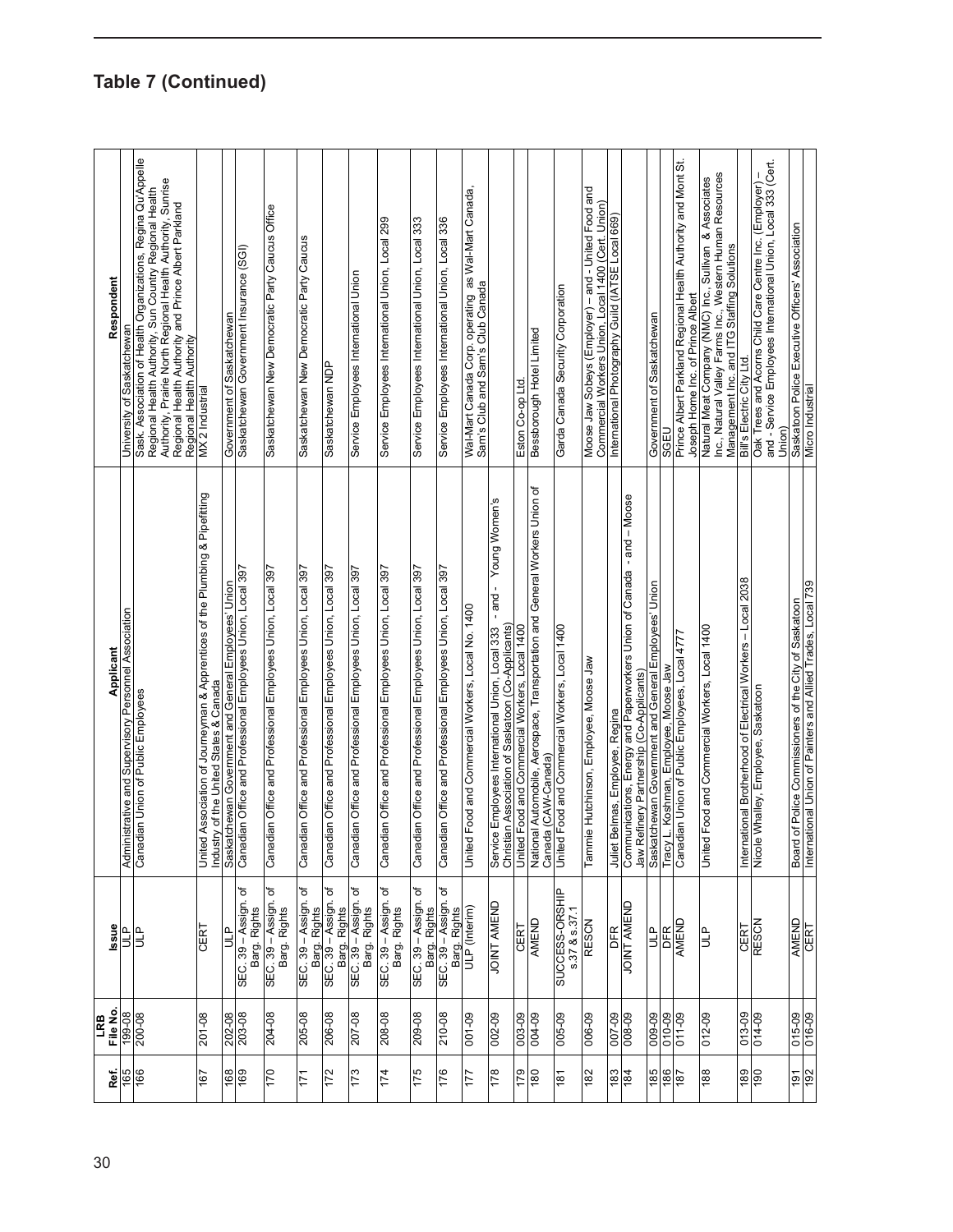|                   | LRB      |                                 |                                                                                                                                                                                                                                                      |                                                                                                                                                                                                                                                                                |
|-------------------|----------|---------------------------------|------------------------------------------------------------------------------------------------------------------------------------------------------------------------------------------------------------------------------------------------------|--------------------------------------------------------------------------------------------------------------------------------------------------------------------------------------------------------------------------------------------------------------------------------|
| Ref.              | File No. | Issue                           | Applicant                                                                                                                                                                                                                                            | Respondent                                                                                                                                                                                                                                                                     |
| 193               | 017-09   | CERT                            | United Food and Commercial Workers, Local 1400                                                                                                                                                                                                       | The Wilkie Co-operative Association Limited                                                                                                                                                                                                                                    |
| 194               | 018-09   | <b>RESCN</b>                    | F. Leuschen, Employee, Grasswood<br>Les.                                                                                                                                                                                                             | Saskcon Repair Services Ltd. (Employer) - and- International<br>Union of Operating Engineers Hoisting & Portable &<br>Stationary, Local 870 (Cert. Union)                                                                                                                      |
| 195               | 019-09   |                                 | Canadian Union of Public Employees, Local 4802                                                                                                                                                                                                       | Board of Education of the Sun West School Division, No. 207                                                                                                                                                                                                                    |
| 196               | 020-09   | AMEND                           | ie North Regional Health Authority<br>Prair                                                                                                                                                                                                          | Canadian Union of Public Employees                                                                                                                                                                                                                                             |
| 161               | 021-09   | еп                              | Saskatchewan Joint Board, Retail, Wholesale and Department Store Union                                                                                                                                                                               | 101111253 Saskatchewan Limited operating as the Howard<br>Johnson                                                                                                                                                                                                              |
| 198               | 022-09   | SUCCESS-ORSHIP<br>TRANSFER s.37 | Saskatchewan Government and General Employees' Union                                                                                                                                                                                                 | Great Plains College                                                                                                                                                                                                                                                           |
| 199               | 023-09   | ٩<br>ات                         | national Association of Heat and Frost Insulators and Asbestos Workers,<br>  119<br>Intern<br>Local                                                                                                                                                  | Fuller Austin Insulation Inc.                                                                                                                                                                                                                                                  |
| 200               | 024-09   | s. 37 TRANS. OF<br>OBLIG.       | United Food and Commercial Workers, Local 1400                                                                                                                                                                                                       | 101120424 Saskatchewan Ltd.                                                                                                                                                                                                                                                    |
| 201               | 025-09   | CERT                            | International Alliance of Theatrical Stage Employees, Moving Picture<br>Technicians, Artists and Allied Crafts of the United States, its Territories and<br>national Alliance of Theatrical Stage Employees, Moving Picture<br>Canada, Local No. 295 | Lullaby Productions Inc.                                                                                                                                                                                                                                                       |
| 202               | 026-09   | $\frac{P}{\Box}$                | United Steelworkers, Local 7458                                                                                                                                                                                                                      | Potash Corporation of Saskatchewan Inc., Cory Division                                                                                                                                                                                                                         |
| 203               | 027-09   | s. 37 TRANS. OF<br>OBLIG.       | Saskatchewan Government and General employees' Union                                                                                                                                                                                                 | Yorkton Mental Health Drop-In Centre. - and- Canadian<br>Mental Health Association (Saskatchewan Division) Inc.                                                                                                                                                                |
|                   | 028-09   | AMEND                           | Communications, Energy and Paperworkers Union of Canada                                                                                                                                                                                              | Procon Miners (Esterhazy) Inc.                                                                                                                                                                                                                                                 |
| $\frac{204}{205}$ | 029-09   |                                 | Canadian Union of Public Employees                                                                                                                                                                                                                   | Qu'Appelle Regional Health Authority, Sun Country Regional<br>Saskatchewan Association of Health Organizations, Regina<br>Sunrise Regional Health Authority, Prince Albert Parkland<br>Health Authority, Prairie North Regional Health Authority,<br>Regional Health Authority |
| 206               | 030-09   | <b>RESCN</b>                    | / Stephen Kachluba, Employee, Regina<br>Ricky                                                                                                                                                                                                        | Artistic Masonry & Stucco (Employer) - and - International<br>Union of Bricklayers & Allied Craftworkers, Local 1<br>Saskatchewan (Cert. Union)                                                                                                                                |
| 207               | 031-09   | CERT                            | United Food and Commercial Workers Local 1400                                                                                                                                                                                                        | The North West Company LP o/a Giant Tiger                                                                                                                                                                                                                                      |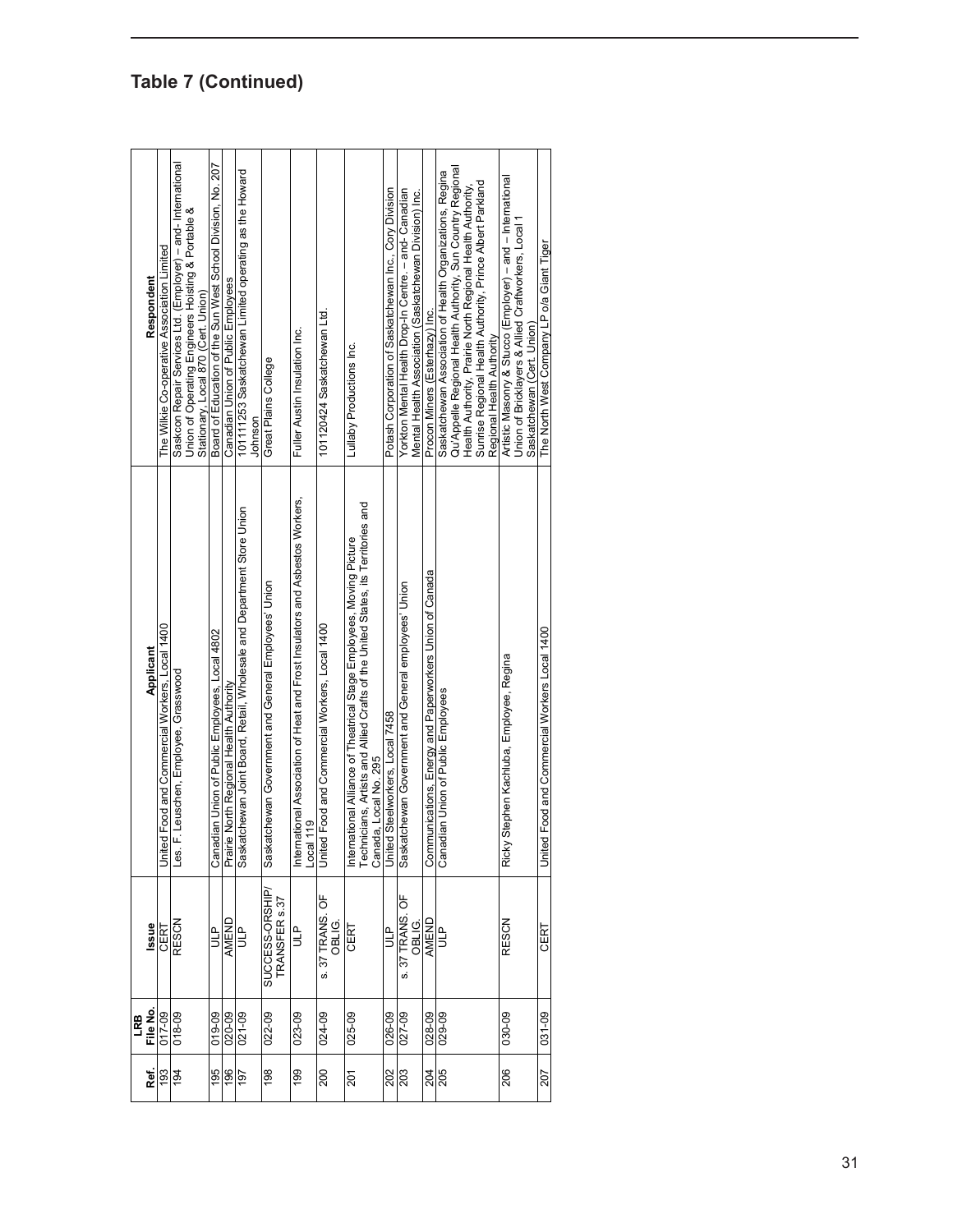|                                              | Hearing Matter. (As required under clause 21.(3)(c) of The Trade Union Act) |                            |                                         |                                                   |                      |                                                |                                                |                                                |                                                   |                                                      |                                                |                                                |                                       |                                                   |                                                      |                                                      |                                                   |                                                   |                                                      |                                                   |                                        |                                              |                     |                                                 |                                              |                                              |                                              |                                              |                                              |                                              |                                              |                                                |                    |                    |                    |                    |                    |                    |                    |                          |                    |
|----------------------------------------------|-----------------------------------------------------------------------------|----------------------------|-----------------------------------------|---------------------------------------------------|----------------------|------------------------------------------------|------------------------------------------------|------------------------------------------------|---------------------------------------------------|------------------------------------------------------|------------------------------------------------|------------------------------------------------|---------------------------------------|---------------------------------------------------|------------------------------------------------------|------------------------------------------------------|---------------------------------------------------|---------------------------------------------------|------------------------------------------------------|---------------------------------------------------|----------------------------------------|----------------------------------------------|---------------------|-------------------------------------------------|----------------------------------------------|----------------------------------------------|----------------------------------------------|----------------------------------------------|----------------------------------------------|----------------------------------------------|----------------------------------------------|------------------------------------------------|--------------------|--------------------|--------------------|--------------------|--------------------|--------------------|--------------------|--------------------------|--------------------|
| Board Members (Unless dual dissent, Chair is | Member making decision and tabulated as same),                              | Chair is first name in row | Jay Seibel, Gerry Caudle, Leo Lancaster | Kenneth Love, Q.C., Duane Siemens Brenda Cuthbert | Steven Schiefner     | James Seibel, Gloria Cymbalisty, Leo Lancaster | James Seibel, Gloria Cymbalisty, Leo Lancaster | James Seibel, Gloria Cymbalisty, Leo Lancaster | Gloria Cymbalisty, Leo Lancaster<br>James Seibel, | Leo Lancaster<br>Gloria Cymbalisty,<br>James Seibel. | James Seibel, Gloria Cymbalisty, Leo Lancaster | James Seibel, Gloria Cymbalisty, Leo Lancaster | James Seibel, John McCormick, Ken Ahl | Angela Zborosky, Gloria Cymbalisty, Leo Lancaster | Gloria Cymbalisty, Leo Lancaster<br>Angela Zborosky, | Gloria Cymbalisty, Leo Lancaster<br>Angela Zborosky, | Angela Zborosky, Gloria Cymbalisty, Leo Lancaster | Angela Zborosky, Gloria Cymbalisty, Leo Lancaster | Gloria Cymbalisty, Leo Lancaster<br>Angela Zborosky, | Angela Zborosky, Gloria Cymbalisty, Leo Lancaster | James Seibel, Joan White, Gerry Caudle | ပ္ပ<br>James Seibel, John McCormick, Ken Ahl | James Seibel        | Leo Lancaster, Maurice Werezak<br>James Seibel, | James Seibel, Leo Lancaster, Maurice Werezak | James Seibel, Leo Lancaster, Maurice Werezak | James Seibel, Leo Lancaster, Maurice Werezak | James Seibel, Leo Lancaster, Maurice Werezak | James Seibel, Leo Lancaster, Maurice Werezak | James Seibel, Leo Lancaster, Maurice Werezak | James Seibel, Leo Lancaster, Maurice Werezak | Angela Zborosky, Donna Ottenson, Leo Lancaster | James Seibe        | James Seibel       | James Seibel       | James Seibel       | James Seibel       | James Seibel       | James Seibel       | James Seibel             | James Seibel       |
| <b>Decisions</b>                             |                                                                             |                            | 11/21/2008 NO REASON                    | 1/13/2009 NO REASON                               | Reasons<br>3/26/2009 | 12/4/2008 Reasons                              | 12/4/2008 Reasons                              | 12/4/2008 Reasons                              | 12/4/2008 Reasons                                 | 12/4/2008 Reasons                                    | 12/4/2008 Reasons                              | 12/4/2008 Reasons                              | 1/19/2009 Reasons                     | 12/5/2008 Reasons                                 | 12/5/2008 Reasons                                    | 12/5/2008 Reasons                                    | 12/5/2008 Reasons                                 | 12/5/2008 Reasons                                 | 12/5/2008 Reasons                                    | 12/5/2008 Reasons                                 | 1/19/2009 Reasons                      | 7/21/2008 Reasons                            | 11/24/2008 No Reaso | 12/5/2008 Reasons                               | 2/5/2008 Reasons                             | 12/5/2008 Reasons                            | 12/5/2008 Reasons                            | 12/5/2008 Reasons                            | 12/5/2008 Reasons                            | 12/5/2008 Reasons                            | 12/5/2008 Reasons                            | 9/16/2008 Reasons                              | 10/31/2008 Reasons | 10/31/2008 Reasons | 10/31/2008 Reasons | 10/31/2008 Reasons | 10/31/2008 Reasons | 10/31/2008 Reasons | 10/31/2008 Reasons | 10/31/2008 Reasons       | 10/31/2008 Reasons |
| <b>Date</b>                                  | Concluded                                                                   | (m/d/v)                    |                                         |                                                   |                      |                                                |                                                |                                                |                                                   |                                                      |                                                |                                                |                                       |                                                   |                                                      |                                                      |                                                   |                                                   |                                                      |                                                   |                                        |                                              |                     |                                                 |                                              |                                              |                                              |                                              |                                              |                                              |                                              |                                                |                    |                    |                    |                    |                    |                    |                    |                          |                    |
| Total                                        | Days to                                                                     | Decision                   | 1404                                    | ຊ                                                 | 72                   | 1653                                           | 1653                                           | 1653                                           | 1653                                              | 1653                                                 | 1653                                           | 1653                                           | 1398                                  | 891                                               | 891                                                  | န္တြန္စြ                                             |                                                   | 168                                               | 891                                                  | 891                                               | 992                                    | 192                                          | 1040                | 891                                             | 168                                          | <b>L68</b>                                   | 891                                          | $\frac{168}{168}$                            |                                              | $\frac{891}{891}$                            |                                              | 685                                            | 1145               | 1145               | 1145               | 1145               | 1145               | 1145               | 1145               | 1145                     | 1145               |
| Date                                         | Last heard                                                                  | (m/d/y)                    | 1/17/2005                               | 2/24/2008                                         | 1/13/2009            | 5/26/2004                                      | 5/26/2004                                      | 5/26/2004                                      | 5/26/2004                                         | 5/26/2004                                            | 5/26/2004                                      | 5/26/2004                                      | 3/23/2005                             | 6/28/2006                                         | 6/28/2006                                            | 6/28/2006                                            | 6/28/2006                                         | 6/28/2006                                         | 6/28/2006                                            | 6/28/2006                                         | 5/3/2006                               | 1/11/2008                                    | 1/19/2006           | 6/28/2006                                       | 6/28/2006                                    | 6/28/2006                                    | 6/28/2006                                    | 6/28/2006                                    | 6/28/2006                                    | 6/28/2006                                    | 6/28/2006                                    | 11/1/2006                                      | 9/12/2005          | 9/12/2005          | 9/12/2005          | 9/12/2005          | 9/12/2005          | 9/12/2005          | 9/12/2005          | 9/12/2005                | 9/12/2005          |
| Date                                         | First heard                                                                 | (m/d/y)                    | 1/17/2005                               | 12/4/2008                                         | 12/4/2008            | 5/7/2004                                       | 5/7/2004                                       | 5/7/2004                                       | 5/7/2004                                          | 5/7/2004                                             | 5/7/2004                                       | 5/7/2004                                       | 1/13/2005                             | 5/2/2005                                          | 5/2/2005                                             | 5/2/2005                                             | 5/2/2005                                          | 5/2/2005                                          | 5/2/2005                                             | 5/2/2005                                          | 5/2/2006                               | 12/23/2004                                   | 1/19/2006           | 6/28/2006                                       | 6/28/2006                                    | 6/28/2006                                    | 6/28/2006                                    | 6/28/2006                                    | 6/28/2006                                    | 6/28/2006                                    | 6/28/2006                                    | 10/16/2006                                     | 9/12/2005          | 9/12/2005          | 9/12/2005          | 9/12/2005          | 9/12/2005          | 9/12/2005          | 9/12/2005          | 8002/21/16<br>9002/21/16 |                    |
|                                              | Application<br>Type                                                         |                            | <b>DFR</b>                              |                                                   |                      |                                                |                                                |                                                | JLP**                                             | <b>ULP**</b>                                         | IULP**                                         |                                                |                                       | $\overline{5}$                                    |                                                      |                                                      |                                                   |                                                   |                                                      |                                                   |                                        |                                              |                     | 5.8                                             |                                              |                                              |                                              |                                              |                                              |                                              |                                              |                                                |                    |                    |                    |                    |                    |                    |                    |                          |                    |
| Date filed                                   | (m/d/y)                                                                     |                            | 3/22/2004                               | 4/10/2004 INTERIM                                 | 4/10/2004 RECON      | 5/25/2004 ULP**                                | 5/25/2004 ULP**                                | 5/25/2004 ULP**                                | 5/25/2004                                         | 5/25/2004                                            | 5/25/2004                                      | 5/25/2004 ULP**                                | 7/20/2004 s. 37                       | 12/1/2004                                         | 12/1/2004 REINS                                      | 12/1/2004 MONT                                       | 12/1/2004 REINS                                   | 12/1/2004 MONT                                    | 12/1/2004 REINS                                      | 12/1/2004 MONT                                    | 12/3/2004 AMEND                        | 12/7/2004 CER                                | 4/22/2005 DFR       | 5/5/2005                                        | 5/5/2005 ULP                                 | 5/5/2005 REINS                               | 5/5/2005 MON                                 | 5/5/2005 REINS                               | 5/5/2005 MONT                                | 5/5/2005 REINS                               | 5/5/2005 MONT                                | 10/14/2005 DFR                                 | 11/8/2005 DFR      | 11/8/2005 DFR      | 11/8/2005 DFR      | 11/8/2005 DFR      | 11/8/2005 DFR      | 11/8/2005 DFR      | 11/8/2005 DFR      | 11/8/2005 DFR            | 11/8/2005 DFR      |
| LRB                                          | File No.                                                                    |                            | 056-04                                  | 069-04                                            | 069-04               | 122-04                                         | $125 - 04$                                     | 126-04                                         | $127 - 04$                                        | 128-04                                               | 129-04                                         | 130-04                                         | 194-04                                | 288-04                                            | 289-04                                               | 290-04                                               | $291 - 04$                                        | 292-04                                            | 293-04                                               | 294-04                                            | 296-04                                 | 297-04                                       | 066-05              | 077-05                                          | 078-05                                       | 079-05                                       | 080-05                                       | 081-05                                       | 082-05                                       | 083-05                                       | 084-05                                       | 181-05                                         | 199-05             | 200-05             | $201 - 05$         | 202-05             | 203-05             | 204-05             | 205-05             | 206-05                   | 207-05             |

**Decisions Rendered, Final and Interim, by: File Number/Date Filed/Last Date Heard/Decision Date and Number of Days to Decision/Board Members** 

### **Table 8**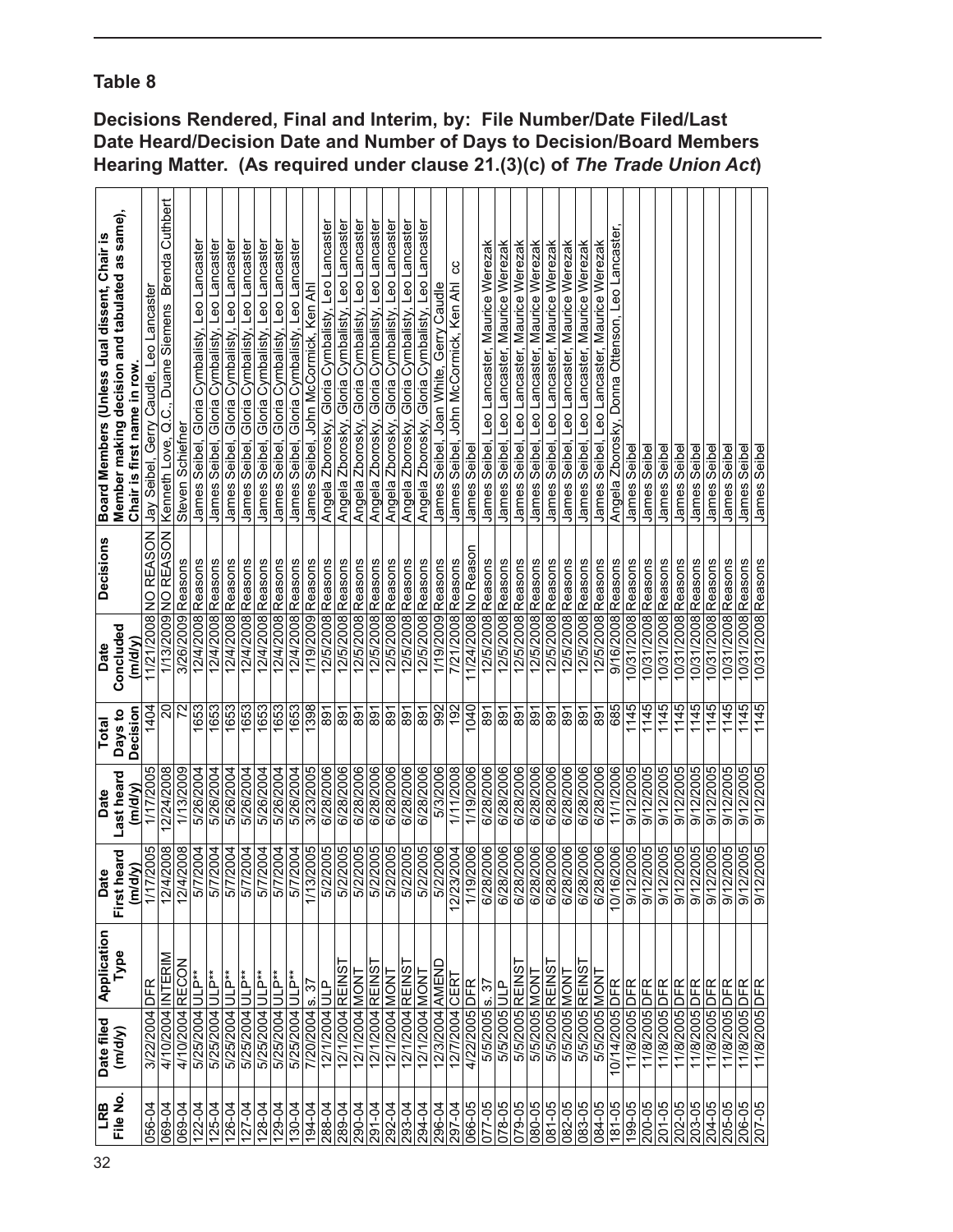| Board Members (Unless dual dissent, Chair is | Member making decision and tabulated as same),<br>Chair is first name in row | James Seibel       | James Seibel       | James Seibel       | James Seibel       | Gallagher*<br>Angela Zborosky, Leo Lancaster, Patricia | James Seibel, Ken Ahl, Bruce McDonald | James Seibel, Gerry Caudle, Clare Gitzer | James Seibel, Brenda Cuthbert, Bruce McDonald | Angela Zborosky, Gloria Cymbalisty, Ken Ahl | Angela Zborosky, Gerry Caudle, Clare Gitzel | Angela Zborosky   | James Seibel, John McCormick, Ken Ahl | Gerry Caudle<br>Steven Schiefner, Clare Gitzel, | Angela Zborosky    | James Seibel, Bruce McDonald, Brenda Cuthbert | Angela Zborosky, Kendra Cruson, John McCormick | Angela Zborosky, Kendra Cruson, John McCormick | Angela Zborosky, Kendra Cruson, John McCormick | James Seibel, Bruce McDonald, Clare Gitzel | James Seibel, Clare Gitzel, Gerry Caudle | Angela Zborosky   | Angela Zborosky, Marshall Hamilton, Bruce McDonald | Kenneth Love, Q.C., Bruce McDonald, Marshal | Hamilton | Angela Zborosky, John McCormick, Leo Lancaster, | Angela Zborosky, John McCormick, Leo Lancaster | Angela Zborosky, John McCormick, Leo Lancaster | Kenneth Love, Q.C., John McCormick, Joan White | Catherine Zuck, Q.C., Gloria Cymbalisty, Marshal | Hamilton | Steven Schiefne, Hugh Wagner, Leo Lancaster | Angela Zborosky, Kendra Cruson, Bruce McDonald | Steven Schiefner, Ken Ahl, John McCormick | Kenneth Love, Q.C   | Kenneth Love, Q.C., Joan White, John McCormick | 12/8/2008 NO REASON Kenneth Love, Q.C | Q.C., Ken Ahl, Hugh Wagner<br>(Dissenting) |
|----------------------------------------------|------------------------------------------------------------------------------|--------------------|--------------------|--------------------|--------------------|--------------------------------------------------------|---------------------------------------|------------------------------------------|-----------------------------------------------|---------------------------------------------|---------------------------------------------|-------------------|---------------------------------------|-------------------------------------------------|--------------------|-----------------------------------------------|------------------------------------------------|------------------------------------------------|------------------------------------------------|--------------------------------------------|------------------------------------------|-------------------|----------------------------------------------------|---------------------------------------------|----------|-------------------------------------------------|------------------------------------------------|------------------------------------------------|------------------------------------------------|--------------------------------------------------|----------|---------------------------------------------|------------------------------------------------|-------------------------------------------|---------------------|------------------------------------------------|---------------------------------------|--------------------------------------------|
| <b>Decisions</b>                             |                                                                              | 10/31/2008 Reasons | 10/31/2008 Reasons | 10/31/2008 Reasons | 10/31/2008 Reasons | Reasons                                                | Reasons                               | 9/23/2008 Reasons                        | 1/19/2008 NO REASON                           | 9/16/2008 Reasons                           | 11/20/2008 NO REASON                        | 9/17/2008 Reasons | 11/3/2008 Reasons                     | 11/21/2008 Reasons                              | 10/24/2008 Reasons | 9/23/2008 Reasons                             | 11/20/2008 Reasons                             | 11/20/2008 Reasons                             | 11/20/2008 Reasons                             | 12/8/2006 Reasons                          | 0/24/2008 Reasons                        | 9/19/2008 Reasons | 10/28/2008 Reasons                                 | 4/18/2008 NO REASON                         |          | 11/12/2008 Reasons                              | 2/11/2008 Reasons                              | 2/19/2008 Reasons                              | 9/10/2008 Reasons                              | NOSVEN ON                                        |          | 10/17/2008 NO REASON                        | 11/21/2008 Reasons                             | 1/14/2009 NO REASON                       | 5/30/2008 NO REASON | 8/15/2008 Reasons                              |                                       | 8/15/2008 NO REASON Kenneth Love,          |
| Date                                         | Concluded<br>(m/d/v)                                                         |                    |                    |                    |                    | 11/20/2008                                             | 11/6/2007                             |                                          |                                               |                                             |                                             |                   |                                       |                                                 |                    |                                               |                                                |                                                |                                                |                                            |                                          |                   |                                                    |                                             |          |                                                 |                                                |                                                |                                                | 0/17/2007                                        |          |                                             |                                                |                                           |                     |                                                |                                       |                                            |
| Total                                        | Decision<br>Days to                                                          | 1145               | 1145               | 1145               | 1145               | 954                                                    | $\frac{1}{26}$                        | 677                                      | 847                                           | 690                                         | 776                                         | 618               | 672                                   | $\circ$                                         | 289                | 705                                           | 667                                            | 666                                            | 666                                            | 0                                          | 443                                      | 438               | 476                                                | 15                                          |          | 275                                             | 0                                              | $\infty$                                       | 있는                                             |                                                  |          | 0                                           | 275                                            | 0                                         | 0                   | $^\infty$                                      | 0                                     | <b>20</b>                                  |
| Date                                         | Last heard<br>(m/dv)                                                         | 9/12/2005          | 9/12/2005          | 9/12/2005          | 9/12/2005          | 4/11/2006                                              | 7/4/2006                              | 11/16/2006                               | 7/26/2006                                     | 10/27/2006                                  | 10/6/2006                                   | 1/8/2007          | 1/1/2007                              | 11/21/2008                                      | 1/9/2008           | 10/19/2006                                    | 1/23/2007                                      | 1/24/2007                                      | 1/24/2007                                      | 12/8/2006                                  | 8/8/2007                                 | 7/9/2007          | 7/10/2007                                          | 4/3/2008                                    |          | 2/11/2008                                       | 2/11/2008                                      | 2/11/2008                                      | 8/7/2008                                       | 9/28/2007                                        |          | 0/17/2008                                   | 2/20/2008                                      | 1/14/2009                                 | 5/30/2008           | 8/7/2008                                       | 12/8/2008                             | 4/17/2008                                  |
| <b>Date</b>                                  | leard<br>Σ<br>First h<br>m/d                                                 | 9/12/2005          | /2005<br>9/12      | /2005<br>9/12      | 9/12/2005          | 1/2006<br>4/11                                         | 1/2006<br>5/11                        | 8/23/2006                                | 7/26/2006                                     | 12006<br>10/26/                             | 10/4/2006                                   | 1/8/2007          | 1/31/2007                             | 10/3/2006                                       | 1/8/2008           | 0/2006<br>$\sqrt{6101}$                       | 1/23/2007                                      | 1/24/2007                                      | 1/24/2007                                      |                                            | /2007<br>6/18                            | /2007<br>7/9,     | 7/10/2007                                          | /2008<br>4/3                                |          | 8002/<br>211                                    | /2008<br>2/11                                  | 2/11/2008                                      | 72008<br>8/7                                   | /2007<br>9/28                                    |          |                                             | /2008<br>219                                   |                                           | 05/30/08cc          | 08/07/08ic                                     | /2008<br>12/8                         | (2008)<br>4/17                             |
| Application                                  | Type                                                                         |                    |                    |                    |                    | م<br>بال                                               |                                       |                                          |                                               |                                             |                                             |                   |                                       |                                                 |                    |                                               | م<br>تا                                        | م<br>بال                                       |                                                |                                            |                                          |                   |                                                    |                                             |          |                                                 |                                                | 7/18/2007 MONT LOS                             | EOO                                            |                                                  |          |                                             | <b>ICER</b>                                    |                                           |                     |                                                |                                       |                                            |
| Date filed                                   | (m/d/y)                                                                      | 11/8/2005 DFR      | 11/8/2005 DFR      | 11/8/2005 DFR      | 11/8/2005 DFR      | 12/21/2005                                             | 3/24/2006 CER                         | 5/8/2006 ULP                             | 5/10/2006 PRELIM                              | 5/24/2006 s. 36.                            | 5/31/2006 AMEND                             | 8/11/2006 DFR     | 8/24/2006 ULP                         | 9/25/2006 ULP                                   | 9/26/2006 DFR      | 9/29/2006 RESCN                               | 10/6/2006                                      | 10/6/2006                                      | 10/6/2006 ULP                                  | 0/30/2006 RECON                            | 4/23/2007 CER                            | 5/11/2007 DFR     | 7/10/2007 RECON                                    | 7/16/2007 DFR                               |          | 7/18/2007 DFR                                   | 7/18/2007 REINS                                |                                                | 7/30/2007 REVOF                                | 8/24/2007 RESCN                                  |          | 8/24/2007 RESCN                             | 8/31/2007                                      | 8/31/2007 CER                             | 10/10/2007 DFR      | 10/10/2007 DFR                                 | 11/2/2007 CER                         | 12/7/2007 s. 37                            |
| LRB                                          | File No.                                                                     | 208-05             | 209-05             | 210-05             | $211 - 05$         | 238-05                                                 | 036-06                                | 066-06                                   | 068-06                                        | 073-06                                      | 078-06                                      | 129-06            | 138-06                                | 146-06                                          | 147-06             | 150-06                                        | 155-06                                         | 156-06                                         | 157-06                                         | 150-06                                     | 043-07                                   | 049-07            | 057-05                                             | 073-07                                      |          | 075-07                                          | 076-07                                         | 077-07                                         | 026-04                                         | 103-07                                           |          | 103-07                                      | 10-801                                         | 10-807                                    | 122-07              | 122-07                                         | $131 - 07$                            | 149-07                                     |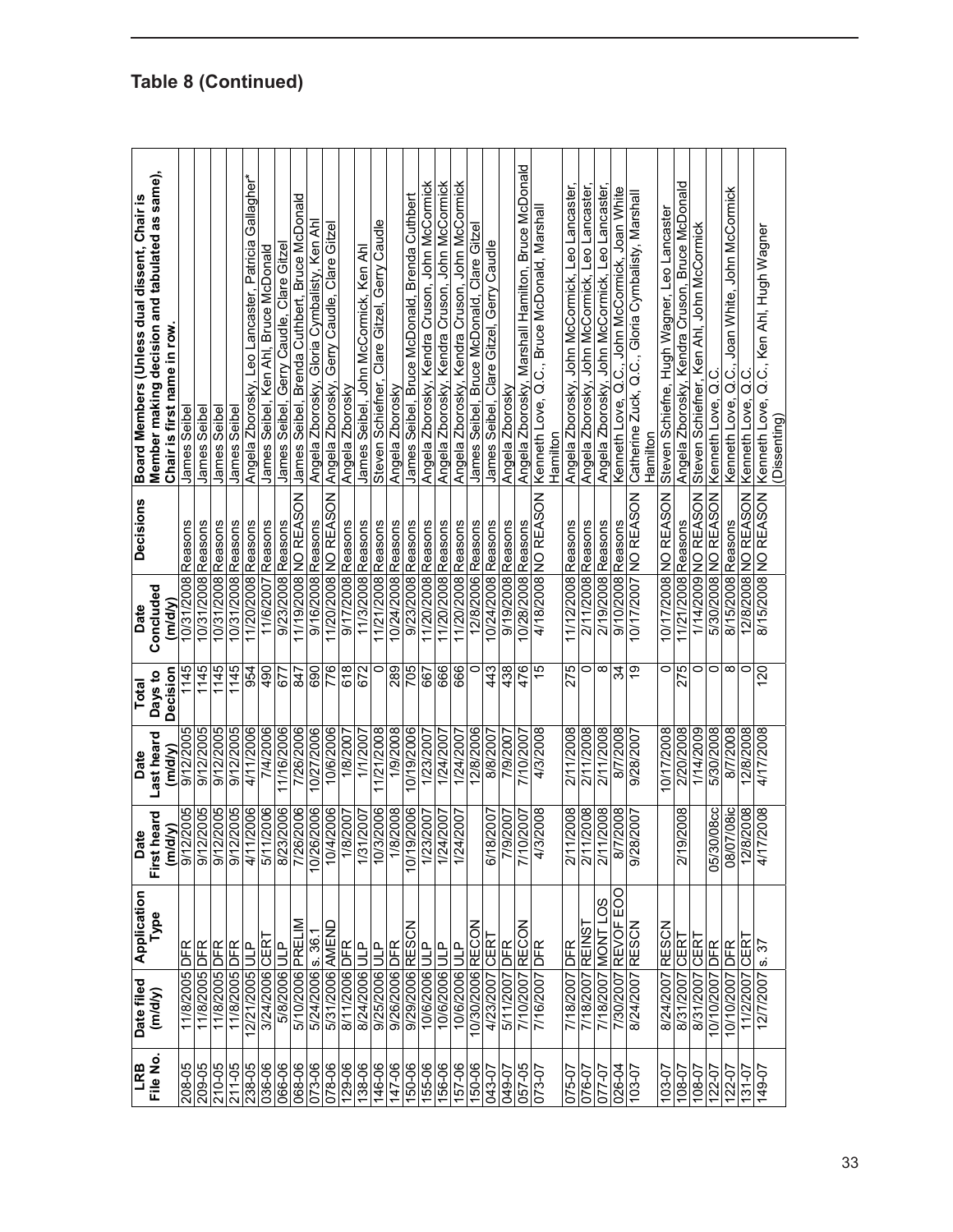| 34 | LRB              | Date filed                            | Application       | Date                                             | Date       | Total           | <b>Decisions</b><br>Date   | Board Members (Unless dual dissent, Chair is                 |
|----|------------------|---------------------------------------|-------------------|--------------------------------------------------|------------|-----------------|----------------------------|--------------------------------------------------------------|
|    | File No.         | (m/d/y)                               | Type              | First heard                                      | Last heard | Days to         | Concluded                  | Member making decision and tabulated as same),               |
|    |                  |                                       |                   | (m/d/y)                                          | (m/d/y)    | Decision        | (m/d/y)                    | Chair is first name in row                                   |
|    | 153-07           | 8.37.3<br>12/14/2007                  |                   | 5/6/2008                                         | 5/7/2008   | 23              | Reasons<br>5/30/2008       | Kenneth Love, Q.C., John McCormick, Marshal<br>Hamilton      |
|    | 155-07           | DFR<br>12/19/2007                     |                   | 6/20/2008cc                                      | 6/27/2008  | 52              | Reasons<br>8/18/2008       | ں<br>$\vec{o}$<br>Kenneth Love,                              |
|    | 001-08           | 2<br><u>vi</u><br>1/7/2008            |                   | 16/08ic<br>04/7                                  | 4/16/2008  | $\circ$         | 4/16/2008 NO REASON        | Q.C., John McCormick, Kendra Cruson<br>Kenneth Love,         |
|    | 002-08           | 1/7/2008 s. 37                        |                   | 16/08ic<br>04/1                                  | 4/16/2008  | 0               | 4/16/2008 NO REASON        | Kenneth Love, Q.C., John McCormick, Kendra Cruson            |
|    | 003-08           | $1/7/2008$ s. 37                      |                   | 25/08ic<br>04/2                                  | 4/25/2008  | $\circ$         | 4/25/2008 NO REASON        | Kenneth Love, Q.C., John McCormick, Kendra Cruson            |
|    | 004-08           | 52<br>$1/7/2008$ s.                   |                   | 04/25/08ic                                       | 4/25/2008  | $\circ$         | 4/25/2008 NO REASON        | Kenneth Love, Q.C., John McCormick, Kendra Cruson            |
|    | 005-08           | 57<br>$\dot{\bm{\omega}}$<br>1/7/2008 |                   | 04/25/08ic                                       | 4/25/2008  | $\circ$         | 4/25/2008 NO REASON        | John McCormick, Kendra Cruson<br>:<br>Ö<br>Kenneth Love,     |
|    | 006-08           | 1/11/2008 DFR                         |                   | 5/9/2008                                         | 8/21/2008  |                 | 8/22/2008 Reasons          | Kenneth Love, Q.C                                            |
|    | 007-08           | 1/15/2008 s.37                        |                   | 10/20/2008                                       | 10/21/2008 |                 | 1/15/2008 Reasons          | Steven Schiefner, Clare Gitzel, Bruce McDonald               |
|    | 008-08           | 1/15/2008 s. 37                       |                   | 10/20/2008                                       | 10/21/2008 | 25              | 11/15/2008 Reasons         | Steven Schiefner, Clare Gitzel, Bruce McDonald               |
|    | 158-06           | 1/15/2008 RECON                       |                   | 3/08cc<br>05/1                                   | 5/13/2008  | $\overline{30}$ | 6/12/2008 NO REASON        | ပ<br>c<br>Kenneth Love,                                      |
|    | 009-08           | 1/18/2008 INTERIM                     |                   | 06/03/08eo                                       | 6/3/2008   | 0               | 6/3/2008 NO REASON         | ن<br>Ö<br>Kenneth Love,                                      |
|    | 009-08           | 1/18/2008 CER                         |                   | 3/3/2009                                         | 3/3/2009   | $\circ$         | 3/3/2009 NO REASON         | Colpitts<br>Steven Schiefner, Brenda Cuthbert, Shawna        |
|    | 009-08           | 1/18/2008 CER                         |                   | 1/14/2009                                        | 1/14/2009  | 0               | <b>I/14/2009 NO REASON</b> | Steven Schiefner, John McCormick, Ken Ah                     |
|    | 013-08           | 1/22/2008 ULP                         |                   | 1/8/2008                                         | 7/9/2008   |                 | 8/1/2008 NO REASON         | Kenneth Love, Q.C., Joan White, John McCormack               |
|    | 014-08           | 1/22/2008 ULP                         |                   | 1/8/2008                                         | 7/9/2008   | ន $\frac{3}{2}$ | 8/1/2008 NO REASON         | Kenneth Love, Q.C,. Joan White, John McCormack               |
|    | $015 - 08$       | 1/22/2008 ULP                         |                   | 1/8/2008                                         | 7/9/2008   |                 | 8/1/2008 NO REASON         | Q.C., Joan White, John McCormack<br>Kenneth Love,            |
|    | 019-08           | 2/19/2008 RESCN                       |                   | <b>D6/08ic</b><br>05/0                           | 5/6/2008   | $\circ$         | 5/6/2008 NO REASON         | Kenneth Love, Q.C., John McCormick, Marshal                  |
|    |                  |                                       |                   |                                                  |            |                 |                            | Hamilton                                                     |
|    | 019-08           | 2/19/2008 RESCN                       |                   | <b>J5/08ic</b><br>06(                            | 6/5/2008   | 0               | 6/5/2008 NO REASON         | Kenneth Love, Q.C., John McCormick, Marshall<br>damilton     |
|    | $022 - 08$       | 2/29/2008 AMEND                       |                   | <b>17/08ic</b><br>डें                            | 4/17/2008  | 0               | 4/17/2008 NO REASON        | Kenneth Love, Q.C., Hugh Wagner, Ken Ah                      |
|    | 024-08           | 3/7/2008 ULP                          |                   | 3/12/2009                                        | 3/12/2009  | 0               | 3/12/2009 NO REASON        | Kenneth Love, Q.C., Bruce McDonald, Joan White               |
|    | 024-08           | INTERIM<br>3/7/2008                   |                   | 3/13/2008                                        | 3/13/2008  | $\overline{4}$  | 3/27/2008 Reasons          | Kenneth Love, Q.C., Bruce McDonald, Joan White               |
|    | 024-08           | a<br>Ju<br>3/7/2008                   |                   | <b>12/09ic</b><br>180                            | 3/12/2009  | $\circ$         | 3/12/2009 NO REASON        | Steven Schiefner, Bruce McDonald, Marshall Hamilton          |
|    | 025-08           | OI 800Z/01/E                          |                   | 3/14/2008                                        | 3/14/2008  | 25              | 4/8/2008 Reasons           | Kenneth Love, Q.C., John McCormick, Ken Ahl                  |
|    | 025-08           | 3/10/2008 ULP                         |                   |                                                  | 6/26/2008  | 75              | 9/9/2008 Reasons           | Kenneth Love, Q.C., Maurice Werezak, Leo Lancaster           |
|    | 026-08           | 3/10/2008 INTERIM                     |                   |                                                  | 3/14/2008  | 57              | 4/8/2008 Reasons           | Kenneth Love, Q.C., John McCormick, Ken Ahl                  |
|    | 80-920<br>80-920 | 3/10/2008 REINST                      |                   | 5/23/2008<br>3/14/2008<br>5/23/2008<br>3/14/2008 | 6/26/2008  | 0               | 6/26/2008 Reasons          | Q.C., Maurice Werezak, Leo Lancaster<br>Kenneth Love,        |
|    |                  | $\subseteq$<br>3/10/2008              |                   |                                                  | 3/14/2008  | 25              | 4/8/2008 Reasons           | Q.C., John McCormick, Ken Ahl<br>Kenneth Love,               |
|    | 026-08           | 3/10/2008 REINST                      |                   | 5/23/2008                                        | 6/26/2008  |                 | 9/9/2008 Reasons           | Q.C., Maurice Werezak, Leo Lancaster<br>Kenneth Love,        |
|    | 027-08           | 3/10/2008 IC                          |                   | 3/14/2008                                        | 3/14/2008  | <b>25</b>       | 4/8/2008 Reasons           | Kenneth Love, Q.C., John McCormick, Ken Ahl                  |
|    | 027-08           | 3/10/2008 MONT                        | LO <sub>S</sub> S | 5/23/2008                                        | 6/26/2008  |                 | 9/9/2008 Reasons           | Kenneth Love, Q.C., Maurice Werezak, Leo Lancaster           |
|    | $0.8 - 0.8$      | 3/20/2008 CER                         |                   | 04/16/08ic                                       | 4/16/2008  | $\circ$         | 4/16/2008 Reasons          | John McCormick, Kendra Cruson<br>C.<br>Q.C.<br>Kenneth Love, |
|    | 030-08           | 3/24/2008 CERT                        |                   | 5/22/2008                                        | 5/22/2008  | င္တ             | 7/11/2008 Reasons          | Lancaster<br>Gloria Cymbalisty, Leo<br>Kenneth Love, Q.C.,   |
|    | 034-08           | 3/26/2008 RESCN                       |                   | 4/18/2008                                        | 4/18/2008  | 0               | 4/18/2008 NO REASON        | Hugh Wagner, Ken Ah<br>Kenneth Love, Q.C.,                   |
|    | 026-04           | 3/31/2008 INTERIM                     |                   | 7/21/2008                                        | 7/21/2008  |                 | 7/22/2008 NO REASON        | Kenneth Love, Q.C. Executive Order                           |
|    | 026-04           | 3/31/2008 RECON                       |                   |                                                  | 4/25/2008  | ទ               | 6/4/2008 Reasons           | Kenneth Love, Q.C., John McCormick, Kendra Cruson            |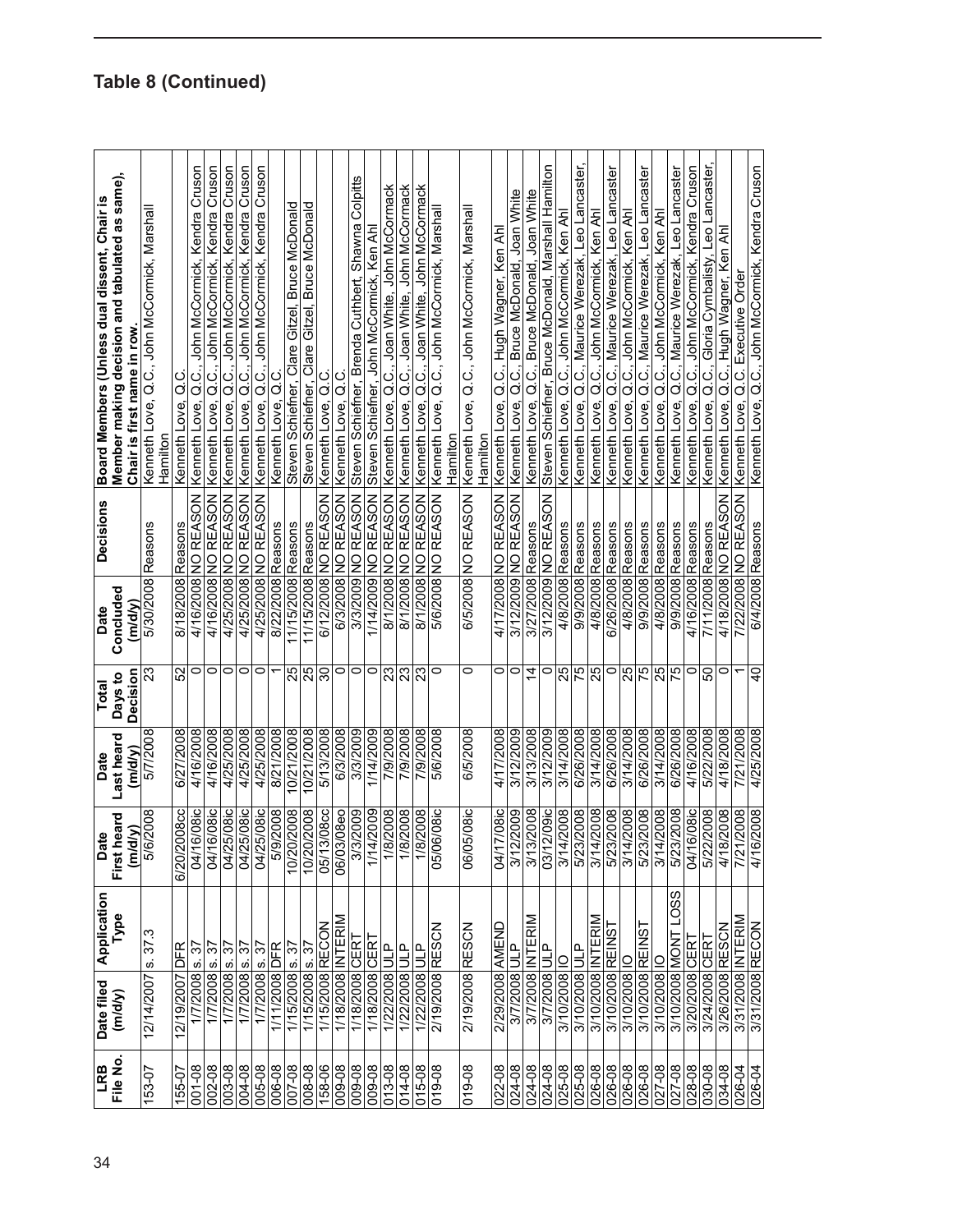| <b>ERL</b> | Date filed        | Application                | <b>Date</b>                 | Date                  | Total                      | Date                | <b>Decisions</b>             | Board Members (Unless dual dissent, Chair is                                 |
|------------|-------------------|----------------------------|-----------------------------|-----------------------|----------------------------|---------------------|------------------------------|------------------------------------------------------------------------------|
| File No.   | (m/d/y)           | Type                       | heard<br>(m/d/y)<br>First I | Last heard<br>(m/d/y) | <b>Decision</b><br>Days to | Concluded<br>(m/dv) |                              | Member making decision and tabulated as same),<br>Chair is first name in row |
| 035-08     | 4/1/2008          | CERT                       |                             | 4/25/2008             | 0                          |                     | 4/25/2008 NO REASON          | Kenneth Love, Q.C., John McCormick, Kendra Cruson                            |
| 036-08     |                   | 4/2/2008 REF.OFDISP        | 04/25/08ic                  | 9/5/2008              | 89                         | 11/12/2008 Reasons  |                              | Kenneth Love, Q.C., John McCormick, Ken Ah                                   |
| 038-08     | 4/7/2008 CERT     |                            | <b>06/08ic</b><br>05/0      | 5/6/2008              | 0                          |                     | 5/6/2008 NO REASON           | Kenneth Love, Q.C., John McCormick, Marshal<br>Hamilton                      |
| 038-08     | 4/7/2008          | <b>CER</b>                 | <b>06/08ic</b><br>05/0      | 5/6/2008              | 0                          |                     | 5/6/2008 NO REASON           | Q.C., John McCormick, Marsha<br>Kenneth Love,<br><b>Hamilton</b>             |
| 041-08     | 4/10/2008         | INTERIM                    | 4/16/2008                   | 4/25/2008             | $\overline{a}$             | 6/4/2008            | Reasons                      | John Mormk, Kendra Cruson<br>a.c.<br>Kenneth Love,                           |
| 043-08     | 4/18/2008 CERT    |                            | 3/08ic<br>05/1              | 5/13/2008             | $\circ$                    |                     | <b>NOSV33 ON 800Z/SL/S</b>   | Q.C., Hugh Wagner, Ken Ahl<br>Kenneth Love,                                  |
| 045-08     | 4/21/2008 CERT    |                            | 5/13/2008                   | 5/13/2008             | 119                        | 9/9/2008 Reasons    |                              | Kenneth Love, Q.C., Hugh Wagner, Ken Ahl                                     |
| 045-08     | 4/21/2008 CERT    |                            | 21/08ic<br>11/2             | 11/21/2008            | 0                          |                     | 11/21/2008 NO REASON         | Steven Schiefner, Clare Gitzel, Gerry Caudle                                 |
| 046-08     | 4/24/2008 CERT    |                            | 3/08ic<br>05/1              | 5/13/2008             | 0                          |                     | 5/13/2008 NO REASON          | Kenneth Love, Q.C., Hugh Wagner, Ken Ahl                                     |
| 047-08     | 4/24/2008 RELIG   |                            | 1/2008<br>$\approx$         | 8/1/2008              | $\circ$                    | 8/1/2008            | NO REASON                    | Q.C., Joan White, John McCormick<br>Kenneth Love,                            |
| 036-06     | 4/25/2008 RECON   |                            | 5/15/2008                   | 5/15/2008             | 89                         | 7/23/2008           | Reasons                      | Clare Gitze<br>Gerry Caudle,<br>ن<br>Ö<br>Kenneth Love,                      |
| 036-06     | 4/25/2008 RECON   |                            | 5/15/2008                   | 5/15/2008             | 89                         | 7/23/2008 Reasons   |                              | Gerry Caudle, Clare Gitze<br>Kenneth Love, Q.C.                              |
| 80-810     | 4/25/2008 CERT    |                            | 3/08ic<br>05/1              | 5/13/2008             | $\circ$                    |                     | 5/13/2008 NO REASON          | Kenneth Love, Q.C., Hugh Wagner, Ken Ahl                                     |
| 066-08     | 4/30/2008 INTERIM |                            | 06/12/08eo                  | 6/12/2008             | $\circ$                    |                     | 6/12/2008 NO REASON          | 0.<br>Ö<br>Kenneth Love,                                                     |
| 053-08     | 5/1/2008 CERT     |                            | 22/08ic<br>05/2             | 5/22/2008             | $\circ$                    |                     | 5/22/2008 NO REASON          | Gloria Cymbalisty, Leo Lancaster,<br>Kenneth Love, Q.C.,                     |
| 054-08     | 5/2/2008 AMEND    |                            | 9/08ic<br>09/1              | 800Z/61/6             | $\circ$                    |                     | <b>NOSY3N ON 800Z/61/6</b>   | Kenneth Love, Q.C., Leo Lancaster, Hugh Wagner                               |
| 060-08     | 5/2/2008 s. 39    |                            | <b>2180/92</b><br>06/2      | 6/26/2008             | $\circ$                    |                     | <b>6/26/29 NO REASON</b>     | Kenneth Love, Q.C., Leo Lancaster, Maurice Werezak                           |
| 061-08     | 5/2/2008 s.       | 39                         | 26/08ic<br>06/2             | 6/26/2008             | $\circ$                    | 6/26/2008 NO        | REASON                       | Q.C., Leo Lancaster, Maurice Werezak<br>Kenneth Love,                        |
| 065-08     | 5/2/2008 s.       | 86                         | <b>26/08ic</b><br>06/2      | 6/26/2008             | $\circ$                    | 6/26/2008           | REASON<br>$\trianglerighteq$ | Maurice Werezak<br>Leo Lancaster,<br>:<br>ن<br>Kenneth Love,                 |
| 067-08     | 5/2/2008          | $\frac{8}{3}$<br><u>ທ່</u> | 06/26/08ic                  | 6/26/2008             | $\circ$                    |                     | 6/26/2008 NO REASON          | Kenneth Love, Q.C., Leo Lancaster, Maurice Werezak                           |
| 068-08     | 5/2/2008 s.       | 86                         | $26/08$ ic<br>06/2          | 6/26/2008             | $\circ$                    |                     | 6/26/2008 NO REASON          | Kenneth Love, Q.C., Leo Lancaster, Maurice Werezak                           |
| 069-08     | 5/2/2008 s.       | 89                         | 26/08ic<br>06/2             | 6/26/2008             | $\circ$                    |                     | 6/26/2008 NO REASON          | Kenneth Love, Q.C., Leo Lancaster, Maurice Werezak                           |
| 070-08     | 5/2/2008 s.       | $\frac{8}{3}$              | 26/08ic<br>06/2             | 6/26/2008             | $\circ$                    |                     | 6/26/2008 NO REASON          | Q.C., Leo Lancaster, Maurice Werezak<br>Kenneth Love,                        |
| 071-08     | 5/2/2008          | <u>ທ່</u>                  | 06/26/08ic                  | 6/26/2008             | $\circ$                    |                     | 6/26/2008 NO REASON          | Kenneth Love, Q.C., Leo Lancaster, Maurice Werezak                           |
| 073-08     | 5/2/2008 s.       | $\frac{8}{3}$              | 06/26/08ic                  | 6/26/2008             | $\circ$                    |                     | <b>NOSV3N ON 800Z/9Z/9</b>   | Maurice Werezak<br>Kenneth Love, Q.C., Leo Lancaster,                        |
| 074-08     | 5/2/2008 s.       | 86                         | <b>26/08ic</b><br>06/2      | 6/26/2008             | $\circ$                    |                     | <b>NOSV3N ON 8002/92/9</b>   | Kenneth Love, Q.C., Leo Lancaster, Maurice Werezak                           |
| 80-920     | 5/2/2008 s.       | 39                         | 9/08ic<br>09/1              | 9/19/2008             | $\circ$                    | 9/19/2008 NO        | REASON                       | Q.C., Leo Lancaster, Hugh Wagner<br>Kenneth Love,                            |
| 076-08     | 5/2/2008 s.       | က္က                        | 9/08 c <br>1/60             | 800Z/61/6             | $\circ$                    |                     | 9/19/2008 NO REASON          | Leo Lancaster, Hugh Wagner<br>Q.C<br>Kenneth Love,                           |
| 077-08     | 5/2/2008          | <u>ທ່</u>                  | 9/08 c <br>-/60             | 9/19/2008             | $\circ$                    |                     | 9/19/2008 NO REASON          | Kenneth Love, Q.C., Leo Lancaster, Hugh Wagner                               |
| 078-08     | 5/2/2008 s.       | ခြွစ္တ                     | 9/08ic<br>$\overline{0}$    | 9/19/2008             | $\circ$                    |                     | 9/19/2008 NO REASON          | Kenneth Love, Q.C., Leo Lancaster, Hugh Wagner                               |
| 079-08     | 5/2/2008 s.       |                            | 9/08ic<br>$\frac{5}{2}$     | 9/19/2008             | $\circ$                    |                     | 9/19/2008 NO REASON          | Kenneth Love, Q.C., Leo Lancaster, Hugh Wagner                               |
| 080-08     | 5/2/2008 s.       | $\frac{8}{3}$              | $9/08$ ic<br>$\frac{5}{2}$  | 9/19/2008             | $\circ$                    |                     | 9/19/2008 NO REASON          | Hugh Wagner<br>Q.C., Leo Lancaster,<br>Kenneth Love,                         |
| 081-08     | 5/2/2008          | <u>ທ່</u>                  | 9/08ic<br>09/1              | 9/19/2008             | $\circ$                    |                     | <b>NOSV33 ON 800Z/61/6</b>   | Hugh Wagner<br>Leo Lancaster,<br>Kenneth Love, Q.C.,                         |
| 082-08     | 5/2/2008 s.       | 39                         | 9/08ic<br>$\overline{9}$    | 8002/61/6             | $\circ$                    |                     | <b>NOSVEN ON 800Z/61/6</b>   | Kenneth Love, Q.C., Leo Lancaster, Hugh Wagner                               |
| 083-08     | 5/2/2008 s.       | <b>BS</b>                  | 9/08ic<br>ò                 | 9/19/2008             | 0                          |                     | NOSVEN ON 800Z/61/6          | Kenneth Love, Q.C., Leo Lancaster, Hugh Wagner                               |
| 084-08     | 5/2/2008 s.       | 39                         | 9/08ic<br>$\overline{60}$   | 9/19/2008             | 0                          |                     | 9/19/2008 NO REASON          | Q.C., Leo Lancaster, Hugh Wagner<br>Kenneth Love,                            |
| 085-08     | 5/2/2008 s.       | 89                         | 9/08ic<br>$-601$            | 800Z/61/6             | 0                          |                     |                              | 9/19/2008 NO REASON   Kenneth Love, Q.C., Leo Lancaster, Hugh Wagner         |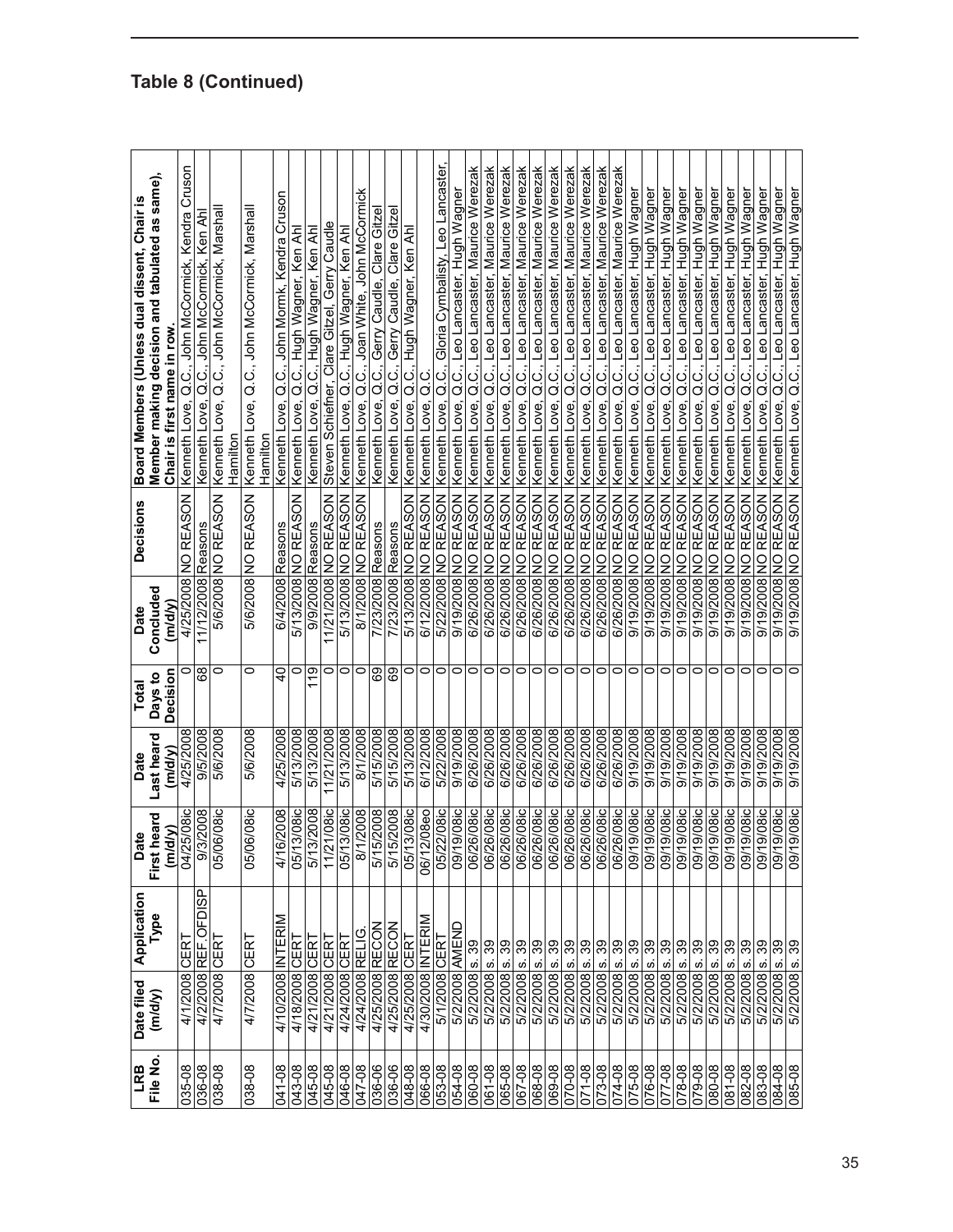| 36                  | $\overline{LRB}$ | Application<br>Date filed                                | <b>Date</b>                           | Date       | <b>Total</b> | <b>Decisions</b><br>Date                     | Board Members (Unless dual dissent, Chair is          |
|---------------------|------------------|----------------------------------------------------------|---------------------------------------|------------|--------------|----------------------------------------------|-------------------------------------------------------|
|                     | File No.         | Type<br>(m/dy)                                           | heard<br><b>First</b>                 | Last heard | Days to      | Concluded                                    | Member making decision and tabulated as same),        |
|                     |                  |                                                          | (m/d/y)                               | (m/d/v)    | Decision     | (m/d/V)                                      | Chair is first name in row                            |
| 086-08              |                  | ທ່<br>5/2/2008                                           | 17/08ic<br>10/1                       | 10/17/2008 | 0            | <b>REASON</b><br>$\frac{1}{2}$<br>10/17/2008 | Steven Schiefner, Leo Lancaster, Hugh Wagner          |
| 087-08              |                  | 39<br><u>က်</u><br>5/2/2008                              | <b>7/08ic</b><br>10/1                 | 10/17/2008 | 0            | REASON<br>$\trianglerighteq$<br>10/17/2008   | Steven Schiefner, Leo Lancaster, Hugh Wagner          |
| 088-08              |                  | 39<br>ω<br>5/2/2008                                      | 7/08ic<br>$\frac{1}{2}$               | 10/17/2008 | 0            | REASON<br>$\frac{1}{2}$<br>10/17/2008        | Steven Schiefner, Leo Lancaster, Hugh Wagner          |
| 089-08              |                  | 89<br><u>ທ່</u><br>5/2/2008                              | 7/08ic<br>ģ                           | 10/17/2008 | 0            | REASON<br>$\frac{1}{2}$<br>10/17/2008        | Steven Schiefner, Leo Lancaster, Hugh Wagner          |
| 090-08              |                  | 89<br>5/2/2008 s.                                        | 7/08ic<br>10/1                        | 10/17/2008 | $\circ$      | REASON<br>$\overline{2}$<br>10/17/2008       | Steven Schiefner, Leo Lancaster, Hugh Wagner          |
| 091-08              |                  | es<br>$\dot{\bm{\omega}}$<br>5/2/2008                    | <b>17/08ic</b><br>10/1                | 10/17/2008 | 0            | <b>REASON</b><br>$\frac{0}{2}$<br>10/17/2008 | Steven Schiefner, Leo Lancaster, Hugh Wagner          |
| 092-08              |                  | 89<br>5/2/2008 s.                                        | 7/08ic<br>$\frac{1}{2}$               | 10/17/2008 | O            | 10/17/2008 NO REASON                         | Steven Schiefner, Leo Lancaster, Hugh Wagner          |
| 093-08              |                  | 89<br>5/2/2008 s.                                        | <b>17/08ic</b><br>$\frac{1}{2}$       | 10/17/2008 | $\circ$      | <b>NOSVER ON 800Z/21/01</b>                  | Steven Schiefner, Leo Lancaster, Hugh Wagner          |
| 094-08              |                  | 89<br>5/2/2008 s.<br>5/2/2008 s.                         | 17/08ic<br>$\overline{5}$             | 10/17/2008 | $\circ$      | REASON<br>$\mathsf{S}$<br>10/17/2008         | Steven Schiefner, Leo Lancaster, Hugh Wagner          |
| 095-08              |                  | 39                                                       | <b>7/08ic</b><br>10/7                 | 10/17/2008 | $\circ$      | 10/17/2008 NO REASON                         | Steven Schiefner, Leo Lancaster, Hugh Wagner          |
| 096-08              |                  | $80^{\circ}$<br>5/2/2008 s.                              | 9/08ic<br>60'                         | 9/19/2008  | $\circ$      | <b>REASON</b><br>9/19/2008 NO                | Kenneth Love, Q.C., Leo Lancaster, Hugh Wagner        |
| 80-760              |                  | 88<br>$\dot{\omega}$<br>5/2/2008                         | $\overline{7/08}$ ic<br>é             | 10/17/2008 | $\circ$      | REASON<br>10/17/2008 NO                      | Steven Schiefner, Leo Lancaster, Hugh Wagner          |
| 098-08              |                  | 86<br><u>ທ່</u><br>5/2/2008                              | 17/08ic<br>$\overline{5}$             | 10/17/2008 | 0            | REASON<br>$\frac{1}{2}$<br>10/17/2008        | Steven Schiefner, Leo Lancaster, Hugh Wagner          |
| 09-08               |                  | 89<br>$\dot{\bm{\omega}}$<br>5/2/2008                    | 7/08ic<br>10/7                        | 10/17/2008 | $\circ$      | <b>NOSVER ON 800Z/11/01</b>                  | Steven Schiefner, Leo Lancaster, Hugh Wagner          |
| 100-08              |                  | 89<br>5/2/2008 s.                                        | 7/08ic<br>ģ                           | 10/17/2008 | $\circ$      | 10/17/2008 NO REASON                         | Steven Schiefner, Leo Lancaster, Hugh Wagner          |
| 101-08              |                  | $\frac{8}{3}$<br>$\dot{\rm o}$<br>5/2/2008               | <b>7/08ic</b><br>$\frac{1}{2}$        | 10/17/2008 | $\circ$      | REASON<br>$\frac{8}{2}$<br>10/17/2008        | Steven Schiefner, Leo Lancaster, Hugh Wagner          |
| 102-08              |                  | $\dot{\bm{\omega}}$<br>5/2/2008                          | <b>7/08ic</b><br>10/7                 | 10/17/2008 | 0            | <b>REASON</b><br>$\frac{1}{2}$<br>10/17/2008 | Steven Schiefner, Leo Lancaster, Hugh Wagner          |
| 103-08              |                  | ခ္ကြန္က<br>$\dot{\bm{\omega}}$<br>5/2/2008               | $\overline{7/08}$ ic<br>$\frac{1}{2}$ | 10/17/2008 | 0            | <b>NO REASON</b><br>10/17/2008               | Steven Schiefner, Leo Lancaster, Hugh Wagner          |
| 104-08              |                  | 5/2/2008 s.                                              | 9/08ic<br>$\overline{5}$              | 9/19/2008  | $\circ$      | 9/19/2008 NO REASON                          | Kenneth Love, Q.C., Leo Lancaster, Hugh Wagner        |
| 105-08              |                  | ္ကာ<br>5/2/2008 s.                                       | 19/08ic<br>09/1                       | 9/19/2008  | $\circ$      | <b>NO REASON</b><br>9/19/2008                | Leo Lancaster, Hugh Wagner<br>Kenneth Love, Q.C.,     |
| 106-08              |                  | <u>vi</u><br>5/2/2008                                    | 19/08ic<br>160                        | 9/19/2008  | $\circ$      | <b>NOSV33 ON 800Z/61/6</b>                   | Kenneth Love, Q.C., Leo Lancaster, Hugh Wagner        |
| $107 - 08$          |                  | 89<br>5/2/2008 s.                                        | 19/08ic<br>ģò                         | 9/19/2008  | $\circ$      | 9/19/2008 NO REASON                          | Leo Lancaster, Hugh Wagner<br>Kenneth Love, Q.C.,     |
| 80-801              |                  | 89<br>5/2/2008 s.                                        | $9/08$ ic<br>$\overline{60}$          | 9/19/2008  | $\circ$      | <b>REASON</b><br>9/19/2008 NO                | Kenneth Love, Q.C., Leo Lancaster, Hugh Wagner        |
| 80-601              |                  | 86<br>$\dot{\bm{\omega}}$<br>5/2/2008                    | 4/09ic<br><b>D170</b>                 | 1/14/2009  | 0            | <b>REASON</b><br>$\frac{1}{2}$<br>1/14/2009  | Ken Ahl<br>Steven Schiefner, John McCormick           |
| 111-08              |                  | $80^{\circ}$<br>ω<br>5/2/2008                            | <b>OI80/61</b><br>1/60                | 800Z/61/6  | 0            | <b>NOSVEN ON 800Z/61/6</b>                   | Kenneth Love, Q.C., Leo Lancaster, Hugh Wagner        |
| 112-08              |                  | $\mathcal{S}^{\circ}$<br>$\dot{\bm{\omega}}$<br>5/2/2008 | 7/08ic<br>ģ                           | 10/17/2008 | $\circ$      | REASON<br>10/17/2008 NO                      | Steven Schiefner, Leo Lancaster, Hugh Wagner          |
| 113-08              |                  | 66<br><u>vi</u><br>5/2/2008                              | $\overline{17/08}$ ic<br>$\sim$       | 10/17/2008 | $\circ$      | REASON<br>$\frac{1}{2}$<br>10/17/2008        | Steven Schiefner, Leo Lancaster, Hugh Wagner          |
| 114-08              |                  | ႙ၟ<br>$\dot{\bm{\omega}}$<br>5/2/2008                    | $\overline{17/08}$ ic<br>10/1         | 10/17/2008 | 0            | <b>REASON</b><br>$\frac{1}{2}$<br>10/17/2008 | Steven Schiefner, Leo Lancaster, Hugh Wagner          |
| 115-08              |                  | 89<br>$\dot{\bm{\omega}}$<br>5/2/2008                    | 7/08ic<br>ó                           | 10/17/2008 | $\circ$      | REASON<br>$\frac{8}{5}$<br>10/17/2008        | Steven Schiefner, Leo Lancaster, Hugh Wagner          |
| 116-08              |                  | ఇ<br><u>ທ່</u><br>5/2/2008                               | 7/08ic<br>ʻio                         | 10/17/2008 | $\circ$      | <b>REASON</b><br>10/17/2008 NO               | Leo Lancaster, Hugh Wagner<br>Steven Schiefner,       |
| 117-08              |                  | 88<br>5/2/2008 s.                                        | $7/08$ ic<br>10/1                     | 10/17/2008 | 0            | REASON<br>$\overline{2}$<br>10/17/2008       | Steven Schiefner, Leo Lancaster, Hugh Wagner          |
| 118-08              |                  | 86<br><u>ທ່</u><br>5/2/2008                              | $9/08$ ic<br>500 <sub>7</sub>         | 9/19/2008  | 0            | REASON<br>$\frac{1}{2}$<br>9/19/2008         | Kenneth Love, Q.C., Leo Lancaster, Hugh Wagner        |
| 119-08              |                  | 89<br><u>ທ່</u><br>5/2/2008                              | 7/08ic<br>$\frac{1}{2}$               | 10/17/2008 | $\circ$      | <b>NO REASON</b><br>10/17/2008               | Steven Schiefner, Leo Lancaster, Hugh Wagner          |
| $120 - 08$          |                  | 89<br>5/2/2008 s.                                        | 7/08ic<br>é                           | 10/17/2008 | $\circ$      | 10/17/2008 NO REASON                         | Steven Schiefner, Leo Lancaster, Hugh Wagner          |
| $121 - 08$          |                  | 88<br><u>vi</u><br>5/2/2008                              | <b>7/08ic</b><br>$\overline{5}$       | 10/17/2008 | 0            | REASON<br>$\trianglerighteq$<br>10/17/2008   | Steven Schiefner, Leo Lancaster, Hugh Wagner          |
| $122 - 08$          |                  | 89<br>$\dot{\rm o}$<br>5/2/2008                          | $\overline{7/08}$ ic<br>ģ             | 10/17/2008 | $\circ$      | <b>NOSVER ON 800Z/11/01</b>                  | Steven Schiefner, Leo Lancaster, Hugh Wagner          |
| $\overline{123-08}$ |                  | 39<br>5/2/2008 s.                                        | 9/08ic<br>09'                         | 9/19/2008  | $\circ$      | <b>REASON</b><br>9/19/2008 NO                | Kenneth Love, Q.C., Leo Lancaster, Hugh Wagner        |
| $124 - 08$          |                  | 89<br><u>ທ່</u><br>5/2/2008                              | $7/08$ ic<br>$\frac{1}{2}$            | 10/17/2008 | $\circ$      | <b>REASON</b><br>$\mathsf{S}$<br>10/17/2008  | Leo Lancaster, Hugh Wagner<br>Steven Schiefner,       |
| $125 - 08$          |                  | 89<br>$\dot{\mathfrak{G}}$<br>5/2/2008                   | 7/08ic<br>10/1                        | 10/17/2008 | 0            | REASON<br>$\frac{1}{2}$<br>10/17/2008        | Hugh Wagner<br>Leo Lancaster,<br>Schiefner,<br>Steven |
| 126-08              |                  | <b>BS</b><br>$\dot{\bm{\omega}}$<br>5/2/2008             | 7/08ic<br>ģ                           | 10/17/2008 |              | <b>REASON</b><br>10/17/2008 NO               | Steven Schiefner, Leo Lancaster, Hugh Wagner          |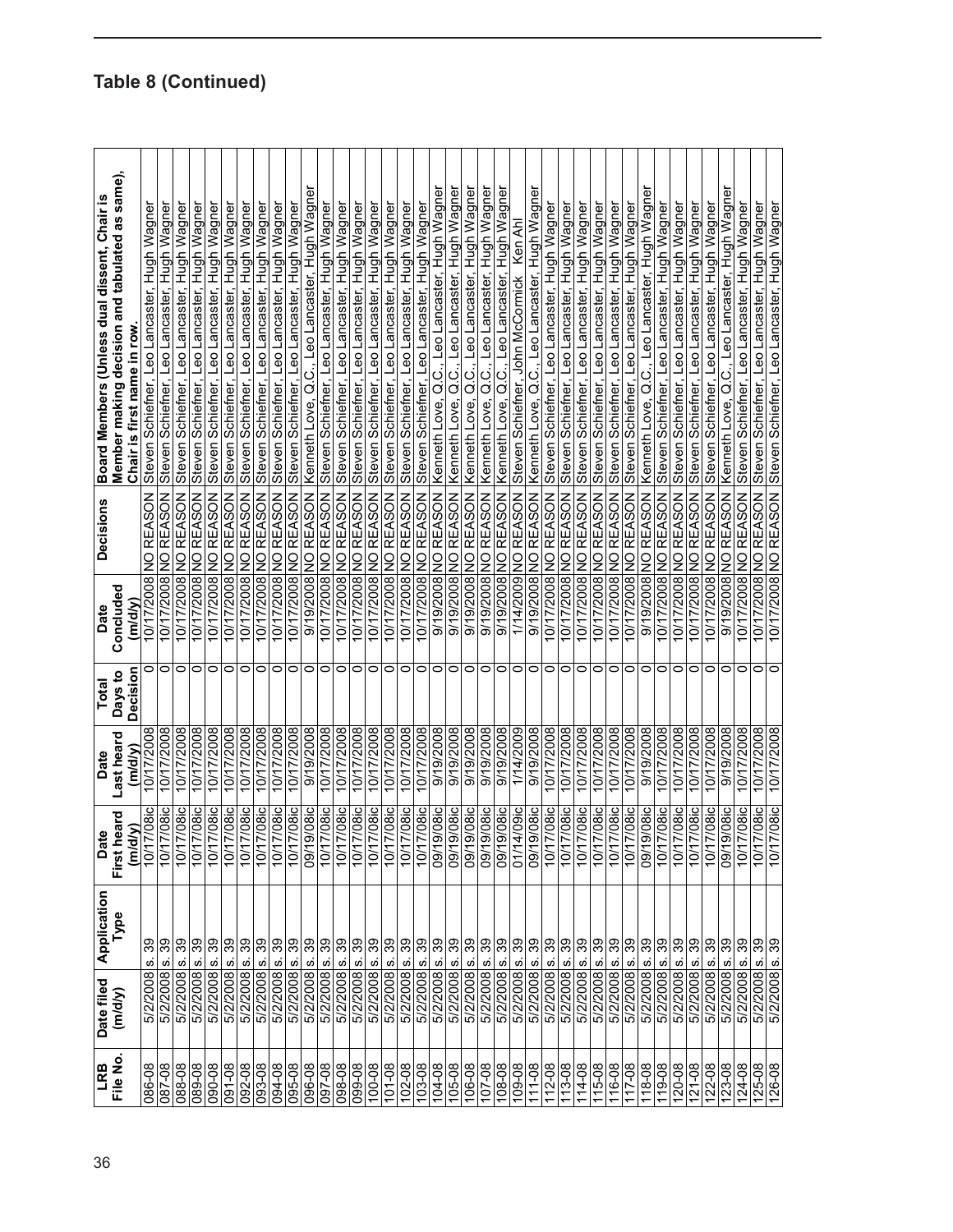| LRB                | Date filed         | Application               | <b>Date</b>                  | Date                  | Total               | <b>Decisions</b><br>Date                    | Board Members (Unless dual dissent, Chair is                                 |
|--------------------|--------------------|---------------------------|------------------------------|-----------------------|---------------------|---------------------------------------------|------------------------------------------------------------------------------|
| File No.           | (m/d/y)            | Type                      | heard<br>(m/d/y)<br>First I  | Last heard<br>(m/d/y) | Decision<br>Days to | Concluded<br>(m/d/y)                        | Member making decision and tabulated as same),<br>Chair is first name in row |
| 163-08             | 8/11/2008          | CERT                      | 9/3/2008                     | 9/3/2008              |                     | 9/4/2008 NO REASON                          | Kenneth Love, Q.C., John McCormick, Ken Ah                                   |
| 163-08             | 8/11/2008 CER      |                           | 11/27/08ic                   | 11/27/2008            | 0                   | 11/27/2008 NO REASON                        | Steven Schiefner, Mike Wainwright John McCormick                             |
| 164-08             | 8/12/2008 DFR      |                           | 10/22/2008                   | 11/21/2008            | $\frac{4}{6}$       | 1/6/2009 Reasons                            | Gerry Caudle<br>Steven Schiefner, Clare Gitzel                               |
| 166-08             | 8/18/2008          | CERT                      | 04/08ic<br>$\frac{50}{20}$   | 9/4/2008              | 0                   | NO REASON<br>9/4/2008                       | Kenneth Love, Q.C., John McCormick, Ken Ah                                   |
| 166-08             | 8/18/2008 CERT     |                           | $7/08$ ic<br>10/1            | 10/17/2008            | 0                   | <b>REASON</b><br>10/17/2008 NO              | Steven Schiefner, Leo Lancaster, Hugh Wagner                                 |
| 162-08             | 8/27/2008 AMEND    |                           | $7/08$ ic<br>$\frac{10}{10}$ | 10/17/2008            | 0                   | 10/17/2008 NO REASON                        | Steven Schiefner, Leo Lancaster, Hugh Wagner                                 |
| $171 - 08$         | 10/10/2008 CERT    |                           | $2/08$ ic<br>11/1            | 11/12/2008            | 0                   | 11/12/2008 NO REASON                        | Steven Schiefner, Clare Gitzel, Gerry Caudle                                 |
| $\frac{171-08}{x}$ | 10/10/2008 CERT    |                           | $9/08$ ic<br>12/1            | 12/19/2008            | 0                   | 12/19/2008 NO REASON                        | Steven Schiefner, Duane Siemens, Marshall Hamilton                           |
| 180-08             | 10/22/2008         | <b>RESCN</b>              | 11/21/08ic                   | 11/21/2008            | 0                   | 11/21/2008 NO REASON                        | Schiefner, Clare Gitzel, Gerry Caudle<br>Steven                              |
| 038-05             | 10/24/2008 RECON   |                           | 10/24/2008                   | 12/24/2008            | 33                  | 3/17/2009 Reasons                           | James Seibel, John McCormick, Ken Ahl                                        |
| 181-08             | 10/24/2008 CERT    |                           |                              | 11/21/2008            | 69                  | 1/29/2009 NO REASON                         | Steven Schiefner, Leo Lancaster, John McCormick                              |
| 181-08             | 10/24/2008 CERT    |                           | 2/2008<br>11/1               | 11/12/2008            | თ                   | 11/21/2008 NO REASON                        | Steven Schiefner, Clare Gitzel Gerry Caude                                   |
| 185-08             | 10/30/2008         | CERT                      | 11/14/2008                   | 11/14/2008            | r                   | 11/21/2008 NO REASON                        | Gerry Caudl<br>Steven Schiefner, Clare Gitzel                                |
| 185-08             | 10/30/2008         | <b>CERT</b>               | 11/14/2008                   | 11/14/2008            | 35                  | NO REASON<br>12/19/2008                     | Marshall Hamilton<br>ပ<br>႐<br>Schiefner,<br>Steven                          |
| 183-08             | 11/5/2008 RESCN    |                           |                              | 11/19/2008            | 104                 | <b>REASON</b><br>3/3/2009 NO                | Shawna Colpitts<br>Clare Gitzel<br>Steven Schiefner,                         |
| 183-08             | 11/5/2008 RESCN    |                           | 11/19/2008                   | 11/19/2008            | 0                   | 11/19/2008 NO REASON                        | Gerry Caudle<br>Clare Gitzel<br>Steven Schiefner,                            |
| 187-08             | 11/6/2008 CERT     |                           | 21/08ic<br>11/2              | 11/21/2008            | 0                   | 11/21/2008 NO REASON                        | Steven Schiefner, Gerry Caudle, Clare Gitze                                  |
| 187-08             | 11/6/2008          | CERT                      |                              | 12/1/2008             | 0                   | 12/1/2008 NO REASON                         | Steven Schiefner, Gerry Caudle, Clare Gitze                                  |
| 043-07             | 11/13/2008 INTERIM |                           | 9/2008<br>11/1               | 11/19/2008            | 15                  | 12/4/2008 Reasons                           | Gerry Caudle<br>Steven Schiefner, Clare Gitzel                               |
| 194-08             | 12/2/2008 CER      |                           |                              | 12/29/2008            | 0                   | <b>NOSV33 ON 8002/62/21</b>                 | Steven Shiefner, John McCormick, Leo Lancaster                               |
| 195-08             | 12/2/2008 CERT**** |                           |                              | 12/2/2008             | 20                  | 12/22/2008 NO REASON                        | Registrar Dismissed                                                          |
| 038-05             | 12/9/2008 INTERIM  |                           | 4/2008<br>10/24              | 12/15/2008            | თ                   | 2/24/2008 Reasons                           | Kenneth Love, Q.C., Duane Siemens, Brenda Cuthbert                           |
| $201 - 08$         | 12/17/2008         | CERT                      |                              | 2/4/2009              | 0                   | <b>NOSV3N ON 600Z/t/Z</b>                   | Steven Schiefner, Clare Gitzel, Duane Siemen                                 |
| 201-08             | 12/17/2008         | CERT                      | 1/14/2008                    | 1/14/2009             | 0                   | 1/14/2009 NO REASON                         | Steven Schiefner, John McCormick, Ken Ahl                                    |
| 203-08             | 12/24/2008         | 39<br>ဖ                   | 29/09ic<br>01/2              | 1/29/2009             | $\circ$             | 1/29/2009 NO REASON                         | Steven Schiefner, Leo Lancaster, John McCormick                              |
| 204-08             | 12/24/2008 s.      | 39                        | 29/09ic<br>01/2              | 1/29/2009             | 0                   | 1/29/29009 NO REASON                        | Steven Schiefner, Leo Lancaster, John McCormick                              |
| 205-08             | 12/24/2008 s.      | 39                        | 29/09ic<br>01/2              | 1/29/2009             | 0                   | 1/29/2009 NO REASON                         | Steven Schiefner, Leo Lancaster, John McCormick                              |
| 206-08             | 12/24/2008         | 39<br><u>ທ່</u>           | 29/09ic<br>01/2              | 1/29/2009             | 0                   | 1/29/2009 NO REASON                         | Steven Schiefner, Leo Lancaster, John McCormick                              |
| $207 - 08$         | 12/24/2008         | 39<br>$\dot{\mathcal{G}}$ | 01/29/09ic                   | 1/29/2009             | 0                   | <b>REASON</b><br>$\frac{1}{2}$<br>1/29/2009 | Steven Schiefner, Leo Lancaster, John McCormick                              |
| 208-08             | 12/24/2008 s.      | တွ                        | 29/09ic<br>01/2              | 1/29/2009             | 0                   | <b>REASON</b><br>1/29/2009 NO               | Steven Schiefner, Leo Lancaster, John McCormick                              |
| 209-08             | 12/24/2008 s.      | 39                        | $29/09$ ic<br>01/2           | 1/29/2009             | 0                   | 1/29/2009 NO REASON                         | Steven Schiefner, Leo Lancaster, John McCormick                              |
| 210-08             | 12/24/2008         | 39<br>$\dot{\bm{\omega}}$ | 29/09ic<br>01/2              | 1/29/2009             | 0                   | <b>REASON</b><br>1/29/2009 NO               | Steven Schiefner, Leo Lancaster, John McCormick                              |
| 194-08             | 12/29/2008 CER     |                           | 23/09ic<br>02/2              | 2/23/2009             | 0                   | REASON<br>2/23/2009 NO                      | Kenneth Love, Q.C., Marshall Hamilton, Hugh Wagner                           |
| 002-09             | 1/13/2009 AMEND    |                           | 01/29/09ic                   | 1/29/2009             | 0                   | <b>REASON</b><br>$\frac{0}{2}$<br>1/29/2009 | eo Lancaster<br>Steven Schiefner, John McCormick,                            |
| 003-09             | 1/19/2009 CER      |                           | <b>08090</b><br>03/0         | 3/6/2009              | ဖ                   | <b>REASON</b><br>3/12/2009 NO               | Steven Schiefner, Bruce McDonald, Marshall Hamilton                          |
| 003-09             | 1/19/2009 CERT     |                           | 2/10/2009                    | 2/10/2009             | 0                   | 2/10/2009 NO REASON                         | Steven Schiefner, John McCormick, Mike Wainwright                            |
| 008-09             | 2/12/2009 AMEND    |                           | 3/09ic<br>02/1               | 2/13/2009             | 0                   | 2/13/2009 NO REASON                         | Kenneth Love, Q.C., Marshall Hamilton Bruce McDonald                         |
| 015-09             | 2/26/2009 AMENI    |                           | $6/09$ ic<br>$\overline{37}$ | 3/16/2009             |                     |                                             | 3/16/2009 NO REASON Kenneth Love, Q.C., Kendra Cruson, John McCormick        |

37

\* Deceased prior to decision rendered

\* Deceased prior to decision rendered<br>ic: In Camera

ic: In Camera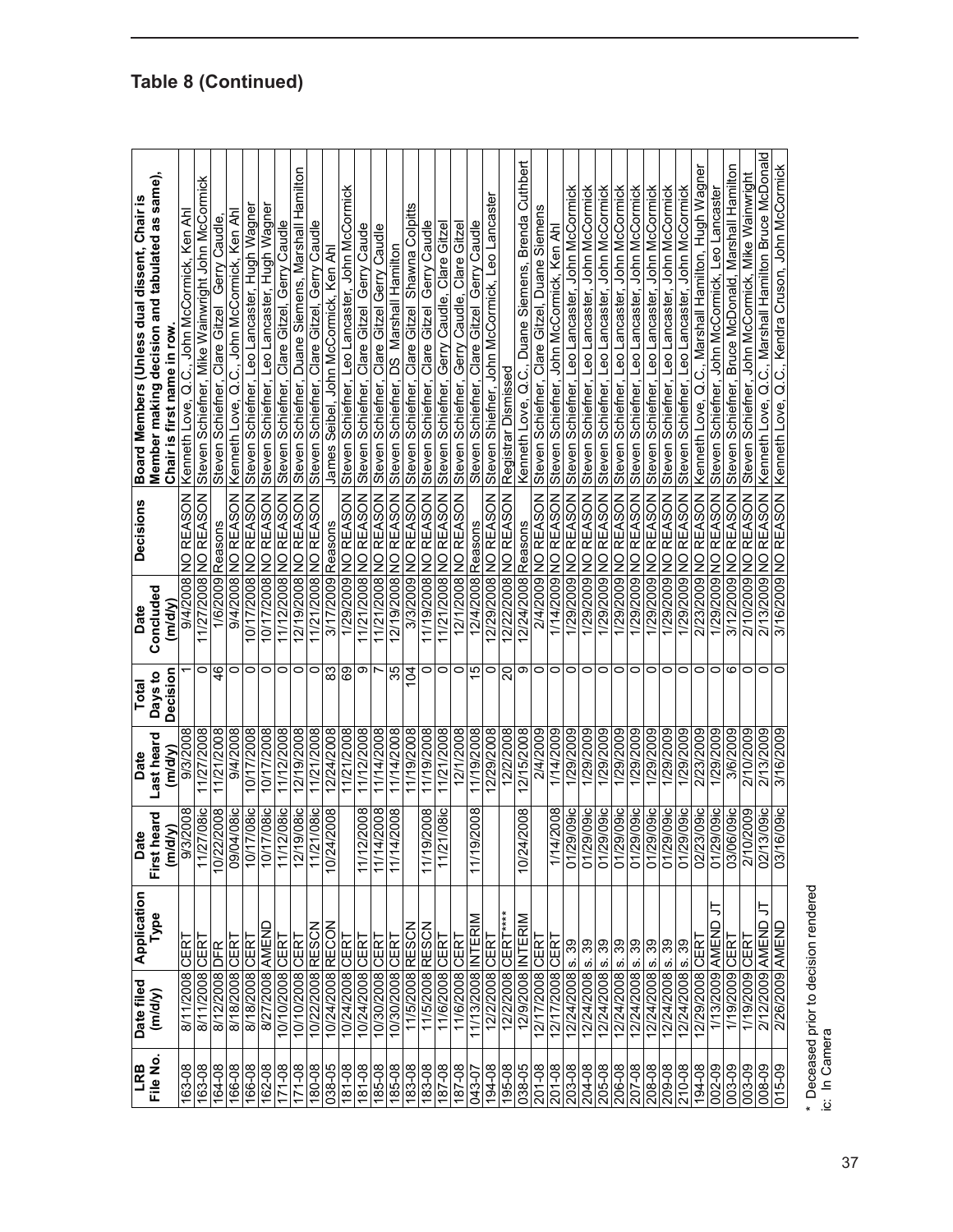#### **Table 9a and 9b.**

#### **Summary of decisions rendered Table A, final v. interim Table B. Summary of Decisions / Reasons and Orders only (as required under clause 21(3)(d) of** *The Trade Union Act***)**

| Table 9a                              |       |                                  |                                       |                     |            |                                          |                                            |
|---------------------------------------|-------|----------------------------------|---------------------------------------|---------------------|------------|------------------------------------------|--------------------------------------------|
| <b>MEMBER</b>                         | Total | <b>Decisions</b><br>with Reasons | <b>Decisions</b><br><b>WO Reasons</b> | Final               | Interim*** | Number of<br>Average<br>Days to<br>Final | Number of<br>Average<br>Days to<br>Interim |
| Angela Zborosky                       | 22    | 21                               |                                       | 21                  |            | 640                                      | 275                                        |
| Catherine Zuck, Q.C.                  |       | 0                                |                                       | 0                   |            | 0                                        | 19                                         |
| <b>James Seibel</b>                   | 44    | 38                               | 6                                     | 34                  | 10         | 869                                      | 1853                                       |
| Kenneth Love, Q.C.                    | 104   | 24                               | 80                                    | 92                  | 12         | 9                                        | 14                                         |
| <b>Steven Schiefner</b>               | 95    | 11                               | 84                                    | 86                  | 9          |                                          | $\mathbf{2}$                               |
| <b>Totals and Collective Averages</b> | 266   | 94                               | 172                                   | 233                 | 33         | 6.5                                      | 65.5                                       |
| Table 9b                              |       |                                  |                                       |                     |            |                                          |                                            |
| <b>MEMBER</b>                         | Total | <b>Decisions</b><br>with Poseone | <b>Orders Only</b>                    | <b>Reason/Order</b> | Order Only |                                          |                                            |

| <b>MEMBER</b>                         | Total | Decisions<br>with Reasons | <b>Orders Only</b> | Reason/Order | Order Only |    |
|---------------------------------------|-------|---------------------------|--------------------|--------------|------------|----|
| Angela Zborosky                       | 22    |                           |                    | 653          | 776        |    |
| Catherine Zuck, Q.C.                  |       |                           |                    |              |            |    |
| <b>James Seibel</b>                   | 44    | 38                        |                    | 1119         | 549        |    |
| Kenneth Love, Q.C.                    | 104   | 24                        | 80                 | 38           | 0.3        | ** |
| <b>Steven Schiefner</b>               | 95    |                           | 84                 | 30           | 3.8        | ** |
| <b>Totals and Collective Averages</b> | 266   | 94                        | 172                | 19.6         | 7.8        |    |

\* LRB No. 78-06, parties asked the Board ajdourn the completion of the Order, sine die.

\*\* On numerous occassions, multiple matters, requiring no reasons, are heard by a single panel on a single day.(ie: In-Camera, Summary Dismissal).

\*\*\* Interim Applications under s.5.3 are not included but includes s.6(1), or any other decision/order which do not dispose of the matter

#### **Table 10**

Essential Services legislation was introduced with *The Public Service Essential Service Act* on May 14, 2008. There are no Applications in regard to this legislation for the fiscal period - nil.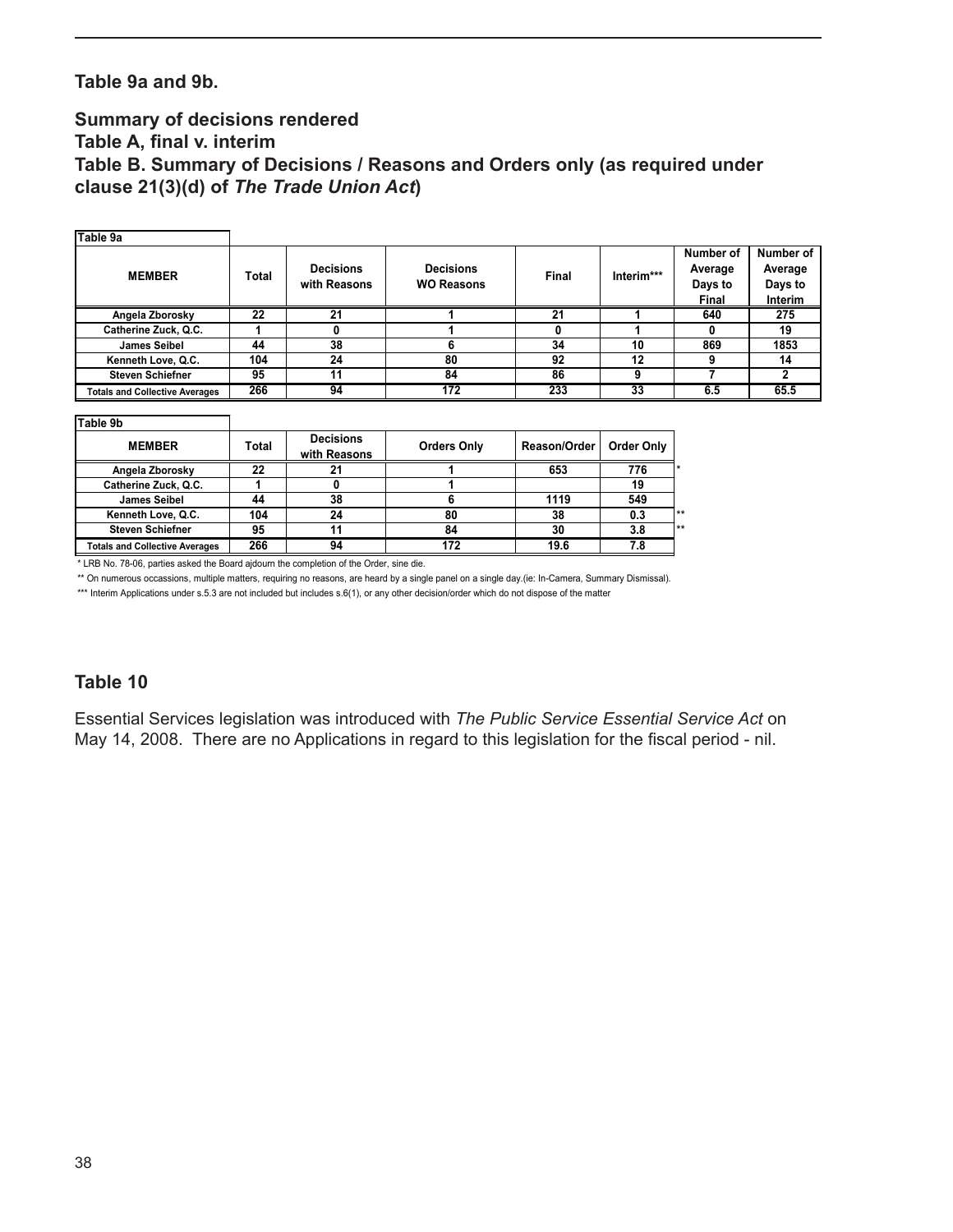#### **Outstanding issue as of March 31, 2009 (tabulated by calendar year) Source Board Records**

| Year  | 2000        | 2001   | 2002         | 2003   | 2004   | 2005        | 2006   | 2007       | 2008   | 2009   |
|-------|-------------|--------|--------------|--------|--------|-------------|--------|------------|--------|--------|
| Open  | 287-00      | 192-01 | 242-02       | 227-03 | 194-04 | 018-05      | 079-06 | 061-07     | 198-08 | 014-09 |
|       | 164-00      |        |              |        | 158-04 | 019-05      | 143-06 | 151-07     | 192-08 | 031-09 |
|       | 227-00      |        |              |        | 157-04 | 238-05      | 169-06 | 030-07     | 197-08 | 013-09 |
|       |             |        |              |        | 156-04 |             | 053-06 | 113-07     | 189-08 | 038-09 |
|       |             |        |              |        | 155-04 |             | 015-06 | 120-07     | 025-08 | 009-09 |
|       |             |        |              |        | 154-04 |             | 119-06 | 133-07     | 026-08 | 010-09 |
|       |             |        |              |        | 153-04 |             | 034-06 | 038-07     | 027-08 | 017-09 |
|       |             |        |              |        | 152-04 |             | 113-06 | $122 - 07$ | 066-08 | 025-09 |
|       |             |        |              |        | 151-04 |             |        | 015-07     | 010-08 | 006-09 |
|       |             |        |              |        | 150-04 |             |        | 053-07     | 158-08 | 018-09 |
|       |             |        |              |        | 149-04 |             |        | 117-07     | 193-08 | 016-09 |
|       |             |        |              |        | 148-04 |             |        | 052-07     | 167-08 | 020-09 |
|       |             |        |              |        | 147-04 |             |        |            | 175-08 | 042-09 |
|       |             |        |              |        | 146-04 |             |        |            | 168-08 | 035-09 |
|       |             |        |              |        | 145-04 |             |        |            | 190-08 | 032-09 |
|       |             |        |              |        | 144-04 |             |        |            | 186-08 | 030-09 |
|       |             |        |              |        | 016-04 |             |        |            | 017-08 | 027-09 |
|       |             |        |              |        | 011-04 |             |        |            | 169-08 | 040-09 |
|       |             |        |              |        | 055-04 |             |        |            | 170-08 | 037-09 |
|       |             |        |              |        | 096-04 |             |        |            | 165-08 | 041-09 |
|       |             |        |              |        | 225-04 |             |        |            | 166-08 | 033-09 |
|       |             |        |              |        | 056-04 |             |        |            | 162-08 | 022-09 |
|       |             |        |              |        | 069-04 |             |        |            | 039-08 | 039-09 |
|       |             |        |              |        | 263-04 |             |        |            | 016-08 | 026-09 |
|       |             |        |              |        |        |             |        |            | 172-08 | 021-09 |
|       |             |        |              |        |        |             |        |            | 105-08 | 001-09 |
|       |             |        |              |        |        |             |        |            | 041-08 | 011-09 |
|       |             |        |              |        |        |             |        |            | 110-08 | 029-09 |
|       |             |        |              |        |        |             |        |            | 156-08 | 028-09 |
|       |             |        |              |        |        |             |        |            | 080-08 | 019-09 |
|       |             |        |              |        |        |             |        |            | 049-08 | 050-09 |
|       |             |        |              |        |        |             |        |            | 012-08 | 049-09 |
|       |             |        |              |        |        |             |        |            | 024-08 | 048-09 |
|       |             |        |              |        |        |             |        |            | 201-08 | 047-09 |
|       |             |        |              |        |        |             |        |            | 185-08 | 046-09 |
|       |             |        |              |        |        |             |        |            | 006-08 | 045-09 |
|       |             |        |              |        |        |             |        |            | 191-08 | 044-09 |
|       |             |        |              |        |        |             |        |            |        | 043-09 |
|       |             |        |              |        |        |             |        |            |        | 024-09 |
|       |             |        |              |        |        |             |        |            |        | 005-09 |
|       |             |        |              |        |        |             |        |            |        | 036-09 |
|       |             |        |              |        |        |             |        |            |        | 012-09 |
|       |             |        |              |        |        |             |        |            |        | 007-09 |
|       |             |        |              |        |        |             |        |            |        | 034-09 |
| Total | $\mathsf 3$ | 1      | $\mathbf{1}$ | 1      | 24     | $\mathsf 3$ | 8      | 12         | 37     | 44     |